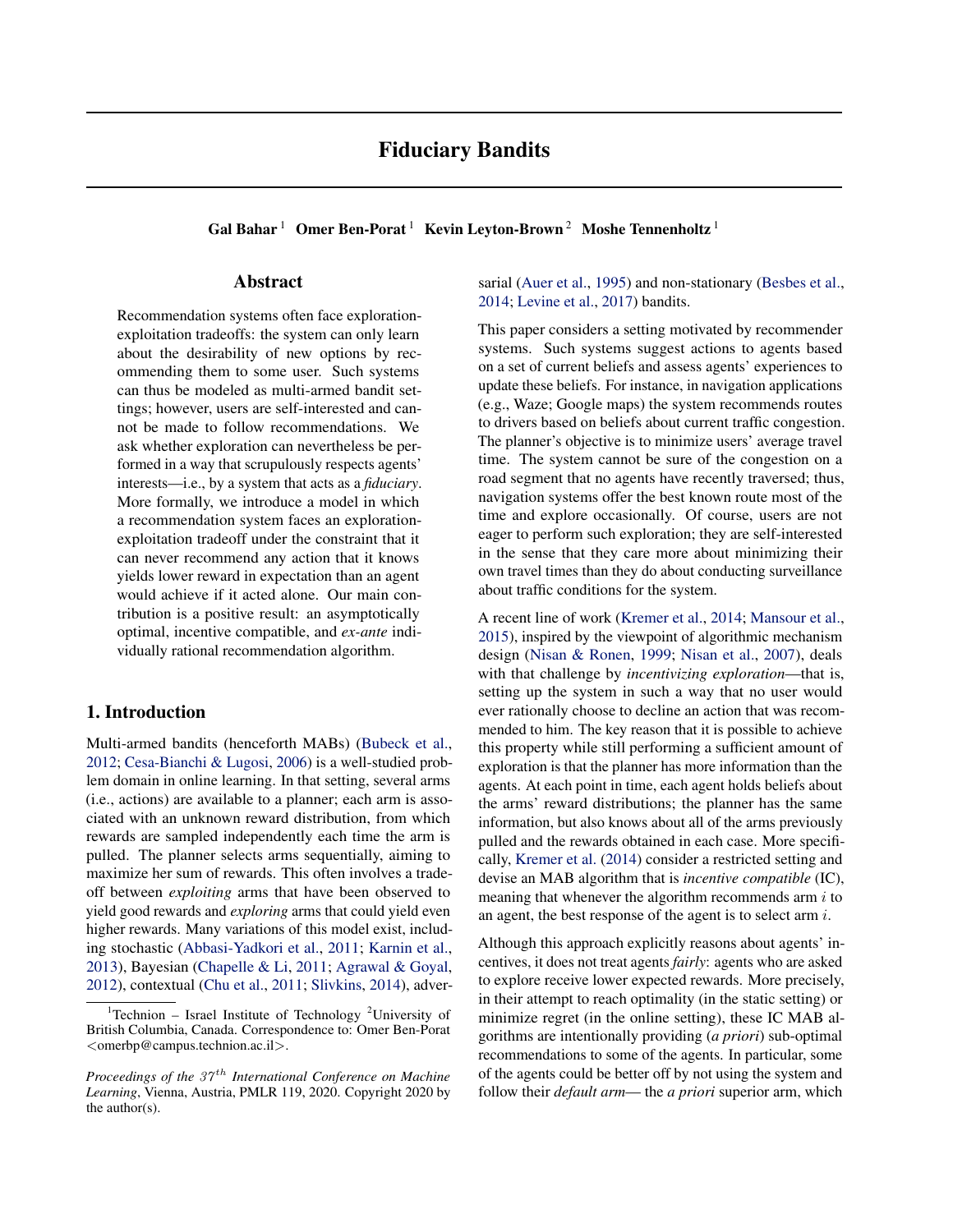would be every agent's rational choice in the absence both of knowledge of other agents' experiences and of a trusted recommendation. Thus, it would be natural for agents to see the recommendations of such IC MAB algorithms as a betrayal of trust; they might ask "why should I trust a recommender that occasionally gives out recommendations it has every reason to believe could make me worse off?"

In this work, we explicitly suggest that a social welfare maximization standpoint might raise societal issues, harming the trust agents put in recommender systems. The central premise of this paper is that explore-and-exploit AI systems should satisfy *individual guarantees*—guarantees that the system should fulfill for each agent *independently from the other agents and their recommendations*. At the one end of the spectrum are current MAB algorithms—successful in maximizing welfare, but do not offer the slightest individual guarantee. At the other end is the *fiduciary duty*: borrowed from law applications, it requires that the mechanism acts in the interest of its clients with all its knowledge. This is the strictest, and strongest, individual guarantee the system could provide. However, if we applied this standard, we would be left only with the mechanism that greedily picks the apparently best arm in each iteration. In some settings, perhaps this is the best that can be achieved; however, note that this mechanism is rarely able to learn anything. It is therefore natural to ask for an approach that enjoys both worlds—maximizing welfare while satisfying individual guarantees.

Our contribution We explore a novel compromise between these two extreme points, which we call *ex-ante* individual rationality (EAIR). To motivate it, we consider the benchmark reward of each agent to be that of the default arm: the reward agents would get if the recommender system is unavailable. A mechanism is EAIR if the reward of every recommendation it makes beats that benchmark in expectation, per the mechanism's knowledge. More technically, a mechanism is EAIR if any probability distribution over arms that it selects has expected reward that is always at least as great as the reward of the default arm, both calculated based on the mechanism's knowledge (which is more extensive than that of agents). While it is possible for the mechanism to sample a recommendation from a distribution that is *a priori* inferior to the (realization of the) default arm, the agent receiving the recommendation is nevertheless guaranteed to realize expected reward weakly greater than that offered by the default arm. Satisfying this requirement makes a MAB algorithm more appealing to agents; we foresee that in some domains, such a requirement might be imposed as fairness constraints by authorities.

Algorithmically, we focus on constructing optimal EAIR mechanisms. Our model is a bandit model with  $K > 2$  arms and n agents (rounds). Similarly to [Kremer et al.](#page-9-0) [\(2014\)](#page-9-0), we assume that rewards are fixed but initially unknown.

We consider two agent schemes. In the first part of the paper, we assume that agents follow recommendations, as in the classical MAB literature. This is the case if, e.g., agents are oblivious to some of the actions' desirability, unaware of the entire set of alternatives, or if the cognitive overload of computing expectations is high. The main technical contribution of this paper is an EAIR mechanism, which obtains the highest possible social welfare by any EAIR mechanism up to an additive factor of  $o(\frac{1}{n})$ . Due to our static setting (rewards are realized only once), following the wrong exploration policy for even one agent has detrimental effect on social welfare. The optimality of our mechanism, which we term Fiduciary Explore & Exploit [\(FEE\)](#page-6-0) and outline as Algorithm [1,](#page-6-0) follows from a careful construction of the exploration phase. Our analysis uses an intrinsic property of the setting, which is further elaborated in Theorem [1.](#page-5-0)

Later on, in Section [4,](#page-6-0) we adopt a different agent scheme, which is fully aligned with the incentivizing exploration literature. We assume that agents are strategic and have (the same) Bayesian prior over the rewards of the arms. In this context, a mechanism is *incentive compatible* (IC) if each agent's expected reward is maximized by the recommended action. We provide a positive result in this challenging case as well. Our second technical contribution is Incentive Compatible Fiduciary Explore & Exploit [\(IC-FEE\)](#page-7-0), which uses [FEE](#page-6-0) as a black box, and is IC, EAIR and asymptotically optimal.

To complement this analysis, we also propose the more demanding concept of *ex-post* individual rationality (EPIR). The EPIR condition requires that a recommended arm must never be *a priori* inferior to the default arm given the planner's knowledge. The EAIR and EPIR requirements differ in the guarantees that they provide to agents and correspondingly allow the system different degrees of freedom in performing exploration. We design an asymptotically optimal IC and EPIR mechanism. Finally, we analyze the social welfare cost of adopting either EAIR or EPIR mechanisms.

Related work Background on MABs can be found in [Cesa-Bianchi & Lugosi](#page-9-0) [\(2006\)](#page-9-0) and a recent survey [\(Bubeck](#page-9-0) [et al.,](#page-9-0) [2012\)](#page-9-0). Despite that many works address MAB rounds as interacting agents, [Kremer et al.](#page-9-0) [\(2014\)](#page-9-0) is the first work of which we are aware that suggests that vanilla algorithms should be modified to deal with agents due to human nature and incentives. The authors considered two deterministic arms, a prior known both to the agents and the planner, and an arrival order that is common knowledge among all agents, and presented an optimal IC mechanism. [Cohen &](#page-9-0) [Mansour](#page-9-0) [\(2019\)](#page-9-0) extended this optimality result to several arms under further assumptions. This setting has also been extended to regret minimization [\(Mansour et al.,](#page-9-0) [2015\)](#page-9-0), so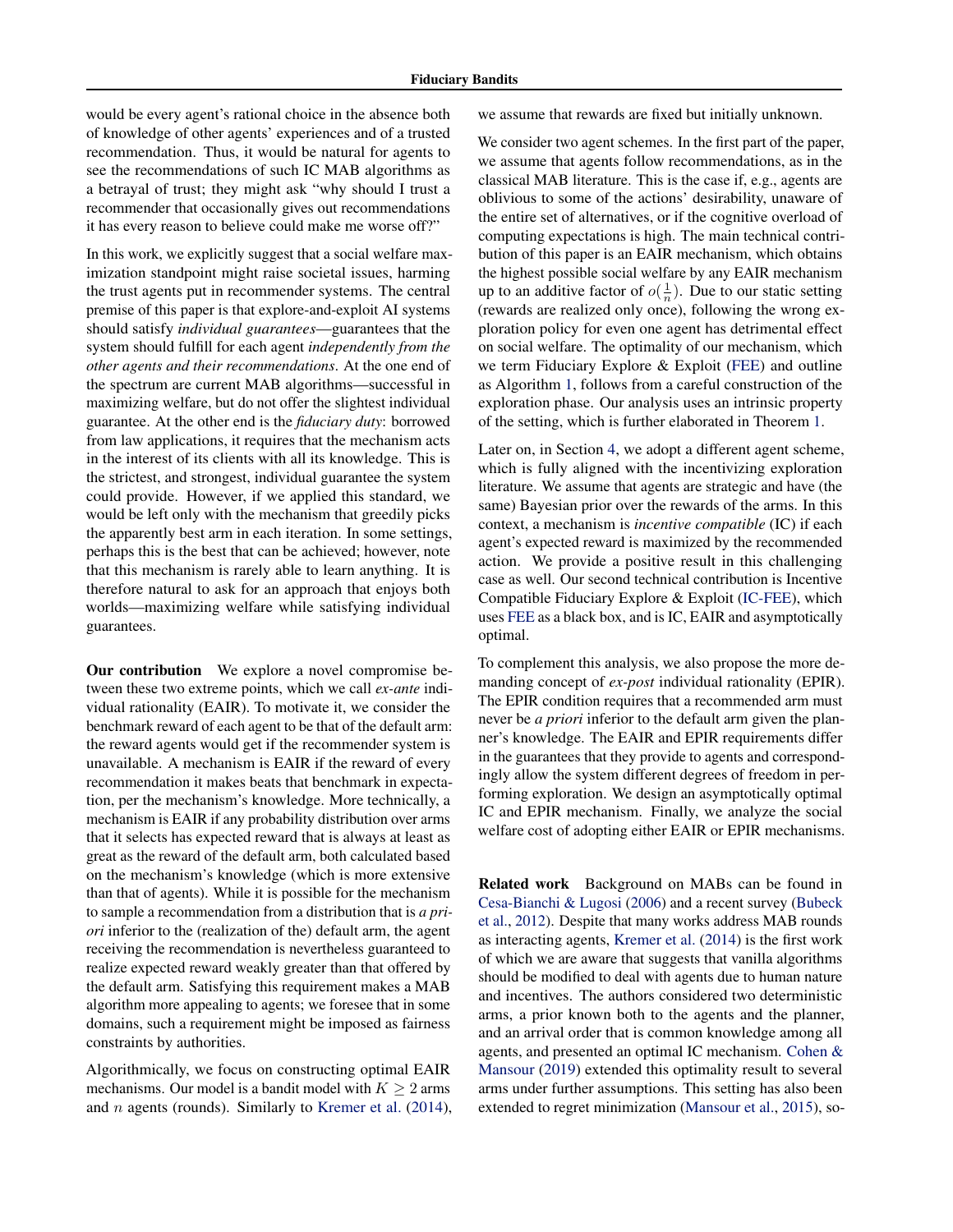<span id="page-2-0"></span>cial networks [\(Bahar et al.,](#page-8-0) [2016;](#page-8-0) [2019\)](#page-8-0), and heterogeneous agents [\(Chen et al.,](#page-9-0) [2018;](#page-9-0) [Immorlica et al.,](#page-9-0) [2019\)](#page-9-0). All of this literature disallows paying agents; monetary incentives for exploration are discussed in e.g., [\(Chen et al.,](#page-9-0) [2018;](#page-9-0) [Frazier](#page-9-0) [et al.,](#page-9-0) [2014\)](#page-9-0). None of this work considers the orthogonal, societal consideration of individual rationality constraint as we do here.

Our work also contributes to the growing body of work on fairness in Machine Learning [\(Ben-Porat & Tennenholtz,](#page-8-0) [2018;](#page-8-0) [Dwork et al.,](#page-9-0) [2012;](#page-9-0) [Hardt et al.,](#page-9-0) [2016;](#page-9-0) [Liu et al.,](#page-9-0) [2018\)](#page-9-0). In the context of MABs, some recent work focuses on fairness in the sense of treating *arms* fairly. In particular, [Liu et al.](#page-9-0) [\(2017\)](#page-9-0) aim at treating similar arms similarly and [Joseph et al.](#page-9-0) [\(2016\)](#page-9-0) demand that a worse arm is never favored over a better one despite a learning algorithm's uncertainty over the true payoffs. Finally, we note that the EAIR requirement we impose—that agents be guaranteed an expected reward at least as high as that offered by a default arm—is also related to the burgeoning field of safe reinforcement learning (Garcıa & Fernández, [2015\)](#page-9-0).

### 2. Model

Let  $A = \{a_1, \ldots a_K\}$  be a set of K arms (actions). Rewards are deterministic but initially unknown: the reward of arm  $a_i$  is a random variable  $X_i$ , and  $(X_i)_{i=1}^K$  are mutually independent. We denote by  $R_i$  the observed value of  $X_i$ . To clarify, rewards are realized only once; hence, once  $R_i$ is observed,  $X_i = R_i$  for the rest of the execution. Further, we denote by  $\mu_i$  the expected value of  $X_i$ , and assume for notational convenience that  $\mu_1 \geq \mu_2 \geq \cdots \geq \mu_K$ . We also make the simplifying assumption that the rewards  $(X_i)_{i=1}^K$ are fully supported on the set  $[H]^+ \stackrel{\text{def}}{=} \{0, 1, \ldots, H\}$ , and refer to the continuous case in Section [6.](#page-8-0)

There are  $n$  agents, who arrive sequentially. We denote by  $a<sup>l</sup>$  the action of the agent arriving at stage l. The reward of the agent arriving at stage l is denoted by  $R<sup>l</sup>$ , and is a function of the arm she chooses. For instance, by selecting arm  $a_r$  the agent obtains  $R^l(a_r) = X_r$ . Agents are fully aware of the distribution of  $(X_i)_{i=1}^K$ . Each and every agent cares about her own reward, which she wants to maximize.

A mechanism is a recommendation engine that interacts with agents. The input for the mechanism at stage  $l$  is the sequence of arms pulled and rewards received by the previous  $l - 1$  agents. The output of the mechanism is a recommended arm for agent l. Formally, a mechanism is a function  $M: \bigcup_{l=1}^n (A \times \mathbb{R}_+)^{l-1} \to \Delta(A)$ ; of course, we can also define a deterministic notion that maps simply to A. The mechanism has a global objective, which is to maximize agents' social welfare  $\sum_{l=1}^{n} R^{l}(a^{l}).$ 

We consider two agent schemes. The first is *non-strategic agents*, i.e., agents always follow the recommendation. An underlying assumption of classical MAB algorithms, such behavior could be explicit in case the mechanism makes decisions for the agents; or implicit, e.g., agents are unaware of the entire set of alternatives or their desirability, or high cognitive overload is required to compute it. The second agent scheme is *strategic agents*: the mechanism makes action recommendations, but cannot compel agents to follow these recommendations. In this scheme, we say that a mechanism is incentive compatible (IC) when following its recommendations is a dominant strategy: that is, when given a recommendation, an agent's best response is to follow her own recommendation. Formally,

Definition 1 (Incentive Compatibility). *A mechanism* M *is incentive compatible (IC) if*  $\forall l \in \{1, ..., n\}$ *, for every history*  $h \in (A \times \mathbb{R}_{+})^{l-1}$  and for all actions  $a_r, a_i \in A$ ,

$$
\mathbb{E}(R^{l}(a_{r}) - R^{l}(a_{i}) | M(h) = a_{r}) \ge 0.
$$
 (1)

Unless stated otherwise, we address the non-strategic agents scheme. We handle the other agent scheme in Section [4.](#page-6-0)

When agents follow the mechanism, we can represent the mechanism's (expected) social welfare by

$$
SW(M) = \mathbb{E}\left[\frac{1}{n}\sum_{l=1}^{n} X_{M(h_l)}\right],\tag{2}
$$

where  $X_{M(h_l)} = \sum_{r=1}^{K} Pr_{M(h_l)}(a_r) \mathbb{E}(X_r | h_l)$  is the reward agent *l* receives. Notice that  $X_{M(h_l)}$  depends on the randomness of the rewards *and*, possibly, the randomness of  $M(h_l)$ .

Denote the highest possible social welfare under nonstrategic agents by OPT. A mechanism  $M^*$  is said to be *optimal* if  $SW(M^*) = OPT$ . A mechanism  $M^*$  is *asymptotically optimal* if, for every "large enough" number of agents *n* greater than some number  $n'$ , it holds that  $SW(M^*) \geq \text{OPT} - o(\frac{1}{n})$ . This definition of approximation is equivalent to sub-linear regret in the MAB literature.

#### 2.1. Individual Guarantees

An individual guarantee is a guarantee that a mechanism can provide to the agents it interacts with, independently of the other agents. In this subsection, we present our main conceptual contribution: a meaningful individual guarantee that allows exploration.

To put our guarantee in the right context, we first present the strictest and the strongest guarantee that could be provided. A mechanism is a *delegate* if it acts as the agent would have acted had it revealed the information it has with her. Formally, A mechanism  $M$  is a delegate if for every agent  $l \in \{1, \ldots, n\}$ , every history  $h \in (A \times \mathbb{R}_+)^{l-1}$  and every distribution  $p$  over A, it holds that  $\mathbb{E}(X_{M(h)} | h) \geq$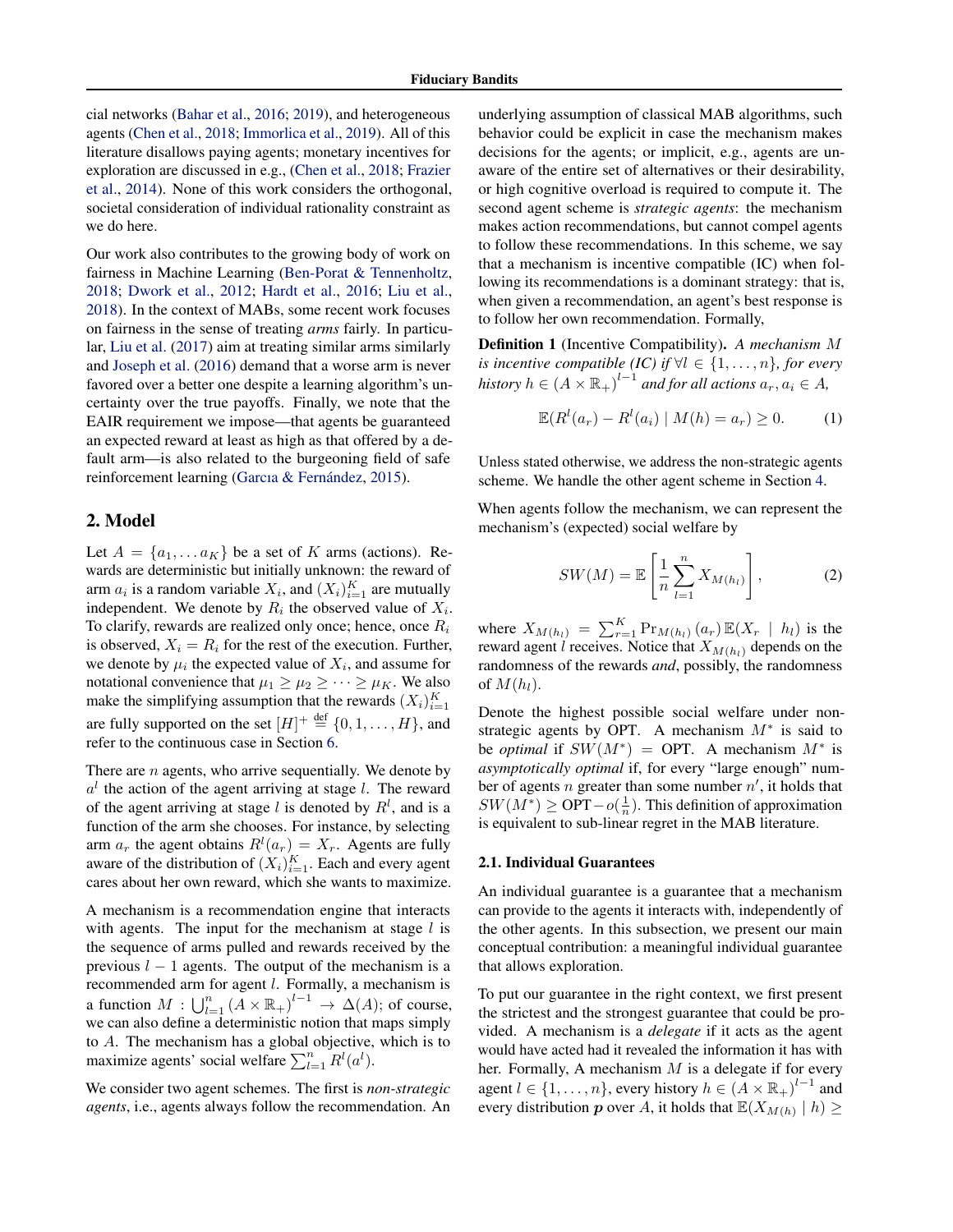<span id="page-3-0"></span> $\sum_{r=1}^{K} p(r) \mathbb{E}(X_r | h)$ . Indeed, this definition provides the strongest individual guarantee. It characterizes the greedy mechanism, GREEDY, which exploits in every round (according to the information it has). Noticeably, GREEDY performs little exploration, and probably leads to low social welfare. While sometimes relaxing this strong guarantee is impossible (e.g., banking or health-care), in many situations the planner is willing to relax individual guarantees to favor better social welfare.

The other extreme is to adopt a policy that we term FULL-EXPLORATION. FULL-EXPLORATION is the mechanism that first explores all arms sequentially, and then exploit the best arm. Clearly, at least for the non-strategic agent scheme, FULL-EXPLORATION is optimal when the number of agents is large enough. Nevertheless, with very high probability, it picks sub-optimal arms for the first  $K$  agents, which can be a highly undesired property.

Our guarantee builds on the popular economic concept of individual rationality. To introduce it, we propose the following thought experiment. Assume that agents have to make decisions without the mechanism. The agents know that  $\mu_1 = \max_i \mu_i$ ; hence, we shall assume that every agent's *default action* is  $a_1$ .<sup>1</sup> The default action is the action each agent would have selected if she did not use the mechanism. We compare the two options: picking the default arm or following the mechanism's action. If a mechanism guarantees that the latter is higher in expectation according to its knowledge, agents are better off using the mechanism. As a result, an individually rational mechanism should guarantee each agent at least the reward obtained by her default action. The next definition relies on this reasoning.

Definition 2 (*Ex-Ante* Individual Rationality). *A mechanism* M *is ex-ante individually rational (EAIR) if for every agent*  $l \in \{1, \ldots, n\}$ , and every history  $h \in (A \times \mathbb{R}_+)^{l-1}$ ,

$$
\sum_{r=1}^{K} \Pr_{M(h)}(a_r) \mathbb{E}(X_r \mid h) \ge \mathbb{E}(X_1 \mid h). \tag{3}
$$

The EAIR definition is conditioned on histories, i.e., the mechanism's knowledge. The right hand side is what an agent would get, given the knowledge of the mechanism, if she follows the default arm (which is optimal according to her knowledge). The left hand side is the expected value (over lotteries selected by the mechanism and reward distribution) guaranteed by the mechanism. Due to the mutual independence assumption, we must have  $E(X_r | h) = R_r$  if arm  $a_r$  was observed under the history h and  $E(X_r | h) = \mu_r$  otherwise. An EAIR mechanism must select a *portfolio* of arms with expected reward never inferior to the reward of the default arm  $a_1$ .

Example. We now give an example to illustrate our setting and to familiarize the reader with our notation. Consider  $K = 3$  arms,  $H = 30$  and  $X_1 \sim Uni{0, \ldots 30}, X_2 \sim$  $Uni\{0, \ldots 20\}, X_3 \sim Uni\{0, \ldots 10\}$ ; thus  $\mu_1 = 15, \mu_2 =$ 10, and  $\mu_3 = 5$ . As always,  $a_1$  is the default arm. To satisfy EAIR, a mechanism should recommend  $a_1$  to the first agent, since EAIR requires that the expected value of any recommendation should weakly exceed  $R_1$ . Let  $h_1 = (a_1, R_1)$  be the history after the first agent. Now, we have three different cases. First, if  $R_1 > \mu_2 = 10$ , we know that  $\mathbb{E}(X_2 | h_1) < R_1$  and  $\mathbb{E}(X_3 | h_1) < R_1$ ; therefore, an EAIR mechanism can never explore any other arm, since any distribution over  $\{a_2, a_3\}$  would violate Inequality (3). Second, if  $R_1 \leq \mu_3 = 5$ , then  $\mathbb{E}(X_2 | h_1) \geq R_1$  and  $\mathbb{E}(X_3 | h_1) \ge R_1$ , and hence an EAIR mechanism can explore both  $a_2$  and  $a_3$ .

The third and most interesting case is where  $\mu_3 < R_1 \leq \mu_2$ , as when  $R_1 = 8$ . In this case, arm  $a_3$  could only be recommended through a portfolio. An EAIR mechanism could select any distribution over  $\{a_2, a_3\}$  that satisfies Inequality (3): any  $p \in [0, 1]$  such that  $p \cdot \mu_2 + (1 - p) \cdot \mu_3 \ge R_1$ . This means that an EAIR mechanism can potentially explore arm  $a_3$ , yielding higher expected social welfare overall than simply recommending a non-inferior arm deterministically.

### 3. Asymptotically Optimal EAIR Mechanism

In this section, we consider the case of non-stratgic agents. We present the main technical contribution of this paper: a mechanism that asymptotically optimally balances the explore-exploit tradeoff while satisfying the EAIR property. The mechanism, which we term Fiduciary Explore & Exploit [\(FEE\)](#page-6-0), is described as Algorithm [1.](#page-6-0) [FEE](#page-6-0) is an eventbased protocol that triggers every time an agent arrives. We now give an overview of [FEE,](#page-6-0) focusing on the case where all agents adopt the recommendation of the mediator (we treat the other case in Section [4\)](#page-6-0). We explain the algorithm's exploration phase in Subsection [3.1,](#page-4-0) describe the overall algorithm in Subsection [3.2,](#page-5-0) and prove the algorithm's formal guarantees in Subsection [3.3.](#page-6-0) We provide a comprehensive example of the way [FEE](#page-6-0) operates in Section [F.](#page-24-0)

[FEE](#page-6-0) is composed of three phases: primary exploration (Lines [1–6\)](#page-6-0), secondary exploration (Lines [7–18\)](#page-6-0), and exploitation (Lines [19\)](#page-6-0). During the primary exploration phase, the mechanism compares the default arm  $a_1$  to whichever other arms are permitted by the individual rationality constraint. This turns out to be challenging for two reasons. First, the order in which arms are explored matters; tackling them in the wrong order can reduce the set of arms that can be considered overall. Second, it is nontrivial to search in the continuous space of probability distributions over arms. To address this latter issue, we present a key lemma that allows us to use dynamic programming and find the optimal

 $<sup>1</sup>$ As it will become apparent later, if agents have different de-</sup> fault arms the social welfare can only increase since more arms could be explored.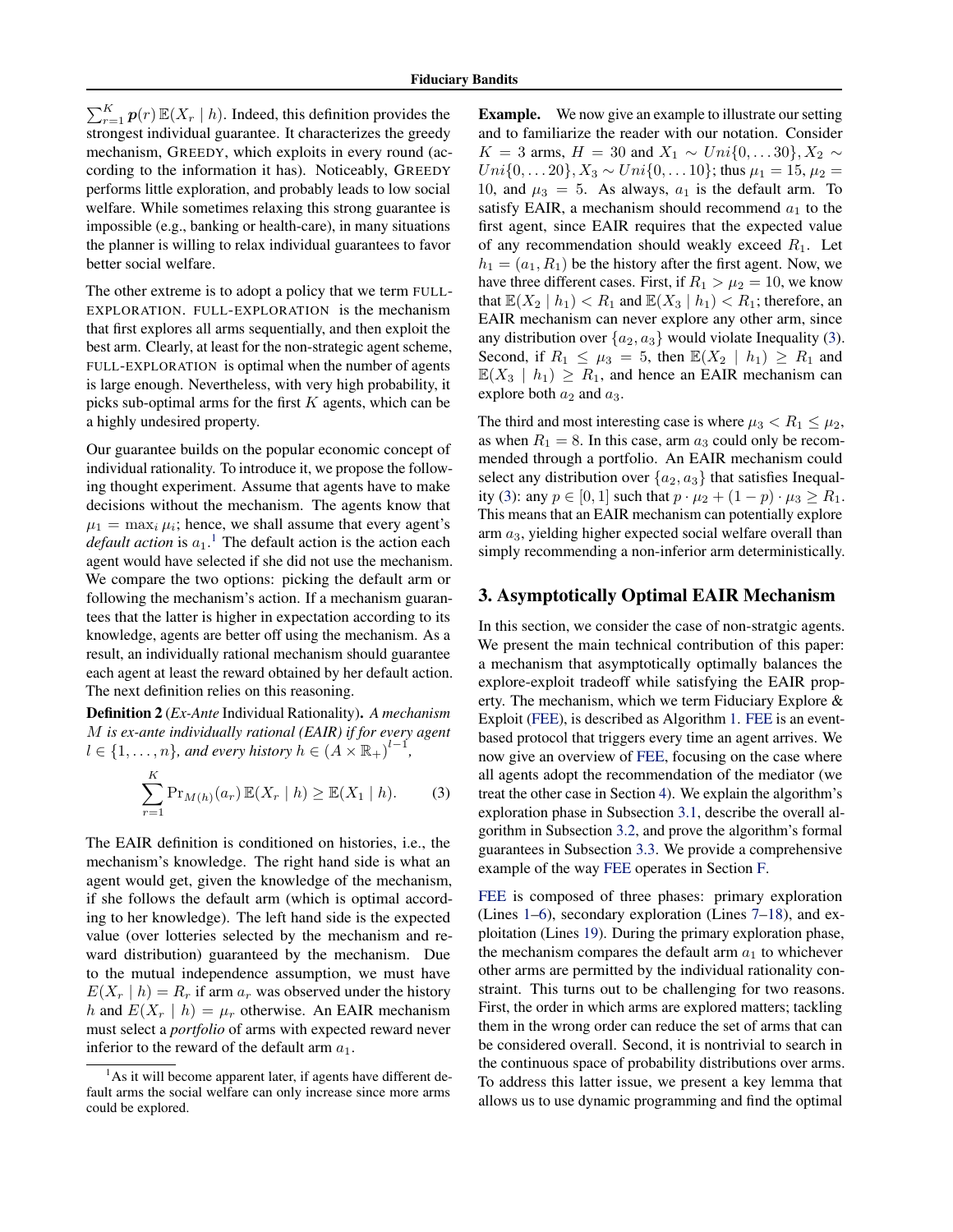<span id="page-4-0"></span>exploration policy in time  $O(2^K K^2 H^2)$ . Because we expect  $K$  either to be fixed or to be significantly smaller than  $n, H$ , this policy is computationally efficient. Moreover, we note that the optimal exploration policy can be computed offline prior to the agents' arrival.

The primary exploration phase terminates in one of two scenarios: either the reward  $R_1$  of arm  $a_1$  is the best that was observed and thus no other arm could be explored (as in our example when  $R_1 > 10$ , or when  $R_1 = 8$  and exploring  $a_2$  yielded  $R_2 \leq R_1$  and thus  $a_3$  could not be explored), or another arm  $a_i$  was found to be superior to  $a_1$ : i.e., an arm  $a_i$  was observed for which  $R_i > R_1$ . In the latter case, the mechanism gains the option of conducting a secondary exploration, using arm  $a_i$  to investigate all the arms that were not explored in the primary exploration phase. The third and final phase—to which we must proceed directly after the primary exploration phase if that phase does not identify an arm superior to the default arm—is to exploit the most rewarding arm observed.

Remark. In this section we assume that agents are nonstrategic and follow the mechanism's recommendation.

#### 3.1. Primary Exploration Phase

Performing primary exploration optimally requires solving a planning problem; it is a challenging one, because it involves a continuous action space and a number of states exponential in  $K$  and  $H$ . We approach this task as a Goal Markov Decision Process (GMDP) (see, e.g., [\(Barto et al.,](#page-8-0) [1995\)](#page-8-0)) that abstracts everything but pure exploration. In our GMDP encoding, all terminal states fall into one of two categories. The first category is histories that lead to pure exploitation of  $a_1$ , which can arise either because EAIR permits no arm to be explored or because all explored arms yield rewards inferior to the observed  $R_1$ ; the second is histories in which an arm superior to  $a_1$  was found. Nonterminal states thus represent histories in which it is still permissible for some arms to be explored. The set of actions in each non-terminal state is the set of distributions over the non-observed arms (i.e., portfolios) corresponding to the history represented in that state, which satisfy the EAIR condition. The transition probabilities encode the probability of choosing each candidate arm from a portfolio; observe that the rewards of each arm are fixed, so this is not a source of additional randomness in our model. GMDP rewards are given in terminal nodes only: either the observed  $R_1$ if no superior arm was found or the expected value of the maximum between the superior reward discovered and the maximal reward of all unobserved arms (since in this case, as we show later on, the mechanism is able to explore all arms w.h.p. during the secondary exploration phase).

Formally, the GMDP is a tuple  $\langle S, A, P, R \rangle$ , where

• S is a finite set of states. Each state s is a pair  $(0, U)$ , where  $O \subseteq \{(a, c) \mid a \in A, c \in H\}$  is the set of armreward pairs that have been observed so far, with each  $a$  appearing at most once in  $O$  (since rewards from the arms are deterministic): for every  $(O, U)$  and every  $a \in A$ ,  $|\{c \mid (a, c) \in O\}| \leq 1$ .  $U \subseteq A$  is the set of arms not yet explored. The initial state is thus  $s_0 = (\emptyset, A)$ . For every non-empty<sup>2</sup> set of pairs O we define  $\alpha(O)$  to be the reward observed for arm  $a_1$ , and  $\beta(O) = \max_{c: \exists a_i(a,c) \in O} c$  to be the maximal reward observed.

- $A = \bigcup_{s \in \mathcal{S}} A_s$  is an infinite set of actions. For each  $s = (O, U) \in S$ ,  $\mathcal{A}_s$  is defined as follows:
	- 1. If  $s = s_0$ , then  $A_{s_0} = \Delta({a_1})$ : i.e., a deterministic selection of  $a_1$ .
	- 2. Else, if  $\alpha(O) < \beta(O)$ , then  $\mathcal{A}_s = \emptyset$ . This condition implies that we can move to secondary exploration.
	- 3. Otherwise,  $\mathcal{A}_s$  is a subset of  $\Delta(U)$ , such that  $p \in \mathcal{A}_s$ if and only if

$$
\sum_{a_i \in U} p(a_i) \mu_{a_i} \ge \alpha(O). \tag{4}
$$

Notice that this resembles the EAIR condition given in Inequality [\(3\)](#page-3-0). Moreover, the case where none of the remaining arms have strong enough priors to allow exploration falls here as a vacuous case of the above inequality.

We denote by  $S_T$  the set of *terminal* states, namely  $S_T$  =  $\{s \in \mathcal{S} \mid \mathcal{A}_s = \emptyset\}.$ 

• P is the transition probability function. Let  $s = (O, U) \in$ S, and let  $s' = (O', U')$  such that  $O' = O \cup \{(a_i, c)\}\$ and  $U' = U \setminus \{a_i\}$  for some  $a_i \in U, c \in [H]^+$ . Then, the transition probability from  $s$  to  $s'$  given an action  $p$  is defined by  $\mathcal{P}(s'|s, p) = p(a_i) \Pr(X_i = c)$ . If s' is some other state that does not meet the conditions above, then let  $\mathcal{P}(s'|s, \boldsymbol{p}) = 0$  for every  $\boldsymbol{p} \in \mathcal{A}_s$ .

•  $\mathcal{R}: \mathcal{S}_T \to \mathbb{R}$  is the reward function, defined on terminal states only. For each terminal state  $s = (O, U) \in S_T$ ,

$$
\mathcal{R}(s) = \begin{cases} \alpha(O) & \alpha(O) = \beta(O) \\ \mathbb{E} \left[ \max \{ \beta(O), \max_{a_{i'} \in U} X_{i'} \} \} \right] & \alpha(O) < \beta(O) \end{cases}.
$$

That is, when  $a_1$  was the highest-reward arm observed, the reward of a terminal state is  $\alpha(O)$ ; otherwise, it is the expectation of the maximum between  $\beta(O)$  and the highest reward of all unobserved arms. The reward depends on unobserved arms since the secondary exploration phase allows us to explore all these arms; hence, their values are also taken into account.

<sup>&</sup>lt;sup>2</sup>Due to the construction, every non-empty  $O$  must contain  $(a_1, c)$  for some  $c \in [H]^+$ .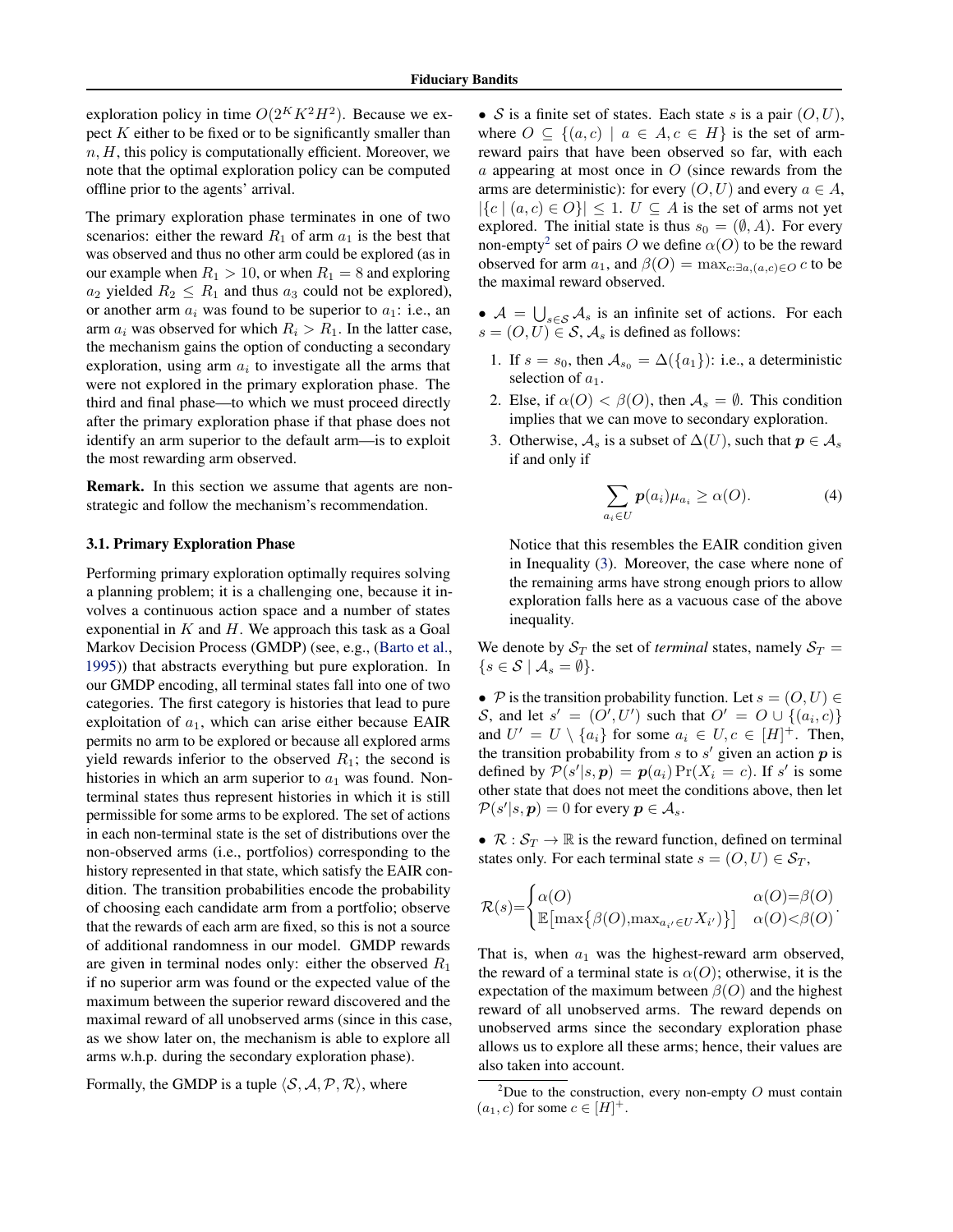<span id="page-5-0"></span>A policy  $\pi : (\mathcal{S} \times \mathcal{A})^* \times \mathcal{S} \rightarrow \mathcal{A}$  is a function from all GMDP histories (sequences of states and actions) and a current state to an action. A policy  $\pi$  is *valid* if for every history h and every non-terminal state  $s, \pi(h, s) \in A_s$ . A policy  $\pi$  is *stationary* if for every two histories  $h, h'$  and a state s,  $\pi(h, s) = \pi(h', s)$ . When discussing a stationary policy, we thus neglect its dependency on h, writing  $\pi(s)$ .

Given a policy  $\pi$  and a state s, we denote by  $W(\pi, s)$  the expected reward of  $\pi$  when initialized from s, which is defined recursively from the terminal states:

$$
W(\pi, s) = \begin{cases} \mathcal{R}(s) & \text{if } s \in S_T \\ \sum_{s' \in \mathcal{S}} \mathcal{P}(s'|s, \pi(s)) W(\pi, s') & \text{otherwise.} \end{cases}
$$

We now turn to our technical results. The following lemma shows that we can safely focus on stationary policies that effectively operate on a significantly reduced state space.

Lemma 1. *For every policy* π *there exists a stationary policy*  $\pi'$  *such that* (1)  $\pi'(s) = \pi'(s')$  *for every pair of states*  $s = (O, U)$  *and*  $s' = (O', U)$  *with*  $\alpha(O) = \alpha(O')$ and  $\beta$ (O) =  $\beta$ (O'); and (2) for every state s,  $W(\pi', s) \ge$  $W(\pi, s)$ .

Lemma 1 tells us that there exists an optimal, stationary policy that selects the same action in every pair of states that share the same unobserved set U and values  $\alpha(O)$  and  $\beta$ (O), but are distinguished in the O component. Thus, we do not need a set of states whose size depends on the number of possible arm-reward observation histories: all we need to record is U and a real value for either  $\alpha(O)$  and  $\beta(O)$ , reducing the number of states to  $O(2^KH)$ .

We still have one more challenge to overcome: the set of actions  $A_s$  available in each state s is infinite. Despite that  $A_s$  is a convex polytope and thus we can apply Linear Programming, our approach is much more computationally efficient and interpretable. We prove that there exists an optimal "simple" policy, which we denote  $\pi^*$ . Given two indices  $i, r \in \{2, ..., K\}$ , we denote by  $p_{ir}^{\alpha}$  (for  $i \neq r$ ) and by  $p_{ii}^{\alpha}$  (for  $i = r$ ) the distributions over  $\{a_1, \dots, a_K\}$  such that

$$
p_{ir}^{\alpha}(a) = \begin{cases} \frac{|\alpha - \mu_r|}{|\alpha - \mu_i| + |\alpha - \mu_r|} & \text{if } a = a_i\\ \frac{|\alpha - \mu_i|}{|\alpha - \mu_i| + |\alpha - \mu_r|} & \text{if } a = a_r\\ 0 & \text{otherwise} \end{cases}
$$

and  $p_{ii}^{\alpha}(a) = 1$  if and only if  $a = a_i$ . When  $\alpha = \alpha(0)$  is clear from context, we omit it from the superscript.

We are now ready to describe the policy  $\pi^*$ , which we later prove to be optimal. For the initial state  $s_0$ ,  $\pi^*(s_0) = p_{11}$ . For every non-terminal state  $s = (O, U) \in S$  with  $s \neq s_0$ ,

$$
\pi^*(s) = \boldsymbol{p}_{i^*r^*} \text{ such that } (i^*, r^*) \in \mathcal{A}_s \text{ maximize}
$$

$$
\begin{aligned} \bigg(1-\frac{1}{2}\bigg)\bigg[p_{ir}(i)&\sum_{s'\in\mathcal{S}}\mathcal{P}(s'|s,\pmb{p}_{ii})W(\pi^*,s')\\&+\pmb{p}_{ir}(r)\sum_{s'\in\mathcal{S}}\mathcal{P}(s'|s,\pmb{p}_{rr})W(\pi^*,s')\bigg]. \end{aligned}
$$

The optimality of  $\pi^*$  follows from a property that is formally proven in Theorem 1: any policy  $\pi$  that satisfies the conditions of Lemma 1 can be presented as a mixture of policies that solely take actions of the form  $(p_{ir})_{i,r}$ . As a result, we can improve  $\pi$  by taking the best such policy from that mixture. We derive  $\pi^*$  via dynamic programming, where the base cases are the set of terminal states. For any other state,  $\pi^*(s)$  is the best action of the form  $p_{ir}$  as defined above, considering all states that are reachable from s. While any policy  $\pi'$  can be encoded as a weighted sum over such "simple" policies,  $\pi^*$  is the best one, and hence is optimal.

**Theorem 1.** *For every valid policy*  $\pi$  *and every state s, it holds that*  $W(\pi^*, s) \geq W(\pi, s)$ *.* 

Since our compressed state representation consists of  $O(2^KH)$  states, the computation of  $\pi^*$  in each stage requires us to consider  $O(K^2)$  candidate actions, each of which involves summation of at most  $H + 1$  summands; thus,  $\pi^*$  can be computed in  $O(2^K K^2 H^2)$  time.

#### 3.2. Intuitive Description of [FEE](#page-6-0)

We now present the [FEE](#page-6-0) algorithm, stated formally as Algorithm [1.](#page-6-0) The primary exploration phase (Lines [1–6\)](#page-6-0) is based on the GMDP from the previous subsection. It is composed of computing  $\pi^*$  and then producing recommendations according to its actions, each of which defines a distribution over (at most) two actions. Let  $(U, O)$  denote the terminal state reached by  $\pi^*$  (the primary exploration selects a fresh arm in each stage; hence such a state is reached after at most  $K$  agents).

We then enter the secondary exploration phase. If  $\beta(O)$  =  $R_1$  then this phase is vacuous: no distribution over the unobserved arms can satisfy the EAIR condition and/or all the observed arms are inferior to arm  $a_1$ . On the other hand, if  $\beta(O) > R_1$  (Line [7\)](#page-6-0), we found an arm  $a_{\tilde{r}}$  with a reward superior to  $R_1$ , and can use it to explore all the remaining arms. For every  $a_i \in U$ , the mechanism operates as follows. If the probability of  $a_i$  yielding a reward greater than  $a_{\tilde{r}}$ is zero, we neglect it (Lines [11–13\)](#page-6-0). Else, if  $\mu_i \ge R_1$ , we recommend  $a_i$ . This is manifested in the second condition in Line [15.](#page-6-0) Otherwise,  $\mu_i < R_1$ . In this case, we select a distribution over  $\{a_{\tilde{r}}, a_i\}$  that satisfies the EAIR condition and explore  $a_i$  with the maximal possible probability, which is  $p_{\tilde{r}i}(i)$ . As we show formally in the proof of Lemma [2,](#page-6-0) the probability of exploring  $a_i$  in this case is at least  $\frac{1}{H}$ ,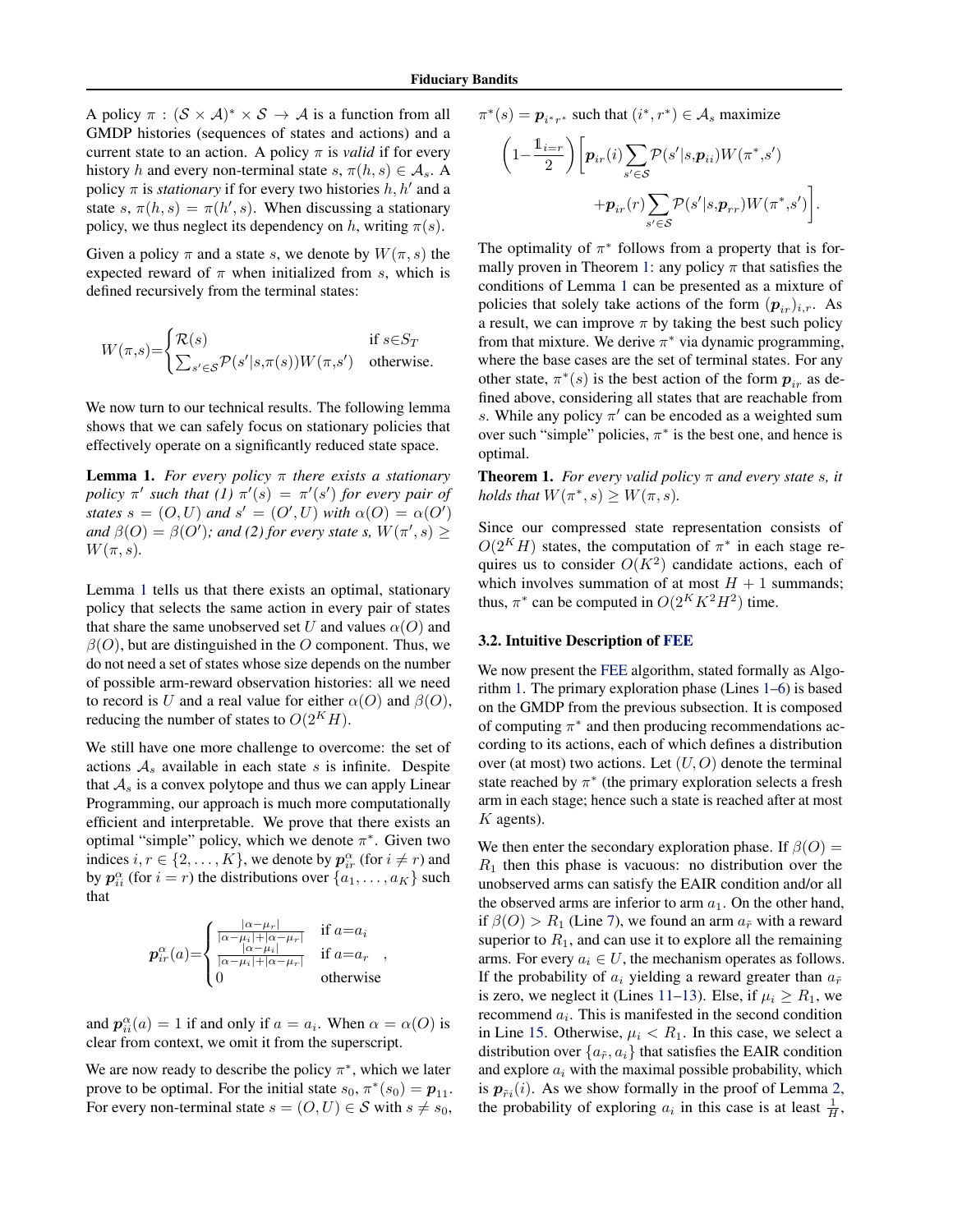<span id="page-6-0"></span>Algorithm 1 Fiduciary Explore & Exploit (FEE)

- 1: Initialize a GMDP instance  $\langle S, A, P, R \rangle$ , and compute  $\pi^*$ . 2: Set  $s = (O, U) = (\emptyset, A)$ .
- 3: while  $s$  is not terminal do
- 4: Draw arm  $a_i \sim \pi^*(s)$ , recommend  $a_i$  and observe  $R_i$ .

5:  $O \leftarrow O \cup \{(a_i, R_i)\}, U \leftarrow U \setminus \{a_i\}.$ 6:  $s \leftarrow (O, U)$ . 7: if  $\beta(O) > R_1$  then 8: while  $U$  is not empty do 9: Let  $a_{\tilde{r}}$  s.t.  $a_{\tilde{r}} \in \arg \max_{a_r \in A \setminus U} R_r$ .<br>10: Select an arbitrary arm  $a_i \in U$ . Select an arbitrary arm  $a_i \in U$ . 11: **if**  $Pr(X_i > R_{\tilde{r}}) = 0$  then 12:  $U \leftarrow U \setminus \{a_i\}.$ 13: continue. 14: Draw  $Y \sim Uni[0, 1].$ 15: if  $Y \leq \frac{R_{\tilde{r}}-R_1}{R_{\tilde{r}}-\mu_i}$  or  $\mu_i \geq R_1$  then 16: Recommend  $a_i$  and observe  $R_i$ . 17:  $U \leftarrow U \setminus \{a_i\}.$ 18: **else**, recommend  $a_{\tilde{r}}$ . 19: Recommend  $a_{i^*} \in \arg \max_{a_i \in A \setminus U} R_i$  to all agents.

implying that after  $H$  tries in expectation the algorithm would succeed to explore  $a_i$ .

Ultimately (Line 19), FEE recommends the best observed arm to all the remaining agents.

#### 3.3. Algorithmic Guarantees

We begin by arguing that FEE is indeed EAIR.

Proposition 1. FEE *satisfies the EAIR condition.*

The proof of Proposition 1 is highly intuitive: the reward of every recommendation FEE makes always exceed  $R_1$  in expectation. We now move on to consider the social welfare of FEE. Let  $OPT_{EAIR}$  denote the highest welfare attained by any EAIR mechanism. First, we show that the expected value of  $\pi^*$  at  $s_0$ , denoted by  $W(\pi^*, s_0)$ , upper bounds the social welfare of any EAIR mechanism.

**Theorem 2.** *It holds that*  $\text{OPT}_{\text{EAIR}} \leq W(\pi^*, s_0)$ *.* 

The proof proceeds by contradiction: given an EAIR mechanism M, we construct a series of progressively-easier-toanalyze EAIR mechanisms with non-decreasing social welfare; we modify the final mechanism by granting it oracular capabilities, making it violate the EAIR property and yet preserving reducibility to a policy for the GMDP of Sub-section [3.1.](#page-4-0) We then argue via the optimality of  $\pi^*$  that the oracle mechanism cannot obtain a social welfare greater than  $W(\pi^*, s_0)$ . Next, we lower bound the social welfare of FEE.

**Lemma 2.**  $SW_n(\text{FEE}) \ge \text{OPT}_{\text{EAIR}} - O\left(\frac{KH^2}{n}\right)$ .

The proof relies mainly on an argument that the primary and secondary explorations will not be too long on average: after  $(K+1)$  agents the mechanism is likely to begin exploiting. Noting that the lower bound of Lemma 2 asymptotically approaches the upper bound of Theorem 2, we conclude that FEE is asymptotically optimal.

### 4. Incentive Compatibility

In this section, we consider the second and more challenging agent scheme: strategic agents. Our main goal is to show that FEE, which we developed in Section 3.3, can be modified to satisfy IC as well.<sup>3</sup>We remark that there are cases that an IC mechanism cannot explore all arms, regardless of individual rationality constraints. To illustrate, assume that  $Pr(X_1 \ge \mu_2) = 1$ , i.e., the reward of arm  $a_1$  is always greater or equal to the expected reward of arm  $a_2$ . In this case, no agent will ever follow a recommendation for arm  $a_2$ . Consequently, we shall make the following standard assumption (see, e.g., [\(Mansour et al.,](#page-9-0) [2015\)](#page-9-0))

**Assumption 1.** *For every i*, *j such that*  $1 \leq i < j \leq K$ *, it holds that*  $Pr(X_i < \mu_i) > 0$ *.* 

If Assumption 1 does not hold for some pair  $(i, j)$ , arm  $a_j$ would never be explored; hence, we can remove such arms from A. We shall also make the simplifying assumption that  $\mu_1 > \mu_2 \geq \cdots \geq \mu_K$ , as otherwise the problem becomes easier to solve.

Among other factors, the expectation in Inequality [\(1\)](#page-2-0) is taken over agents' information on the arrival order. On the one extreme, the arrival order could be uniform, i.e., each agent l is entirely oblivious about her "place in line." In this case, as we show in Section [E,](#page-21-0) FEE satisfies IC as is assuming that there are sufficiently many agents. On the other extreme, which is the more popular in prior work [\(Kremer et al.,](#page-9-0) [2014;](#page-9-0) [Mansour et al.,](#page-9-0) [2015\)](#page-9-0), agents have complete information about their rounds. Namely, the agent arriving at time  $l$  knows that she is the  $l$ 'th agent. The complete information case is the more demanding one, and an IC mechanism for this case will also be IC under any distributional assumption on the arrival order. Nevertheless, as we demonstrate shortly, it requires more technical work.

We build on the techniques of [Mansour et al.](#page-9-0) [\(2015\)](#page-9-0) and use *phases*: each phase contains one round of exploration (that is, following FEE) and the other rounds are either exploitation via GREEDY (defined in Subsection [2.1\)](#page-2-0) or

 $3$ For simplicity, we formulated [IC-FEE](#page-7-0) to satisfy IC in the best response sense: given that all other agents follow their recommendations, it is an agent's best response to adopt the recommendation as well. However, [IC-FEE](#page-7-0) can be easily modified to offer dominant strategies to agents.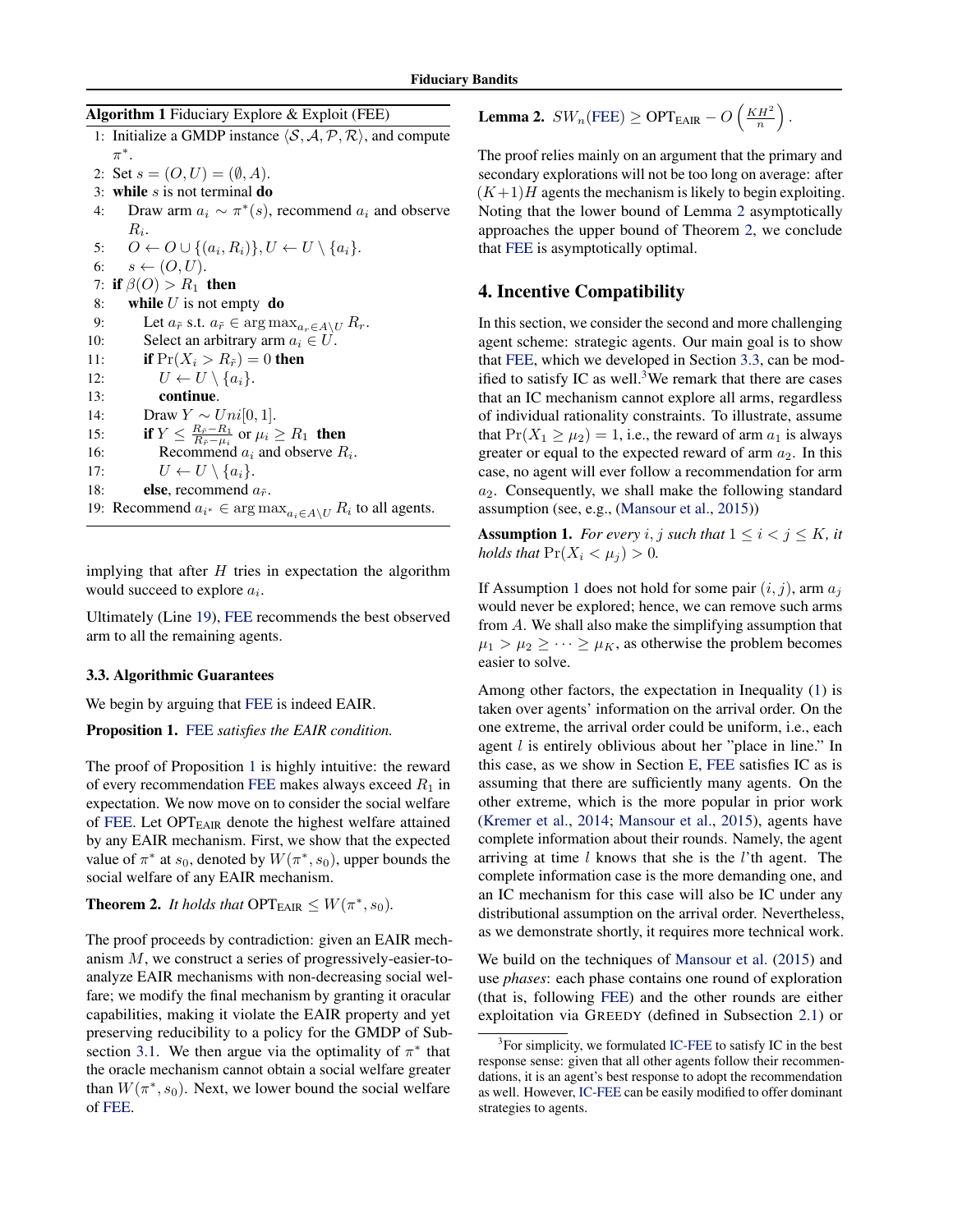<span id="page-7-0"></span>recommendation of arm  $a_1$ . An IC version of [FEE,](#page-6-0) which we term IC-FEE, is outlined as Algorithm 2.

IC-FEE works as follows. It initializes an instance of [FEE,](#page-6-0) and uses it seldom in the earlier rounds, and regularly afterward (every time IC-FEE makes a recommendation, it updates [FEE\)](#page-6-0). In Line [2,](#page-6-0) it recommends  $a_1$  to the first agent. Recall that  $\pi^*$  employed by [FEE](#page-6-0) is only allowed to pick  $a_1$  w.p. 1 in the first round; hence, [FEE](#page-6-0) and IC-FEE coincide with the first recommendation. Then, depending on the value of  $R_1$ , it recommends agents  $2, \ldots, K$  either greedily (maximizing the reward in each round, Line [3\)](#page-6-0) or arm  $a_1$ (Line [4\)](#page-6-0). Later, in Line [5,](#page-6-0) it splits the remaining rounds to *phases* of size B (B will be determined later on). In each such phase  $k$ , we first ask whether [FEE](#page-6-0) is exploring or exploiting (Line [7\)](#page-6-0). If [FEE](#page-6-0) exploits (Line [19](#page-6-0) in Algorithm [1\)](#page-6-0), every agent of every phase from here on will be recommended by [FEE.](#page-6-0) If that is not the case (see the else block starting at Line [9\)](#page-6-0), IC-FEE picks one agent from the B agents of this phase uniformly at random, denoted  $l(k)$ . Then, agent  $l(k)$  gets the recommendation from [FEE.](#page-6-0) The recommendation policy for the rest of the agents in this phase depends on the observed arms. If IC-FEE already discovered an arm  $a_i$  with  $R_i > R_1$  (Line [11\)](#page-6-0), we let agent  $l$  exploit using GREEDY. Otherwise (Line [12\)](#page-6-0), IC-FEE recommends  $a_1$ .

Lines [11](#page-6-0) and [12](#page-6-0) are also where our mechanism departs from the principles of prior work. For example, in the work of [Mansour et al.](#page-9-0) [\(2015\)](#page-9-0), each phase contains one round of exploration and the rest are exploitation rounds. In our setting, agents that are not exploring might still not exploit. The distinction between Lines [11](#page-6-0) and [12](#page-6-0) is crucial: exploiting unobserved arms might lead to sub-optimal welfare, since they are the chance to explore arms with expected reward below  $R_1$ . We elaborate more in the proof of Theorem 3.

To determine the phase length  $B$ , we introduce the following quantities  $\xi$  and  $\gamma$ . Due to Assumption [1,](#page-6-0) there exist  $\xi > 0$ and  $\gamma > 0$  such that for all  $i \in [K]$ , it holds that  $Pr(\forall i' \in$  $[K] \setminus \{i\}$ :  $\mu_i - X_{i'} > \xi$ ) >  $\gamma$ . In words, it says that the reward of every arm  $i$  is greater than all other arms by at least  $\xi$ , w.p. of at least  $\gamma$ . The following Theorem 3 summarizes the properties of IC-FEE.

**Theorem 3.** Let the phase length be  $B = \left[\frac{H}{\xi\gamma}\right] + 1$ . Under *Assumption [1,](#page-6-0)* IC-FEE *satisfies EAIR and IC. In addition,*  $SW_n(\text{IC-FEE}) \ge \text{OPT}_{\text{EAIR}} - O\left(\frac{KH^3}{n\xi\gamma}\right).$ 

### 5. Further Analysis

Notice that EAIR mechanisms guarantee each agent the value of the default arm, but only in expectation. We now propose a more strict form of individual rationality, *ex-post* individual rationality (EPIR).

|  | <b>Algorithm 2 IC Fiduciary Explore &amp; Exploit (IC-FEE)</b> |
|--|----------------------------------------------------------------|
|  |                                                                |

- 1: Initialize an instance of [FEE](#page-6-0) and update it after every recommendation.
- 2: Recommend  $a_1$  to the first agent, observe  $R_1$ .
- 3: if  $R_1 < \mu_K$  then recommend as GREEDY to agents  $2, \ldots, K$ .
- 4: else, recommend  $a_1$  to agents  $2, \ldots, K$ .
- 5: Split the remaining rounds into consecutive phases of B rounds each.
- 6: for phase  $k = 1, \ldots$  do
- 7: if [FEE](#page-6-0) exploits (Line [19](#page-6-0) in [FEE\)](#page-6-0) then

$$
8: \qquad \text{follow FEE }.
$$

```
9: else
```
- 10: Pick one agent  $l(k)$  from the B agents in this phase uniformly at random, and recommend her according to [FEE.](#page-6-0) As for the rest of the agents,
- 11: **if** an arm  $a_i$  with  $R_i > R_1$  was revealed **then** recommend as GREEDY.
- 12: **else**, recommend  $a_1$ .

Definition 3 (*Ex-Post* Individual Rationality). *A mechanism* M *is ex-post individually rational (EPIR) if for every agent*  $l \in \{1, \ldots, n\}$ , every history  $h \in (A \times \mathbb{R}_+)^{l-1}$ , and every  $arm a<sub>r</sub> such that Pr<sub>M(h)</sub>(a<sub>r</sub>) > 0, it holds that  $\mathbb{E}(X_r - X_1)$$  $h) \geq 0.$ 

Satisfying EPIR means that the mechanism never recommends an arm that is *a priori* inferior to arm  $a_1$  given the mechanism's knowledge. It is immediate to see that every EPIR mechanism is also EAIR. EPIR mechanisms are quite conservative, since they can only explore arms that yield expected rewards of at least the value  $R_1$  obtained for  $a_1$ . We develop an optimal IC/EPIR mechanism in Section [D.1.](#page-18-0)

#### 5.1. Social Welfare Analysis

We now analyze the loss in social welfare due to individual rationality constraints. For simplicity, we consider the case of non-strategic agents. Recall that OPT is the highest possible social welfare, and OPT<sub>EAIR</sub> is its counterpart after imposing EAIR. In addition, let  $OPT_{EPIR}$  and  $OPT_{DEL}$ denote the best asymptotic social welfare (w.r.t. some instance  $\langle K, A, (X_i) \rangle$  and infinitely many agents) achievable by an EPIR and a delegate mechanisms, respectively. Noticeably, for every instance  $\langle K, A,(X_i)\rangle$ , it holds that  $OPT \geq OPT_{EAIR} \geq OPT_{EPIR} \geq OPT_{DEL}$ . In the rest of this subsection, we analyze the ratio of two subsequent optimal welfares. We begin by showing that individual guarantees can deteriorate welfare even for the most flexible notion, EAIR.

**Proposition 2.** For every  $K, H \in \mathbb{N}$ , there exists an in*stance*  $\langle K, A, (X_i) \rangle$  *with*  $\frac{\text{OPT}}{\text{OPT}_{\text{EAR}}} \geq H\left(1 - e^{-\frac{K}{H}}\right)$ .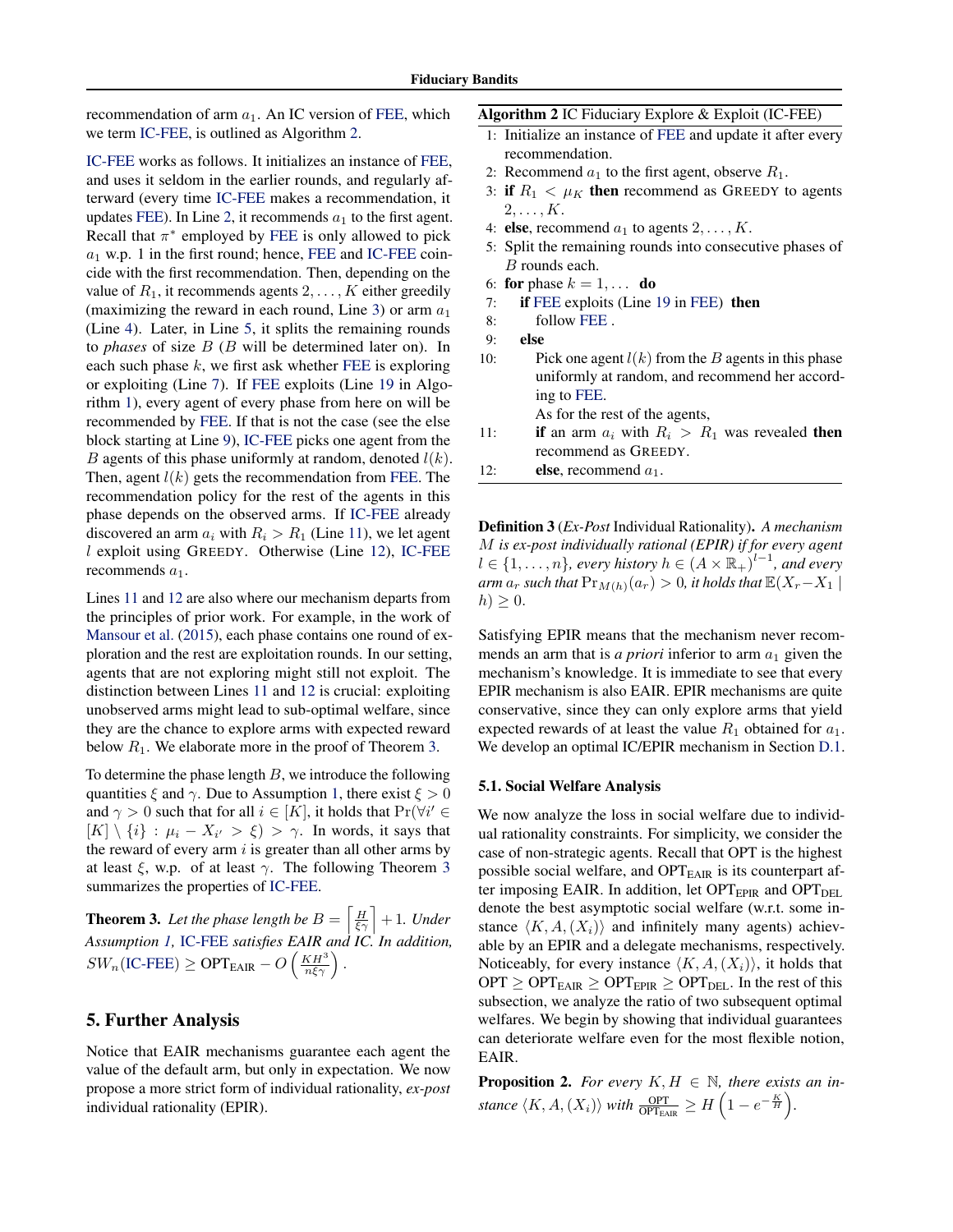<span id="page-8-0"></span>Proposition [2](#page-7-0) shows that when  $K$  and  $H$  have the same magnitude, the ratio is on the order of  $H$ , meaning that EAIR mechanisms perform poorly when a large number of different reward values are possible. However, this result describes the worst case; it turns out that optimal EAIR mechanisms have constant ratio under some reward distributions. For example, as we show in Proposition [7](#page-20-0) this ratio is at most  $\frac{8}{7}$  if  $X_i \sim Uni\{0, 1, \ldots H\}$  for every  $i \in \{2, \ldots, K\}$ and  $\overline{X}_1$  is only slightly better a-priori.

Next, we consider the cost of adopting the stricter EPIR condition rather than EAIR. As Proposition 3 shows, by providing a more strict fiduciary guarantee the social welfare may be harmed by a factor of H.

**Proposition 3.** For every  $K, H \in \mathbb{N}$ , there exists an instance  $\langle K, A, (X_i) \rangle$  *with*  $\frac{\text{OPT}_{\text{EAR}}}{\text{OPT}_{\text{EPIR}}} \ge \frac{H+2}{3} \left( 1 - e^{-\frac{K-2}{H}} \right)$ .

Finally, we show that the EPIR guarantee still allows us to significantly improve upon  $OPT<sub>DEL</sub>$ .

**Proposition 4.** *For every*  $K, H \in \mathbb{N}$ *, there exists an in*stance  $\langle K, A, (X_i) \rangle$  *with*  $\frac{\text{OPT}_{\text{EPIR}}}{\text{OPT}_{\text{DEL}}} \ge \frac{H}{3} \left( 1 - e^{-\frac{K-2}{H}} \right)$ .

# 6. Conclusions and Discussion

This paper introduces a model in which a recommender system must manage an exploration-exploitation tradeoff under the constraint that it may never knowingly make a recommendation that will yield lower reward than any individual agent would achieve if he/she acted without relying on the system.

We see considerable scope for follow-up work. First, from a technical point of view, our algorithmic results are limited to discrete reward distributions. One possible future direction would be to present an algorithm for the continuous case. More conceptually, we see natural extensions of EPIR and EAIR to stochastic settings, either by assuming a prior and requiring the conditions w.r.t. the posterior distribution or by requiring the conditions to hold with high probability. Moreover, we are intrigued by non-stationary settings—where e.g., rewards follow a Markov process since the planner would be able to sample *a priori* inferior arms with high probability assuming the rewards change fast enough, thereby reducing regret.

### Acknowledgements

We thank the participants of the Computational Data Science seminar at Technion – Israel Institute of Technology and the participants of Young Researcher Workshop on Economics and Computation for their comments and suggestions. Additionally, we thank ICML 2020 anonymous reviewers who provided comments that improved the manuscript. The work of G. Bahar, O. Ben-Porat and M. Tennenholtz is

funded by the European Research Council (ERC) under the European Union's Horizon 2020 research and innovation programme (grant agreement n◦ 740435). The work of K. Leyton-Brown is funded by the NSERC Discovery Grants program, DND/NSERC Discovery Grant Supplement, Facebook Research and Canada CIFAR AI Chair Amii. Part of this work was done while K. Leyton-Brown was a visiting researcher at Technion – Israel Institute of Science and was partially funded by the European Union's Horizon 2020 research and innovation programme (grant agreement n◦ 740435).

#### References

- Abbasi-Yadkori, Y., Pál, D., and Szepesvári, C. Improved algorithms for linear stochastic bandits. In *Advances in Neural Information Processing Systems*, pp. 2312–2320, 2011.
- Agrawal, S. and Goyal, N. Analysis of thompson sampling for the multi-armed bandit problem. In *Proceedings of the 25th Annual Conference on Learning Theory (COLT),*, pp. 1–39, 2012.
- Auer, P., Cesa-Bianchi, N., Freund, Y., and Schapire, R. E. Gambling in a rigged casino: The adversarial multi-armed bandit problem. In *Proceedings of IEEE 36th Annual Foundations of Computer Science*, pp. 322–331. IEEE, 1995.
- Bahar, G., Smorodinsky, R., and Tennenholtz, M. Economic recommendation systems: One page abstract. In *Proceedings of the 2016 ACM Conference on Economics and Computation*, EC '16, pp. 757–757, New York, NY, USA, 2016. ACM. ISBN 978-1-4503-3936-0. doi: 10.1145/2940716.2940719. URL [http://doi.acm.](http://doi.acm.org/10.1145/2940716.2940719) [org/10.1145/2940716.2940719](http://doi.acm.org/10.1145/2940716.2940719).
- Bahar, G., Smorodinsky, R., and Tennenholtz, M. Social learning and the innkeeper challenge. In *ACM Conf. on Economics and Computation (EC)*, 2019.
- Barto, A. G., Bradtke, S. J., and Singh, S. P. Learning to act using real-time dynamic programming. *Artificial Intelligence*, 72(1-2):81–138, 1995.
- Ben-Porat, O. and Tennenholtz, M. A game-theoretic approach to recommendation systems with strategic content providers. In *Advances in Neural Information Processing Systems 31: Annual Conference on Neural Information Processing Systems 2018, NeurIPS 2018, 3-8 December 2018, Montreal, Canada. ´* , pp. 1118–1128, 2018.
- Besbes, O., Gur, Y., and Zeevi, A. Stochastic multi-armedbandit problem with non-stationary rewards. In *Advances in Neural Information Processing Systems (NIPS)*, pp. 199–207, 2014.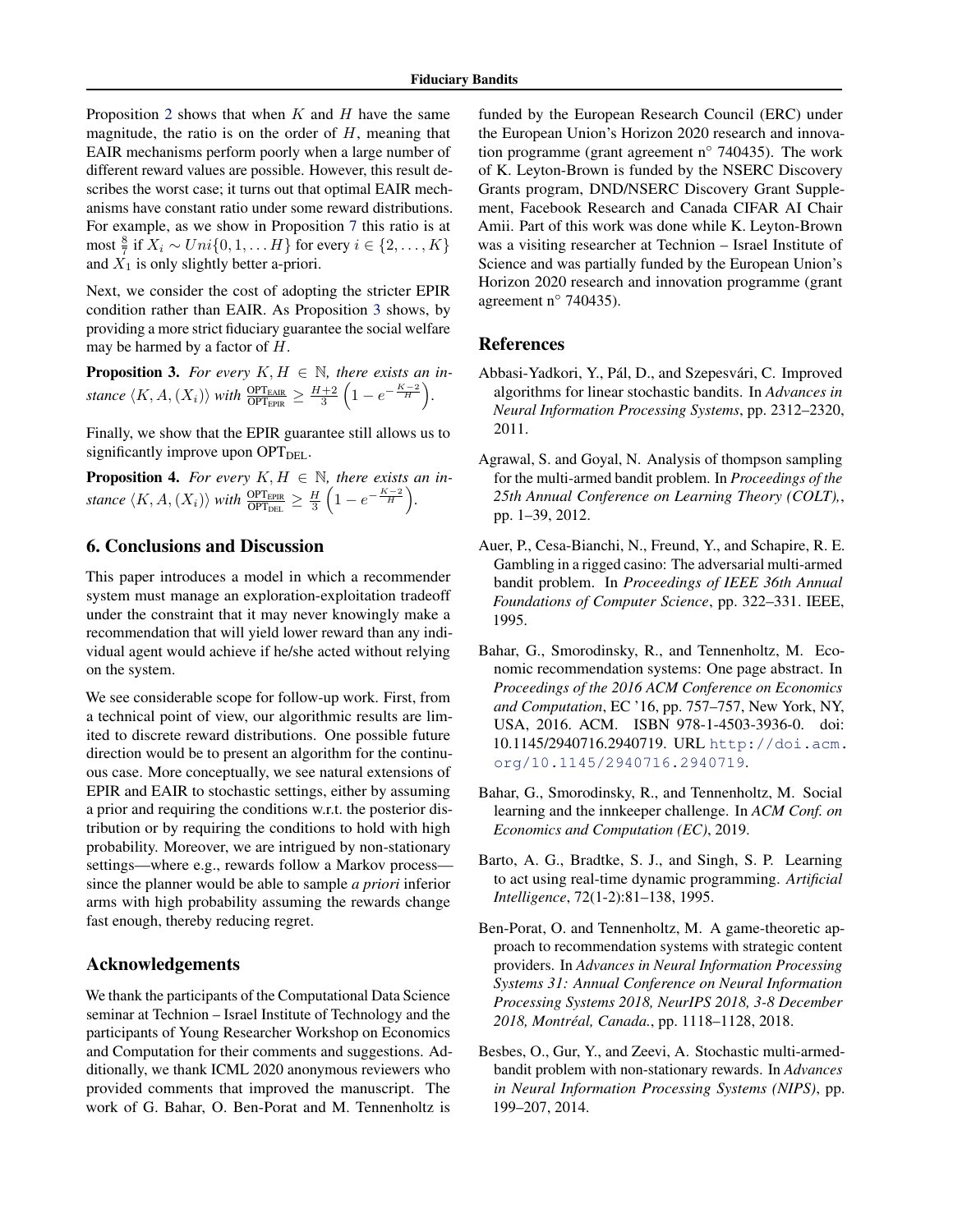- <span id="page-9-0"></span>Bubeck, S., Cesa-Bianchi, N., et al. Regret analysis of stochastic and nonstochastic multi-armed bandit problems. *Foundations and Trends* (R) in Machine Learning, 5 (1):1–122, 2012.
- Cesa-Bianchi, N. and Lugosi, G. *Prediction, learning, and games*. Cambridge Univ Press, 2006.
- Chapelle, O. and Li, L. An empirical evaluation of thompson sampling. In *Advances in neural information processing systems*, pp. 2249–2257, 2011.
- Chen, B., Frazier, P., and Kempe, D. Incentivizing exploration by heterogeneous users. In Bubeck, S., Perchet, V., and Rigollet, P. (eds.), *Proceedings of the 31st Conference On Learning Theory*, volume 75 of *Proceedings of Machine Learning Research*, pp. 798–818. PMLR, 06–09 Jul 2018. URL [http://proceedings.mlr.press/](http://proceedings.mlr.press/v75/chen18a.html) [v75/chen18a.html](http://proceedings.mlr.press/v75/chen18a.html).
- Chu, W., Li, L., Reyzin, L., and Schapire, R. Contextual bandits with linear payoff functions. In *Proceedings of the Fourteenth International Conference on Artificial Intelligence and Statistics*, pp. 208–214, 2011.
- Cohen, L. and Mansour, Y. Optimal algorithm for bayesian incentive-compatible. In *ACM Conf. on Economics and Computation (EC)*, 2019.
- Dwork, C., Hardt, M., Pitassi, T., Reingold, O., and Zemel, R. Fairness through awareness. In *Proceedings of the 3rd Innovations in Theoretical Computer Science conference (ITCS)*, pp. 214–226. ACM, 2012.
- Frazier, P., Kempe, D., Kleinberg, J., and Kleinberg, R. Incentivizing exploration. In *Proceedings of the Fifteenth ACM Conference on Economics and Computation*, EC '14, pp. 5–22, New York, NY, USA, 2014. ACM. ISBN 978-1-4503-2565-3. doi: 10.1145/2600057. 2602897. URL [http://doi.acm.org/10.1145/](http://doi.acm.org/10.1145/2600057.2602897) [2600057.2602897](http://doi.acm.org/10.1145/2600057.2602897).
- Garcıa, J. and Fernández, F. A comprehensive survey on safe reinforcement learning. *Journal of Machine Learning Research*, 16(1):1437–1480, 2015.
- Hardt, M., Price, E., Srebro, N., et al. Equality of opportunity in supervised learning. In *Advances in Neural Information Processing Systems (NIPS)*, pp. 3315–3323, 2016.
- Immorlica, N., Mao, J., Slivkins, A., and Wu, Z. S. Bayesian exploration with heterogeneous agents, 2019.
- Joseph, M., Kearns, M., Morgenstern, J. H., and Roth, A. Fairness in learning: Classic and contextual bandits. In Lee, D. D., Sugiyama, M., Luxburg, U. V., Guyon, I., and Garnett, R. (eds.), *Advances in Neural Information*

*Processing Systems 29*, pp. 325–333. Curran Associates, Inc., 2016.

- Karnin, Z., Koren, T., and Somekh, O. Almost optimal exploration in multi-armed bandits. In *International Conference on Machine Learning*, pp. 1238–1246, 2013.
- Kremer, I., Mansour, Y., and Perry, M. Implementing the wisdom of the crowd. *Journal of Political Economy*, 122: 988–1012, 2014.
- Levine, N., Crammer, K., and Mannor, S. Rotting bandits. In Guyon, I., Luxburg, U. V., Bengio, S., Wallach, H., Fergus, R., Vishwanathan, S., and Garnett, R. (eds.), *Advances in Neural Information Processing Systems 30*, pp. 3074–3083. Curran Associates, Inc., 2017. URL [http://papers.nips.cc/paper/](http://papers.nips.cc/paper/6900-rotting-bandits.pdf) [6900-rotting-bandits.pdf](http://papers.nips.cc/paper/6900-rotting-bandits.pdf).
- Liu, L., Dean, S., Rolf, E., Simchowitz, M., and Hardt, M. Delayed impact of fair machine learning. In *International Conference on Machine Learning*, pp. 3156–3164, 2018.
- Liu, Y., Radanovic, G., Dimitrakakis, C., Mandal, D., and Parkes, D. C. Calibrated fairness in bandits, 2017.
- Mansour, Y., Slivkins, A., and Syrgkanis, V. Bayesian incentive-compatible bandit exploration. In *ACM Conf. on Economics and Computation (EC)*, 2015.
- Nisan, N. and Ronen, A. Algorithmic mechanism design. In *Proceedings of the thirty-first annual ACM Symposium on Theory of Computing (STOC)*, pp. 129–140. ACM, 1999.
- Nisan, N., Roughgarden, T., Tardos, E., and Vazirani, V. V. *Algorithmic game theory*, volume 1. Cambridge University Press Cambridge, 2007.
- Slivkins, A. Contextual bandits with similarity information. *The Journal of Machine Learning Research*, 15(1):2533– 2568, 2014.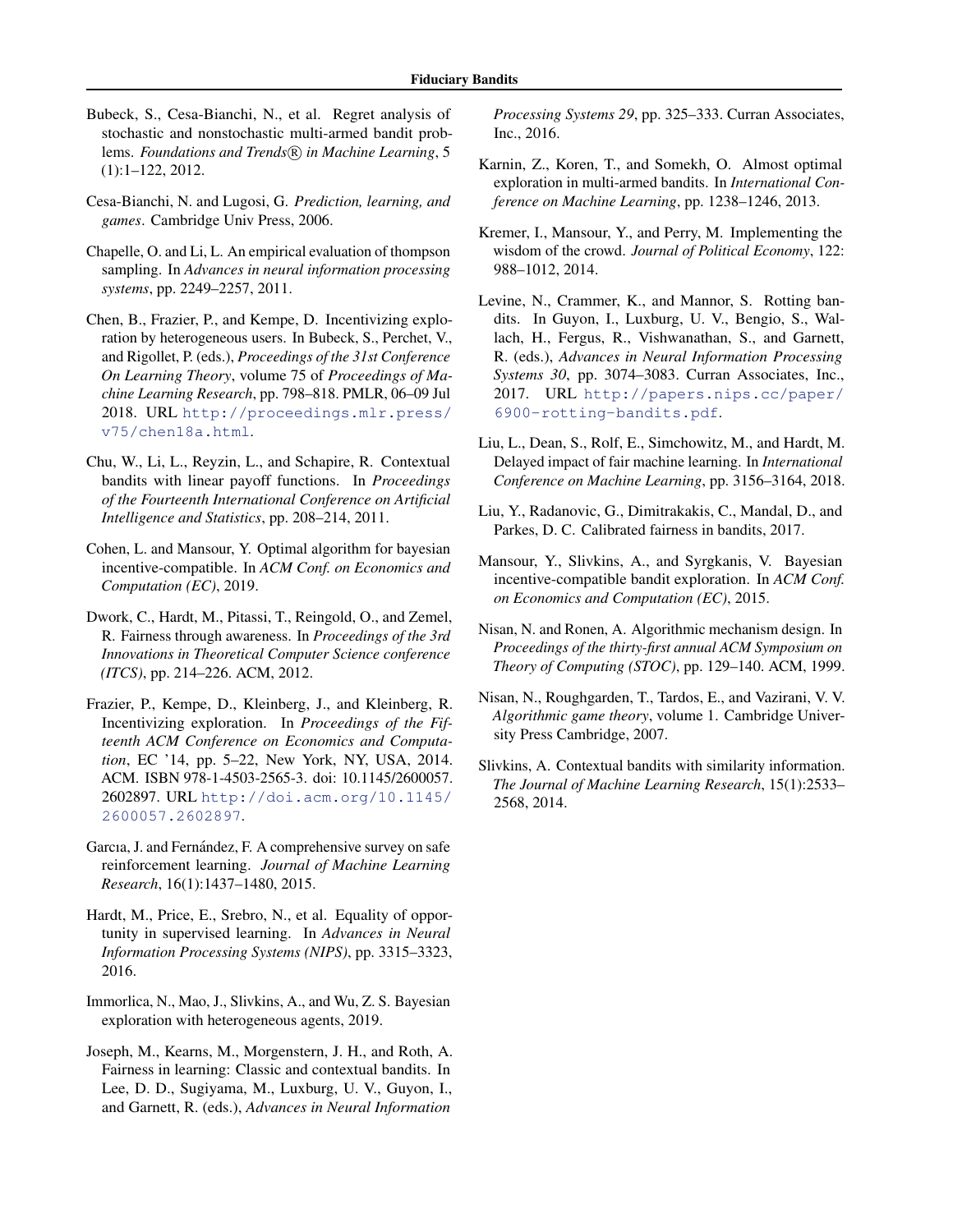### A. Omitted Proofs from Subsection [3.1](#page-4-0)

Proof of Lemma [1](#page-5-0). The proof follows from Propositions 5 and 6 below.

**Proposition 5.** For every non-stationary policy  $\pi$ , there exists a stationary policy  $\pi'$  such that for every state  $s \in S$ ,  $W(\pi, s) \leq W(\pi', s).$ 

Moreover, the following Proposition 6 implies that we can substantially reduce the state space by disregarding the observed part O and

**Proposition 6.** For every stationary policy  $\pi$  there exists a stationary policy  $\pi'$  such that:

*1.*  $\pi'(s) = \pi'(s')$  for every pair of states  $s = (O, U), s' = (O', U)$  with  $\alpha(O) = \alpha(O')$  and  $\beta(O) = \beta(O')$ . 2. *for every state s,*  $W(\pi', s) \ge W(\pi, s)$ *.* 

**Proof of Proposition 5.** Fix an arbitrary non-stationary policy  $\pi$ . We prove the claim by iterating over all states in an increasing order of the number of elements in U. We use induction to show that the constructed  $\pi'$  indeed satisfies the assertion.

For every  $s = (O, U) \in S$  such that  $|U| = 1$ , i.e.,  $U = \{a\}$ . If s is terminal, then  $\mathcal{A}_s = \emptyset$  and  $W(\pi, s) = W(\pi', s) = \alpha(O)$ . Otherwise, the unique element in  $A_s$  is the action that assigns probability 1 to a, and by setting  $\pi'(s) = \pi(s)$  we get  $W(\pi', s) = W(\pi, s).$ 

Assume that the assertion holds for every  $|U| \leq j$ ; namely, that  $W(\pi, s) \geq W(\pi, s)$  for all  $s = (O, U) \in S$  with  $|U| \leq j$ . We now prove the assertion for  $s = (O, U) \in S$  with  $|U| = j + 1$ . If s is a terminal state, then we are done. Else, since U and the support of each arm are finite, there exists a finite number of possible histories that lead from  $s_0$  to s that we will mark as  $h_1, \ldots, h_w$ . For every possible history  $h \in \{h_1, \ldots, h_w\}$ ,  $\pi$  assigns an action  $p_h \in A_s$  that (can) depend on the history h. Let

$$
\boldsymbol{p}^* \in \underset{\boldsymbol{p}_h, h \in \{h_1, \ldots, h_w\}}{\arg \max} \left\{ \sum_{a_i \in U} \boldsymbol{p}_h(a_i) \sum_{s' \in \mathcal{S}} \mathcal{P}(s' \mid s, \boldsymbol{p}_{ii}) W(\pi, s') \right\},\tag{5}
$$

breaking ties arbitrarily. We set  $\pi'(s) = p^*$ . Hence we get:

$$
W(\pi, s) = \sum_{s' \in S, h \in \{h_1, \dots, h_w\}} \Pr(h) \mathcal{P}(s' \mid s, \pi, h) W(\pi, s')
$$
  
\n
$$
= \sum_{a_i \in U, h \in \{h_1, \dots, h_w\}} \Pr(h) \mathbf{p}_h(a_i) \sum_{s' \in S} \mathcal{P}(s' \mid s, \mathbf{p}_{ii}) W(\pi, s')
$$
  
\n
$$
\leq \sum_{h \in \{h_1, \dots, h_w\}} \Pr(h) \operatorname{arg max}_{h \in \{h_1, \dots, h_w\}} \left\{ \left( \sum_{a_i \in U} \mathbf{p}_h(a_i) \sum_{s' \in S} \mathcal{P}(s' \mid s, \mathbf{p}_{ii}) W(\pi, s') \right) \right\}
$$
  
\n
$$
= 1 \operatorname{arg max}_{h \in \{h_1, \dots, h_w\}} \left\{ \sum_{a_i \in U} \mathbf{p}_h(a_i) \sum_{s' \in S} \mathcal{P}(s' \mid s, \mathbf{p}_{ii}) W(\pi, s') \right\}
$$
  
\n
$$
= \operatorname{arg max}_{h \in \{h_1, \dots, h_w\}} \left\{ \sum_{a_i \in U} \mathbf{p}_h(a_i) \sum_{s' \in S} \mathcal{P}(s' \mid s, \mathbf{p}_{ii}) W(\pi', s') \right\}
$$
  
\n
$$
= \sum_{a_i \in U} \mathbf{p}^*(a_i) \sum_{s' \in S} \mathcal{P}(s' \mid s, \mathbf{p}_{ii}) W(\pi', s')
$$
  
\n
$$
= W(\pi', s);
$$

hence,  $W(\pi, s) \leq W(\pi', s)$ . This concludes the proof.

**Proof of Proposition 6.** The proof is similar to the proof of Proposition 5, and is given for completeness. Fix an arbitrary stationary policy  $\pi$ . We prove the claim by iterating over all states in an increasing order of the number of elements in U. We use induction to show that the constructed  $\pi'$  indeed satisfies the assertion.

 $\Box$ 

 $\Box$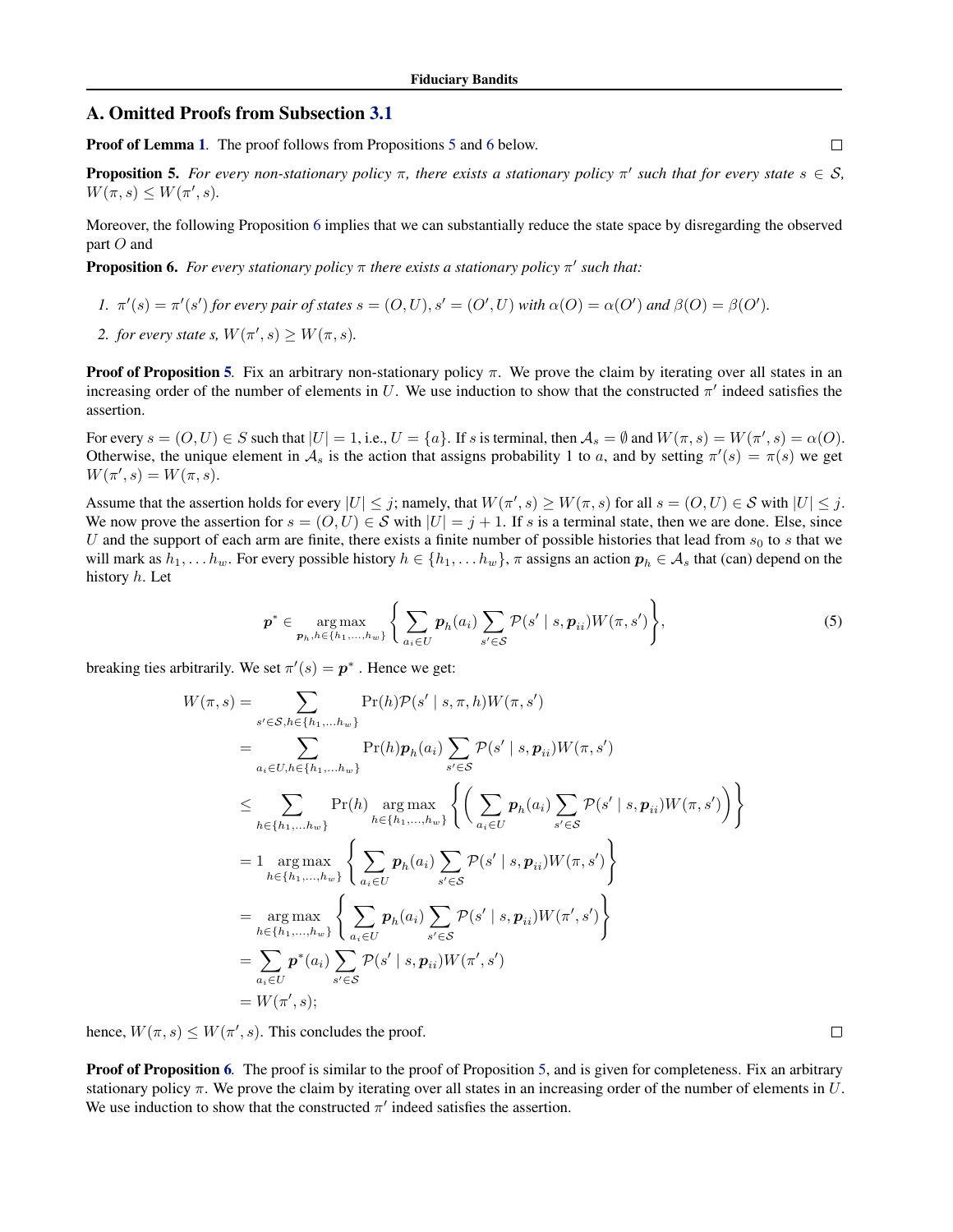### <span id="page-11-0"></span>**Algorithm 3** Optimal Policy  $\pi^*$  for the GMDP

**Input:** an instance  $\langle \mathcal{S}, \mathcal{A}, \mathcal{P}, \mathcal{R} \rangle$ . **Output:** an optimal policy  $\pi^*$ . 1: for every non-terminal state  $s = (O, U) \in S$  do 2: if  $s = s_0$  then 3:  $\pi^*(s) \leftarrow p_{11}$ . 4: else 5: <sup>\*</sup>(s) ←  $p_{i^*r^*}$  such that  $(i^*,r^*) \in \mathop{\arg\max}_{\substack{(i,r) \in U \times U, \\ \mathbf{p}_{ir} \in \mathcal{A}_s}}$  $\left\{ \left(1 - \frac{1_{i=r}}{2}\right)$  $\left(\frac{i=r}{2}\right)\left(\boldsymbol{p}_{ir}(i)\sum_{l\in\mathcal{L}}% {\boldsymbol{\bar{\gamma}}}_{l}^{\prime\prime}(\boldsymbol{x}_{l})\right)$  $s' \in \mathcal{S}$  $\mathcal{P}(s'|s,\bm{p}_{ii})W(\pi^*,s')+\bm{p}_{ir}(r)\,\sum\,$  $s' \in \mathcal{S}$  $\mathcal{P}(s'|s, \boldsymbol{p}_{rr}) W(\pi^*, s')\bigg\}$ . (7)

For every  $s = (0, U) \in S$  such that  $|U| = 1$ , i.e.,  $U = \{a\}$ , if s is terminal then  $W(\pi, s) = W(\pi', s) = \alpha(0)$ . Otherwise, the unique element in  $A_s$  is the action that assigns probability 1 to a; hence, by setting  $\pi'(s) = \pi(s)$  we get  $W(\pi', s) = W(\pi, s).$ 

Assume the assertion holds for every  $|U| \leq j$ ; namely, that  $W(\pi', s) \geq W(\pi, s)$  for all  $s = (O, U) \in S$  with  $|U| \leq j$ . Next, we prove the assertion for  $s = (O, U) \in S$  with  $|U| = j + 1$ . If s is a terminal state, then we are done. Else, since the size of O and the support of each arm are finite, there exists only a finite number of states with the same U and  $\alpha$ , which we mark as  $s = s_0 = (O, U), s_1 = (O^1, U), \dots s_w = (O^w, U)$ . For every state  $s_j = (O^j, U), \pi$  assigns an action  $p_{s_j} \in A_s$ . Let

$$
\boldsymbol{p}^* \in \underset{\boldsymbol{p}_{s_j}, j \in \{0, 1, \dots w\}}{\arg \max} \left\{ \sum_{a_i \in U} \boldsymbol{p}_{s_j}(a_i) \sum_{s' \in \mathcal{S}} \mathcal{P}(s' \mid s, \boldsymbol{p}_{ii}) W(\pi', s') \right\},\tag{6}
$$

breaking ties arbitrarily. Next, set  $\pi'(s) = p^*$ . We have that

$$
W(\pi, s) = \sum_{s' \in S} \mathcal{P}(s' \mid s, \pi) W(\pi, s')
$$
  
\n
$$
= \sum_{a_i \in U} \mathbf{p}_s(a_i) \sum_{s' \in S} \mathcal{P}(s' \mid s, \mathbf{p}_{ii}) W(\pi, s')
$$
  
\n
$$
\leq \underset{s_j \in \{s_0, s_1, \dots, s_w\}}{\arg \max} \left\{ \left( \sum_{a_i \in U} \mathbf{p}_{s_j}(a_i) \sum_{s' \in S} \mathcal{P}(s' \mid s, \mathbf{p}_{ii}) W(\pi, s') \right) \right\}
$$
  
\n
$$
\leq \underset{s_j \in \{s_0, s_1, \dots, s_w\}}{\arg \max} \left\{ \left( \sum_{a_i \in U} \mathbf{p}_{s_j}(a_i) \sum_{s' \in S} \mathcal{P}(s' \mid s, \mathbf{p}_{ii}) W(\pi', s') \right) \right\}
$$
  
\n
$$
= W(\pi', s).
$$

 $\Box$ 

**Proof of Theorem [1](#page-5-0).** Fix an arbitrary policy  $\pi$ . We prove the claim by iterating over all states in an increasing order of the number of elements of U. We use induction to show that the constructed  $\pi^*$  indeed satisfies the assertion. For convenience, we restate  $\pi^*$  elaborately in Algorithm 3.

For every  $s = (O, U) \in S$  such that  $|U| = 1$ , the claim holds trivially. To see this, recall that if s is terminal,  $A_s = \emptyset$ ; otherwise, the unique element in  $A_s$  is the action that assigns probability 1 to the sole element in U. Either way,  $W(\pi^*, s) = W(\pi, s).$ 

Assume the assertion holds for every  $|U| \leq j$ ; namely, that  $W(\pi^*, s) \geq W(\pi, s)$  for all  $s = (O, U) \in S$  with  $|U| \leq j$ . If s is a terminal state, then we are done. Else, we shall make use of the following claim, which shows that every action in  $A_s$ can be viewed as a weighted sum over the elements of  $\{p_{i,r} \in A_s\}$ .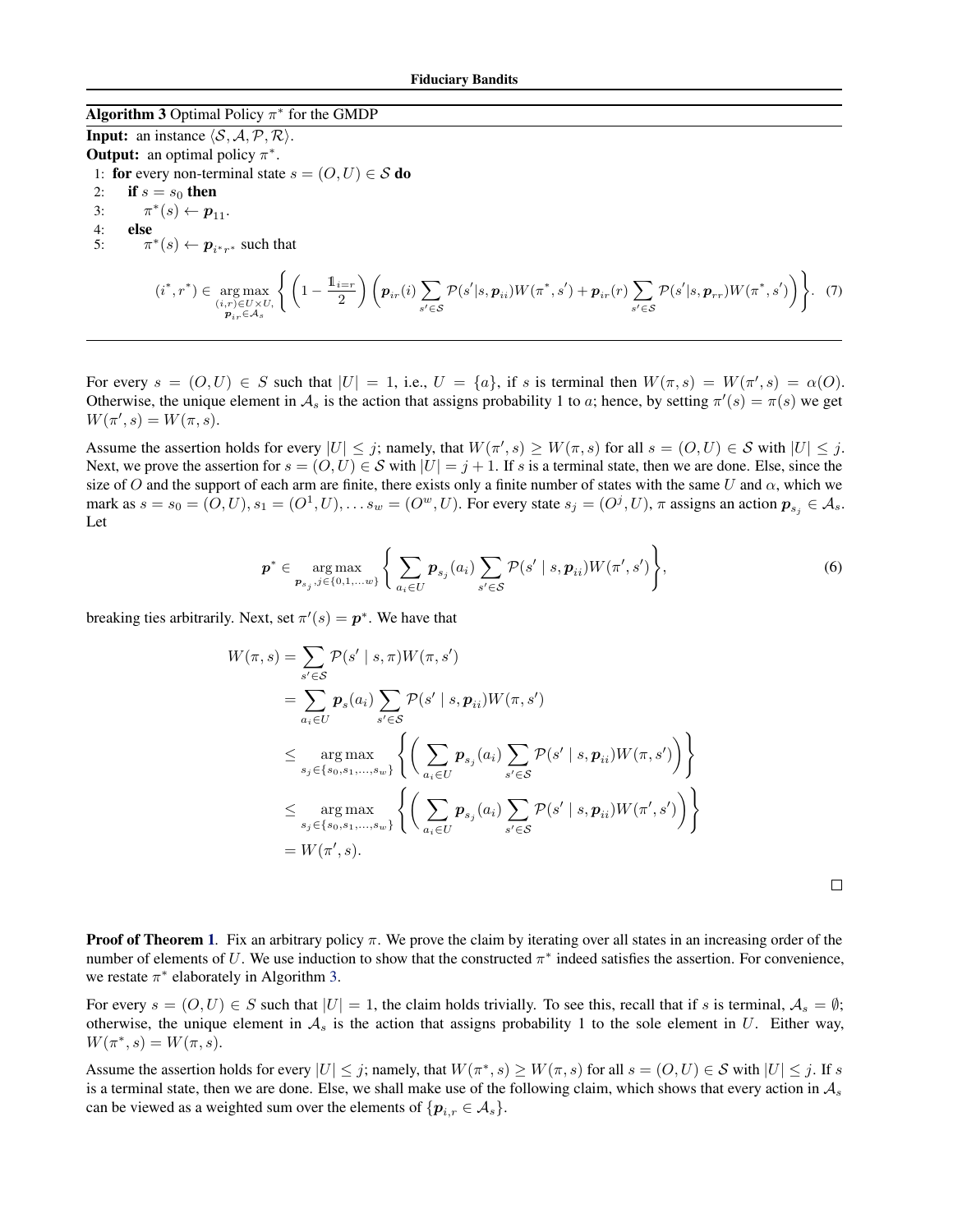<span id="page-12-0"></span>Claim 1. *For any*  $s \in S$  *and*  $p \in A_s$ *, there exist coefficients*  $(z_{i,r})_{(a_i,a_r) \in U \times U}$  *such that* 

- $z_{i,r} \geq 0$ ,
- $\sum_{(a_i,a_r)\in U\times U} z_{i,r} = 1$ *, and*

• 
$$
\boldsymbol{p} = \sum_{\boldsymbol{p}_{ir} \in \mathcal{A}_s} z_{i,r} \boldsymbol{p}_{ir}
$$

The proof of the claim appears below this proof. In particular, Claim 1 suggests that  $\pi(s)$ , which is valid and thus  $\pi(s) \in A_s$ w.p. 1, can be presented as a weighted sum over all pairs  $p_{ir} \in A_s$ . Finally,

$$
W(\pi, s) = \sum_{s' \in S} \mathcal{P}(s' \mid s, \pi) W(\pi, s')
$$
  
\n
$$
= \sum_{a_i \in U} \pi(s)(a_i) \sum_{s' \in S} \mathcal{P}(s' \mid s, \mathbf{p}_{ii}) W(\pi, s')
$$
  
\n
$$
= \sum_{a_i \in U} \sum_{a_r \in U: \mathbf{p}_{ir} \in A_s} \left(1 - \frac{\mathbb{1}_{i=r}}{2}\right) (z_{i,r} \mathbf{p}_{ir}(i) + z_{r,i} \mathbf{p}_{ri}(i)) \sum_{s' \in S} \mathcal{P}(s' \mid s, \mathbf{p}_{ii}) W(\pi, s')
$$
  
\n
$$
= \sum_{a_i \in U} \sum_{a_r \in U: \mathbf{p}_{ir} \in A_s} z_{i,r} \left(1 - \frac{\mathbb{1}_{i=r}}{2}\right) \left(\mathbf{p}_{ir}(i) \sum_{s' \in S} \mathcal{P}(s' \mid s, \mathbf{p}_{ii}) W(\pi, s') + \mathbf{p}_{ir}(r) \sum_{s' \in S} \mathcal{P}(s' \mid s, \mathbf{p}_{rr}) W(\pi, s')\right)
$$
  
\n
$$
\leq \underset{a_i, a_r \in U, \mathbf{p}_{ir} \in A_s}{\arg \max} \left\{ \left(1 - \frac{\mathbb{1}_{i=r}}{2}\right) \left(\mathbf{p}_{ir}(i) \sum_{s' \in S} \mathcal{P}(s' \mid s, \mathbf{p}_{ii}) W(\pi^*, s') + \mathbf{p}_{ir}(r) \sum_{s' \in S} \mathcal{P}(s' \mid s, \mathbf{p}_{rr}) W(\pi^*, s')\right)\right\},
$$
  
\n
$$
= W(\pi^*, s),
$$

where the last equality follows since  $\pi^*(s) = p_{i^*,r^*}$  and by the definition of  $(i^*, r^*)$  given in Equation [\(7\)](#page-11-0). To sum, the constructed  $\pi^*$  satisfies  $W(\pi, s) \leq W(\pi^*, s)$  for every state s.  $\Box$ 

**Proof of Claim 1.** To ease readability, we shall use the notation  $\alpha = \alpha(O)$  and  $d_i = |\alpha - \mu_i|$  in this proof. Let s be an arbitrary state and  $p \in A_s$  be an arbitrary action. Notice that p could be described as

$$
\boldsymbol{p} = \sum_{a_i \in U} v_i \cdot \boldsymbol{p}_{ii} + \sum_{\boldsymbol{p}_{ir} \in \mathcal{A}_s} z_{i,r} \boldsymbol{p}_{ir},
$$
\n
$$
(8)
$$

where  $v_i = p(i)$  and  $z_{i,r} = 0$  for every  $a_i, a_r \in U$  such that  $p_{ir} \in A_s$ . We now describe a procedure that shifts mass from the set  $(v_i)_i$  to  $(z_{i,r})_{i,r}$ , while still satisfying the equality in Equation (8). Each time we apply this procedure we decrease the value of one or more elements from  $(v_i)_i$  and increase one or more elements from  $(z_i)_i$ , by the same quantity. As a result, when it converges (assuming that it does), namely when  $\sum_i v_i = 0$ , we are guaranteed that all the conditions of the claim hold. Importantly, throughout the course of this procedure, the following inequalities hold

$$
\sum_{a_i \in U} v_i \cdot \mu_i \ge \alpha \sum_{a_i \in U} v_i.
$$
\n(9)

$$
\sum_{a_i \in U} v_i + \sum_{\mathbf{p}_{ir} \in \mathcal{A}_s} z_{i,r} = 1.
$$
\n(10)

For the initial set of  $(v_i)_i$  Equations (9)-(10) trivially hold due to the way we initialize  $(v_i)_i$  and since  $p \in A_s$  implies that

$$
\sum_{a_i \in U} p(i)\mu_i \ge \alpha. \tag{11}
$$

In each step of the procedure, we use the prime notation to denote the coefficients in the end of that step. The procedure operates as follows:

• If  $v_i = 0$  for every  $a_i \in U$ , the claim holds.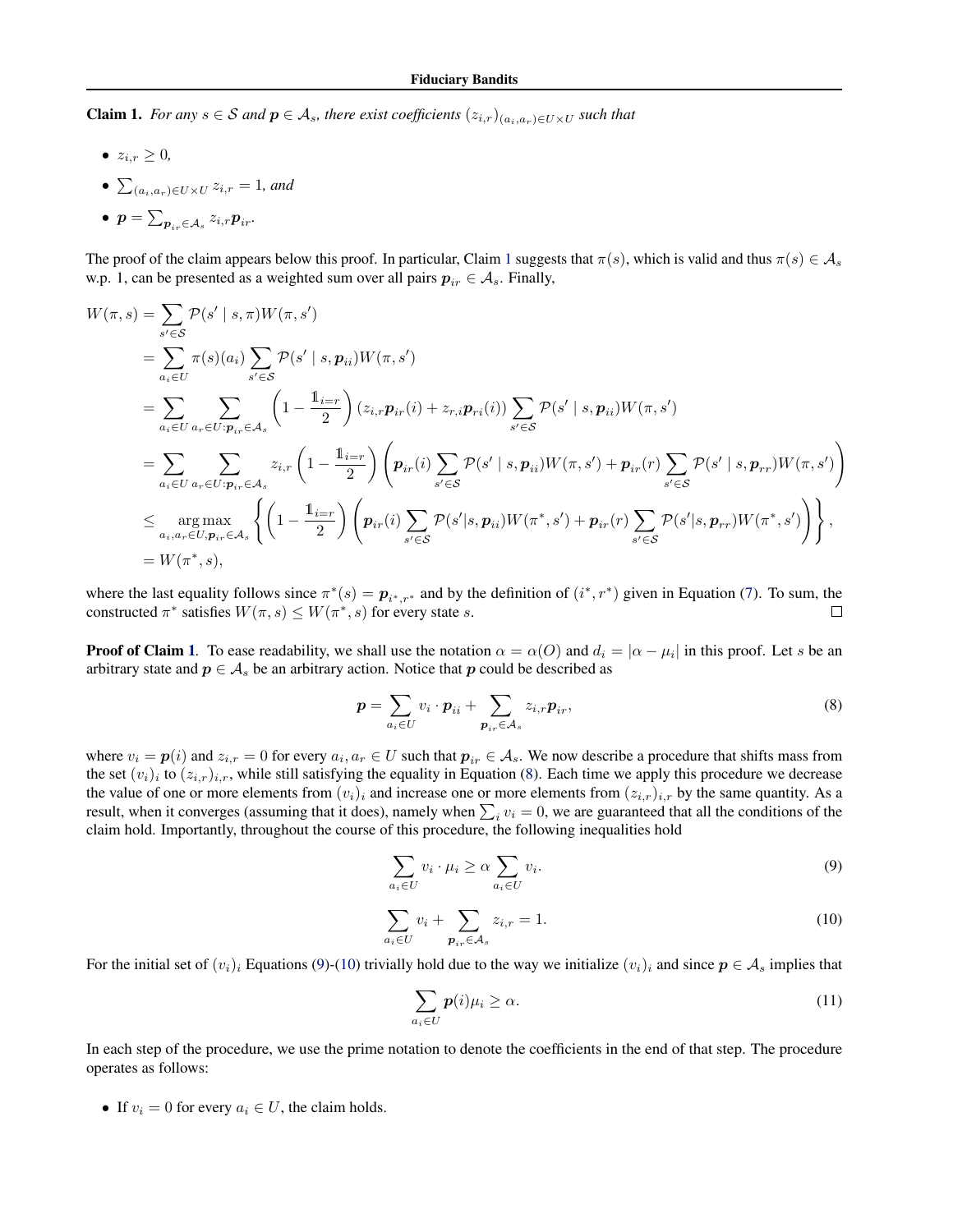- Else, if for every i such that  $v_i > 0$ ,  $\mu_i \ge \alpha$ , then for every i with  $v_i > 0$  set  $z_{i,i}' = z_{i,i} + v_i$  and set  $v_i' = 0$ . Notice that after this change Equations [\(8\)](#page-12-0)–[\(10\)](#page-12-0) still hold.
- There exists i with  $\mu_i < \alpha$  and  $v_i > 0$ . Consequently, since Equation [\(9\)](#page-12-0) holds, there must exist r such that  $\mu_r > \alpha$ and  $v_r > 0$ . We divide the analysis into three sub-cases, depending on the relation between  $\frac{d_r}{d_i}$  and  $\frac{v_i}{v_r}$ .
	- 1.  $\frac{d_r}{d_i} > \frac{v_i}{v_r}$ : we replace  $v_i$ ,  $v_r$  and  $z_{i,r}$  with  $v'_i$ ,  $v'_r$  and  $z'_{i,r}$  such that  $v'_i = 0$ ,  $v'_r = v_r v_i \frac{d_i}{d_r} = v_r + v_i \frac{v_i}{p_{ir}(i)}$  and  $z'_{i,r} = z_{i,r} + v_i \frac{d_i + d_r}{d_r} = z_{i,r} + \frac{v_i}{p_{ir}(i)}$ . Clearly, after this modification the new coefficients are non-negative. To show that Equation [\(8\)](#page-12-0) still holds, we need to show that  $p(i), p(r)$  can be decomposed using the new coefficients. Notice that

$$
p(i) = v_i + \sum_{j: p_{i,j} \in A_s} z_{i,j} p_{ij}(i) + \sum_{j: p_{j,i} \in A_s} z_{j,i} p_{ji}(i)
$$
  
\n
$$
= v'_i + v_i + z_{i,r} p_{ir}(i) + \sum_{j: j \neq r, p_{i,j} \in A_s} z_{i,j} p_{ij}(i) + \sum_{j: p_{j,i} \in A_s} z_{j,i} p_{ji}(i)
$$
  
\n
$$
= v'_i + v_i \frac{p_{ir}(i)}{p_{ir}(i)} + z_{i,r} p_{ir}(i) + \sum_{j: j \neq r, p_{i,j} \in A_s} z'_{i,j} p_{ij}(i) + \sum_{j: p_{j,i} \in A_s} z'_{j,i} p_{ji}(i)
$$
  
\n
$$
= v'_i + \left(\frac{v_i}{p_{ir}(i)} + z_{i,r}\right) p_{ir}(i) + \sum_{j: j \neq r, p_{i,j} \in A_s} z'_{i,j} p_{ij}(i) + \sum_{j: p_{j,i} \in A_s} z'_{j,i} p_{ji}(i)
$$
  
\n
$$
= v'_i + z'_{i,r} p_{ir}(i) + \sum_{j: j \neq r, p_{i,j} \in A_s} z'_{i,j} p_{ij}(i) + \sum_{j: p_{j,i} \in A_s} z'_{j,i} p_{ji}(i)
$$
  
\n
$$
= v'_i + \sum_{j: p_{i,j} \in A_s} z'_{i,j} p_{ij}(i) + \sum_{j: p_{j,i} \in A_s} z'_{j,i} p_{ji}(i).
$$

Similarly,

$$
p(r) = v_r + \sum_{j:p_{r,j} \in A_s} z_{r,j}p_{rj}(r) + \sum_{j:p_{j,r} \in A_s} z_{j,r}p_{jr}(r)
$$
  
\n
$$
= v'_r - v_i + \frac{v_i}{p_{ir}(i)} + z_{i,r}p_{ir}(r) + \sum_{j:p_{r,j} \in A_s} z_{r,j}p_{rj}(r) + \sum_{j:j \neq i,p_{j,r} \in A_s} z_{j,r}p_{jr}(r)
$$
  
\n
$$
= v'_r + \frac{v_i(1-p_{ir}(i))}{p_{ir}(i)} + z_{i,r}p_{ir}(r) + \sum_{j:p_{r,j} \in A_s} z'_{r,j}p_{rj}(r) + \sum_{j:j \neq i,p_{j,r} \in A_s} z'_{j,r}p_{jr}(r)
$$
  
\n
$$
= v'_r + \frac{v_i p_{ir}(r)}{p_{ir}(i)} + z_{i,r}p_{ir}(r) + \sum_{j:p_{r,j} \in A_s} z'_{r,j}p_{rj}(r) + \sum_{j:j \neq i,p_{j,r} \in A_s} z'_{j,r}p_{jr}(r)
$$
  
\n
$$
= v'_r + \left(\frac{v_i}{p_{ir}(i)} + z_{i,r}\right)p_{ir}(r) + \sum_{j:p_{r,j} \in A_s} z'_{r,j}p_{rj}(r) + \sum_{j:j \neq i,p_{j,r} \in A_s} z'_{j,r}p_{jr}(r)
$$
  
\n
$$
= v'_r + \sum_{j:p_{r,j} \in A_s} z'_{r,j}p_{rj}(r) + \sum_{j:p_{j,r} \in A_s} z'_{j,r}p_{jr}(r).
$$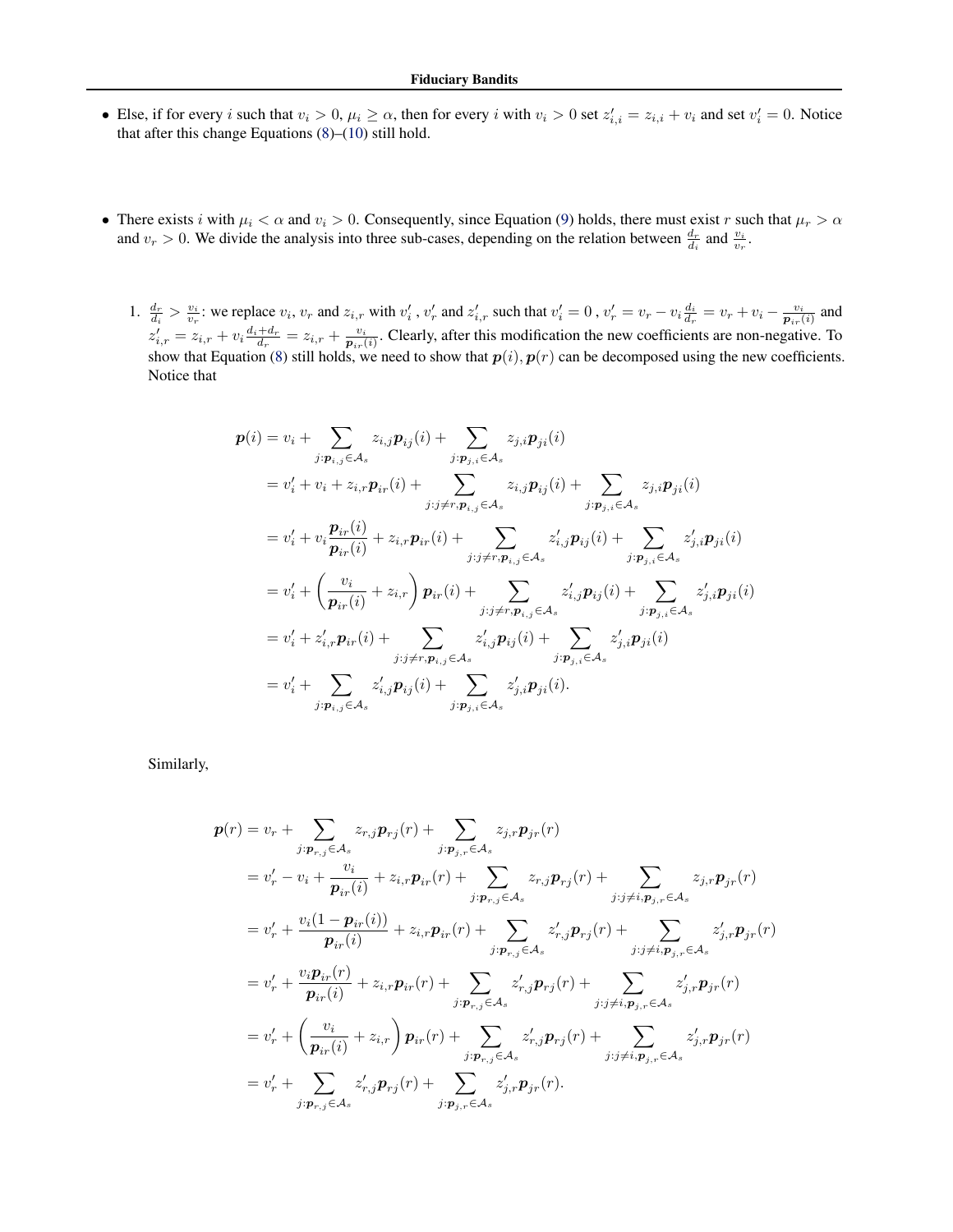As a result, Equation [\(8\)](#page-12-0) holds. As for Equation [\(9\)](#page-12-0), observe that

$$
\sum_{a_j \in U} v'_j \cdot \mu_j = v'_i \mu_i + v'_r \mu_r + \sum_{j \notin \{i,r\}, a_j \in U} v'_j \cdot \mu_j
$$
\n
$$
= v_r \mu_r - v_i \mu_r \frac{d_i}{d_r} + \sum_{j \notin \{i,r\}, a_j \in U} v_j \cdot \mu_j
$$
\n
$$
= v_r \mu_r + v_i \mu_i - v_i \mu_i - v_i \mu_r \frac{d_i}{d_r} + \sum_{j \notin \{i,r\}, a_j \in U} v_j \cdot \mu_j
$$
\n
$$
= -v_i \mu_i - v_i \mu_r \frac{d_i}{d_r} + \sum_{a_j \in U} v_j \cdot \mu_j
$$
\n
$$
\ge -v_i \mu_i - v_i \mu_r \frac{d_i}{d_r} + \alpha \sum_{a_j \in U} v_j
$$
\n
$$
= -v_i \mu_i - v_i \mu_r \frac{d_i}{d_r} + \alpha \cdot v_i + \alpha \cdot v_r + \alpha \sum_{j \notin \{i,r\}, a_j \in U} v_j
$$
\n
$$
= -v_i \mu_i - v_i \mu_r \frac{d_i}{d_r} + \alpha \cdot v_i + \left(\alpha \cdot v'_r + \alpha \cdot v_i \frac{d_i}{d_r}\right) + \alpha \cdot v'_i + \alpha \sum_{j \notin \{i,r\}, a_j \in U} v_j
$$
\n
$$
= -v_i \mu_i - v_i \mu_r \frac{d_i}{d_r} + \alpha \cdot v_i + \alpha \cdot v_i \frac{d_i}{d_r} + \alpha \sum_{a_j \in U} v'_j
$$
\n
$$
= v_i \left(-\mu_i - \mu_r \frac{d_i}{d_r} + \alpha + \alpha \frac{d_i}{d_r}\right) + \alpha \sum_{a_j \in U} v'_j
$$
\n
$$
= v_i \left(d_i - d_r \frac{d_i}{d_r}\right) + \alpha \sum_{a_j \in U} v'_j
$$
\n
$$
= \alpha \sum_{a_j \in U} v'_j;
$$

hence, Equation [\(9\)](#page-12-0) holds. Finally,  $v_i + v_r + z_{i,r} = v'_i + v'_r + z'_{i,r}$  while all other coefficients are left unchanged; thus Equation [\(10\)](#page-12-0) holds as well.

- 2.  $\frac{d_r}{d_i} < \frac{v_i}{v_r}$ : the analysis is similar to the previous case and hence omitted.
- 3.  $\frac{d_r}{d_i} = \frac{v_i}{v_r}$ : the analysis is similar to the first case and hence omitted.

This concludes the proof.

#### B. Omitted Proofs from Subsection [3.3](#page-6-0)

**Proof of Proposition [1](#page-6-0).** We need to show that Inequality [\(3\)](#page-3-0) holds for every history h. Since [FEE](#page-6-0) operates in phases, it would be convenient to divide the arguments into these three phases, according to which phase  $h$  belongs.

- Exploration phase: the recommendation is based on the action of  $\pi^*$ , the optimal policy of the GMDP in Subsection [3.1.](#page-4-0) If h is the empty history, then it is translated to  $s_0$ , and  $\pi^*$  selects  $a_1$  w.p. 1. Otherwise, due to Equation [\(4\)](#page-4-0) the action space of the GMDP is restricted to distributions over the unobserved arms with expectation greater or equal to the observed value  $R_1$ . As a result, in both cases Inequality [\(3\)](#page-3-0) holds.
- Experience phase: in this phase, [FEE](#page-6-0) (h) is a distribution over two arms,  $\tilde{r}$  and i, with  $R_{\tilde{r}}$  greater than the obtained value  $R_1$  of arm  $a_1$ . Further,  $X_i > R_{\tilde{r}}$  with positive probability, or otherwise arm  $a_i$  would have been discarded (Lines [11–13\)](#page-6-0). If, in addition,  $\mu_i \ge R_1$ , then the If sentence in Line [15](#page-6-0) would select arm  $a_i$  with probability 1, satisfying Inequality [\(3\)](#page-3-0). On the other hand, if  $\mu_i < R_1$ , then [FEE](#page-6-0) selects arm  $a_i$  w.p.  $\frac{R_{\tilde{r}}-R_1}{R_{\tilde{r}}-\mu_i}$ , and  $a_{\tilde{r}}$  with the remaining

 $\Box$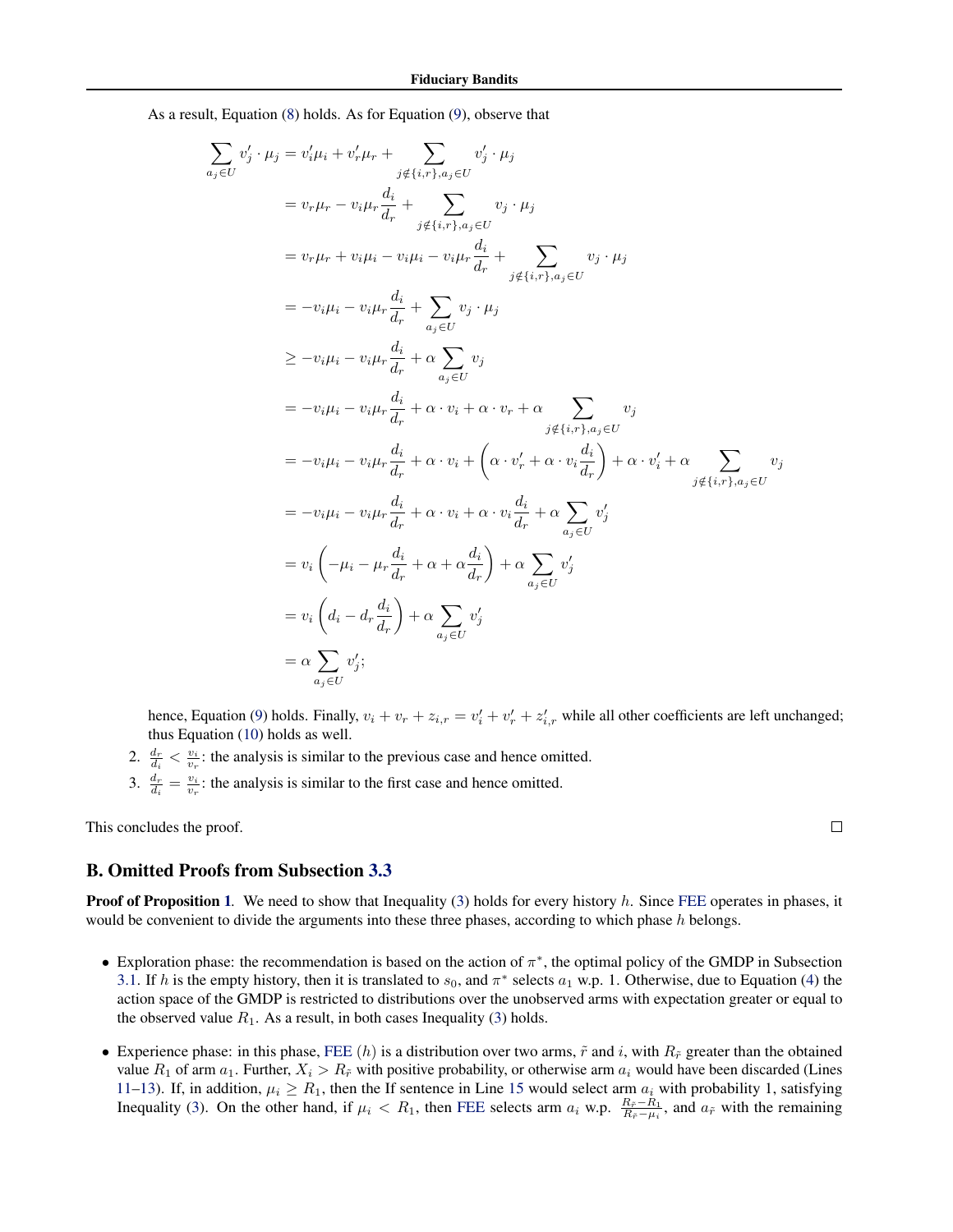probability (Lines [14–19\)](#page-6-0); hence expected value of [FEE](#page-6-0)  $(h)$  is

$$
\mu_i \cdot \frac{R_{\tilde{r}} - R_1}{R_{\tilde{r}} - \mu_i} + R_{\tilde{r}} \left( 1 - \frac{R_{\tilde{r}} - R_1}{R_{\tilde{r}} - \mu_i} \right),
$$

which is greater or equal to  $R_1$ .

• Exploit phase: in this phase [FEE](#page-6-0)  $(h)$  is a deterministic selection of one arm — the most rewarding one. Since the value of arm  $a_1$ ,  $R_1$  was observed before (as mentioned for the exploration phase), the arm  $a_{i*}$  selected in Line [19,](#page-6-0) satisfies  $R_{i^*} > R_{i}.$ 

 $\Box$ 

### B.1. Optimality

**Proof of Theorem [2](#page-6-0)**. To facilitate the proof, we introduce the following definitions: given a mechanism M and a history  $h$ , we say that M is *fruitless* w.r.t. h if  $M(h)$  gives a positive probability to at least one observed arm  $a_i, i \neq 1$ , with  $R_i \leq R_1$ , i.e., reward that is at most  $R_1$  (notice that it implies that  $a_1$  and  $a_i$  were observed). In addition, we say that a history h is *auspicious* if an action with reward greater than that of  $a_1$  is observed under  $h$ .

We are ready to begin the proof. Let  $M$  be an arbitrary mechanism, and for the sake of the proof fix the number of agents. and only consider histories of length of at most n. The proof contains three steps. In Step 1 we slightly modify  $M$ , resulting in a new mechanism  $M^{(1)}$  that attains a social welfare at least as high as that of M, and is still EAIR. In Step 2, we modify  $M^{(1)}$  to use an oracle whenever it reaches an auspicious history. As we show, the resulting mechanism,  $M^{(2)}$  has an improved social welfare,  $SW(M^{(2)}) \geq SW(M^{(1)})$ . Finally, in Step 3 we show that the social welfare of  $M^{(2)}$  is at most  $W(\pi^*, s_0)$ .

Step 1: In this step we construct a modification of  $M$  with at least the same social welfare, which is not fruitless on any history h. We define a mechanism  $M^{(1)}$  that receives M as a black box and uses it for recommendations.  $M^{(1)}$  is defined as follows:

- 1. Let  $\tilde{h}$  be the empty history. Act as  $M(\tilde{h})$  and update  $\tilde{h}$  accordingly.
- 2. While the length of  $\tilde{h}$  is less than n:
	- 2.1 Draw  $a_i \sim M(\tilde{h})$ . If the reward of  $a_i$  was already observed and  $R_i \le R_1$ , recommend  $a_1$  and set  $\tilde{h} = \tilde{h} \oplus (a_i, R_i)$ . Else, act as  $M(\tilde{h})$  and update  $\tilde{h}$  accordingly.

It is straightforward to see that  $M^{(1)}$  satisfies the EAIR condition, and that  $SW(M^{(1)}) \geq SW(M)$ .

**Step 2:** In this step, we present a non-feasible mediator  $M^{(2)}$  that modifies the way  $M^{(1)}$  operates on auspicious histories.  $M^{(2)}$  uses an oracle that hints the best arm.

More concretely,  $M^{(2)}$  is defined as follows:

- 1. Let  $\tilde{h}$  be the empty history. Act as  $M^{(1)}(\tilde{h})$  and update  $\tilde{h}$  accordingly.
- 2. While  $\tilde{h}$  is not auspicious:
	- 2.1 Act as  $M^{(1)}(\tilde{h})$  and update  $\tilde{h}$  accordingly.
- 3. If  $\tilde{h}$  is auspicious:
	- 3.1 Use an oracle to reveal the best arm,  $a^*$ . From here on, recommend  $a^*$  to all users.

Notice that  $M^{(2)}$  is EAIR for every non-auspicious history, but not EAIR in general; for this reason, it is not feasible. Moreover, it holds that  $SW(M^{(2)}) > SW(M^{(1)})$ .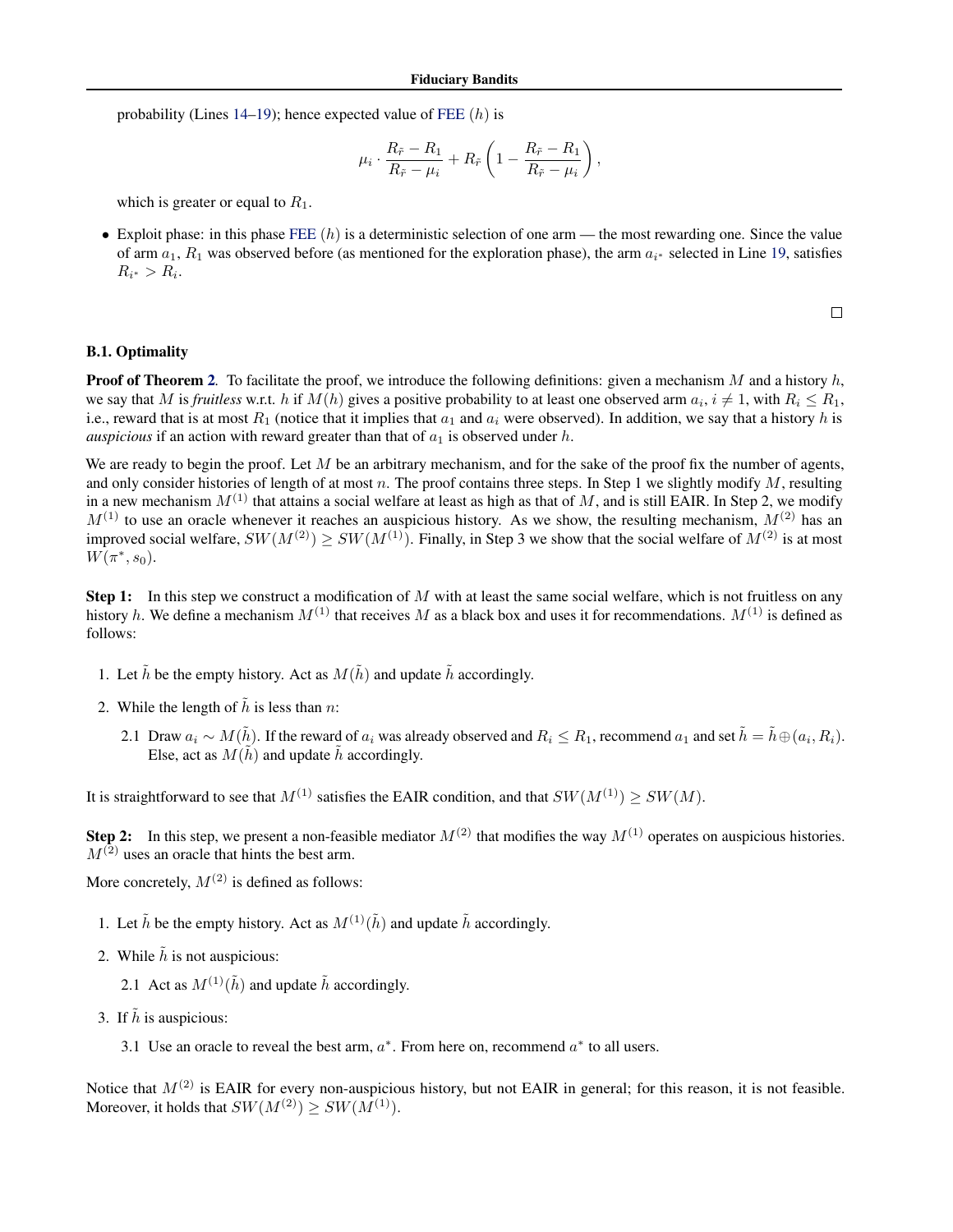Step 3: The final step is to claim that the resulting mechanism  $M^{(2)}$  cannot get more than the optimal value of the GMDP in Section [3.](#page-3-0) However, the GMDP does not allow selecting  $a_1$ , so we have to have some minor modifications.

This step is structured as follows. First, formally define a modified version of the GMDP presented in Section [3,](#page-3-0) with minor modifications. We call the new GMDP *Repeated GMDP*, or R-GMDP for abbreviation to distinguish between the two. Then, we show that the best achievable value in the R-GMDP is exactly  $W(\pi^*, s_0)$ . The final step is mapping  $M^{(2)}$ obtained in Step 2 to a non-stationary strategy in the R-GMDP, which achieves at least as as the social welfare of  $M^{(2)}$ , that is  $SW(M^{(2)})$ . The claim then follows since the policy constructed using  $M^{(2)}$  cannot obtain more that  $W(\pi^*, s_0)$ .

Consider the following R-GMDP: <sup>4</sup>

- S is a finite set of states. Each state s is a pair  $(O, U)$ , where  $O \subseteq \{(a, c) | a \in A, c \in H\}$  is the set of arm–reward pairs that have been observed so far.  $U \subseteq A$  is the set of arms not yet explored. The initial state is thus  $s_0 = (\emptyset, A)$ . For every non-empty set of pairs O we define  $\alpha(O)$  to be the reward observed for arm  $a_1$  (that can be obtained several times, as we explain shortly), and  $\beta(O) = \max_{c: \exists a, (a, c) \in O} c$  to be the maximal reward observed.
- $A = \bigcup_{s \in S} A_s$  is an infinite set of actions. For each  $s = (O, U) \in S$ ,  $A_s$  is defined as follows:
	- 1. If  $s = s_0$ , then  $A_{s_0} = \Delta({a_1})$ : i.e., a deterministic selection of  $a_1$ .
	- 2. Else, if  $\alpha(O) < \beta(O)$ , then  $\mathcal{A}_s = \emptyset$ .
	- 3. Otherwise,  $\mathcal{A}_s$  is a subset of  $\Delta(U \cup \{a_1\})$ , such that  $p \in \mathcal{A}_s$  if and only if

$$
\sum_{a_i \in U \cup \{a_1\}} p(a_i) \mu_{a_i} \geq \alpha(O).
$$

We denote by  $S_T$  the set of *terminal* states, namely  $S_T = \{s \in S \mid A_s = \emptyset\}.$ 

• P is the transition probability function. Let  $s = (0, U) \in S$ , and let  $s' = (O', U')$  such that  $O' = O \cup \{(a_i, c)\}$  and  $U' = U \setminus \{a_i\}$  for some  $a_i \in U \cup \{a_1\}, c \in [H]^+$ .

Then, the transition probability from  $s$  to  $s'$  given an action  $p$  is defined by

$$
\mathcal{P}(s'|s,\boldsymbol{p}) = \begin{cases} \boldsymbol{p}(a_i) \Pr(X_i = c) & a_i \in U \\ \mathbb{1}_{c=\alpha(O)} & a_i = a_1 \end{cases}.
$$

If s' is some other state that does not meet the conditions above, then let  $\mathcal{P}(s'|s, p) = 0$  for every  $p \in \mathcal{A}_s$ .

•  $\mathcal{R}: \mathcal{S}_T \to \mathbb{R}$  is the reward function, defined on terminal states only. For each terminal state  $s = (O, U) \in \mathcal{S}_T$ ,

$$
\mathcal{R}(s) = \begin{cases} \alpha(O) & \alpha(O) = \beta(O) \\ \mathbb{E} \left[ \max \{ \beta(O), \max_{a_{i'} \in U} X_{i'} \} \} \right] & \alpha(O) < \beta(O). \end{cases}
$$

.

Next, we prove that there exists an optimal policy for the R-GMDP with a significantly reduced support.

**Lemma 3.** For every policy  $\pi$  for R-GMDP, there exists a stationary policy  $\pi'$  such that

1. 
$$
\pi'(s) = \pi'(s')
$$
 for every pair of states  $s = (O, U)$  and  $s' = (O', U)$  with  $\alpha(O) = \alpha(O')$  and  $\beta(O) = \beta(O')$ .

2. For every state s,  $W(\pi', s) \geq W(\pi, s)$ .

The proof of the lemma is identical to the proof of Lemma [1](#page-5-0) and hence omitted. Lemma 3 suggests that we can focus on strategies that distinguish between states based on  $U, \alpha(O)$  and  $\beta(O)$  solely. The reduced state space does allows self loop by selecting  $a_1$ , without having any effect on the reward. It is thus straightforward to see that an optimal strategy that ignores  $a_1$  exists, with a reward of exactly  $W(\pi^*, s_0)$ .

<sup>4</sup>The crucial difference between R-GMDP and GMDP is in the action space and the transition probabilities, colored in red for readability.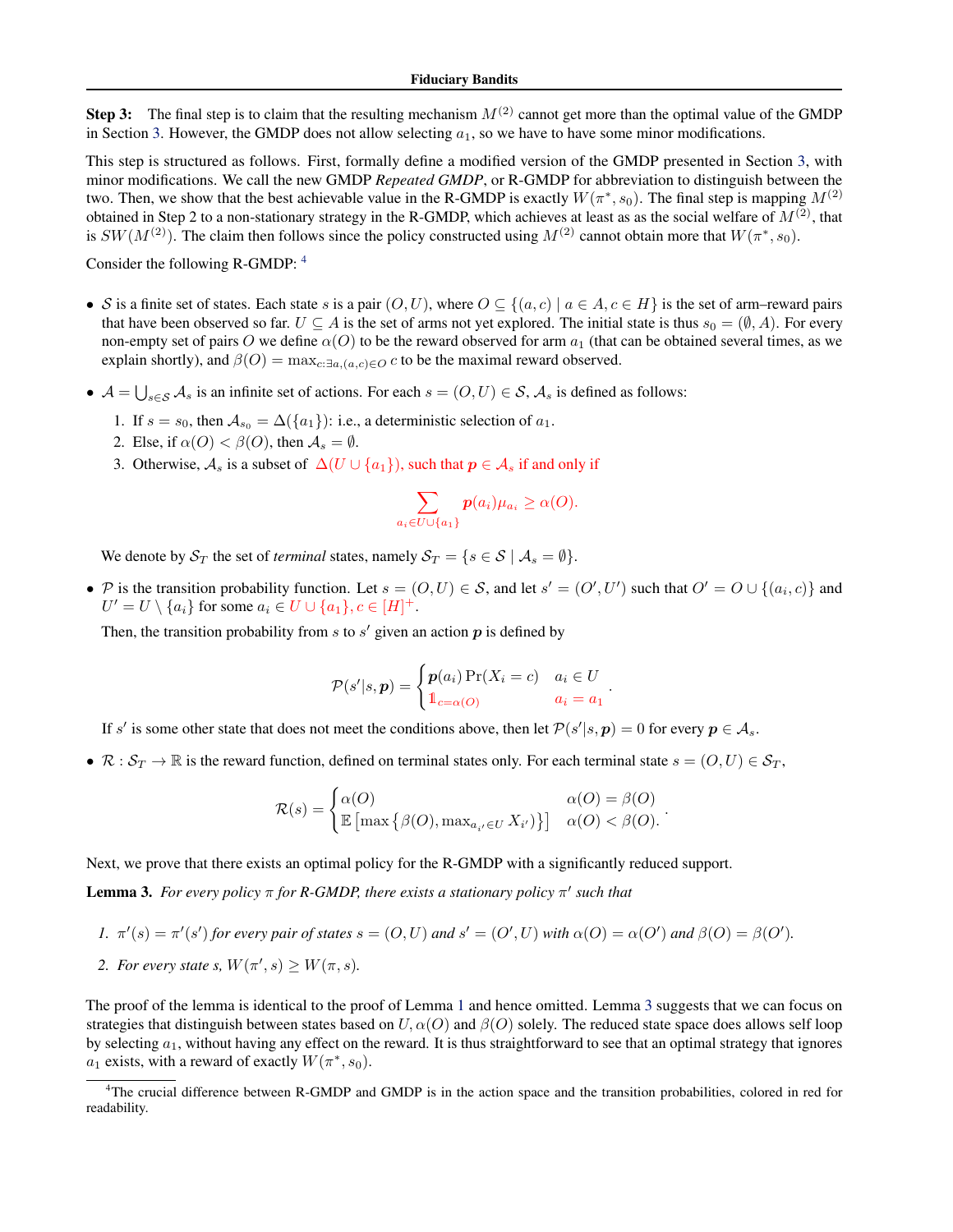Notice that  $M^{(2)}$  defines a non-stationary policy  $\pi$  for the R-GMDP, by mimicking the actions (distributions)  $\pi$  selects. When  $M^{(2)}$  gets to an auspicious history or could not explore anymore, the policy  $\pi$  gets to a terminal state and obtains a reward. Each time  $M^{(2)}$  directs an agent, that agent gets at most the maximal reward  $M^{(2)}$  discovered; hence,  $SW(M^{(2)})$ is less or equal to the reward obtained by that non-stationary policy  $\pi$ , which is at most  $W(\pi^*, s_0)$ .

This completes the proof of the theorem.

**Proof of Lemma [2](#page-6-0).** Let  $N_1, N_2$  denote the r.v. representing the number of agents in the explore and experience phases, respectively. Notice that the definition of social welfare given in Equation [2](#page-2-0) can be interpreted as

$$
SW(\text{FEE}) = \frac{1}{n} \left( \mathbb{E} \left( \sum_{l=1}^{N_1 + N_2} X_{M(h_l)} \right) + \mathbb{E} \left( \sum_{l''=N_1 + N_2 + 1}^{n} X_{M(h_{l''})} \right) \right). \tag{12}
$$

 $\Box$ 

Observe that every agent in the explore and experience phases obtains the reward of arm  $a_1$  in expectation. Moreover, every agent in the exploit phase obtains  $W(\pi^*, s_0)$  in expectation; hence, Equation (12) can be rearranged as

$$
SW(\text{FEE}) = \frac{1}{n} \left( \mathbb{E} \left( \sum_{l'=1}^{N_1 + N_2} X_1 \right) + \mathbb{E} \left( \sum_{l''=N_1 + N_2 + 1}^{n} W(\pi^*, s_0) \right) \right)
$$
  
= 
$$
\frac{1}{n} (\mu_1 \mathbb{E} (N_1 + N_2) + W(\pi^*, s_0) \mathbb{E} (n - N_1 - N_2))
$$
  
= 
$$
W(\pi^*, s_0) - \frac{1}{n} \mathbb{E} (N_1 + N_2) (W(\pi^*, s_0) - \mu_1).
$$

To finalize the proof, recall that  $N_1 \leq K$  almost surely since there are K arms that could be explored, and on every step in the exploration phase exactly one arm gets explored. Moreover, due to Observation [3](#page-22-0) it holds that  $\mathbb{E}(N_2) \leq KH$ ; hence,

$$
SW(\text{FEE}) \ge W(\pi^*, s_0) - \frac{1}{n} (K + KH) (W(\pi^*, s_0) - \mu_1).
$$

C. Omitted Proofs from Section [4](#page-6-0)

**Proof of Theorem [3](#page-7-0)**. It is immediate to see that [IC-FEE](#page-7-0) is EAIR. Satisfying EAIR follows from mixing [FEE,](#page-6-0) which is EAIR, with GREEDY, which satisfies the delegate property and hence also the EAIR constraint, and recommendations of  $a_1$ .

Moreover, [IC-FEE](#page-7-0) is asymptotically optimal since, after finitely many agents, its recommendations will coincide with those of [FEE,](#page-6-0) and [FEE](#page-6-0) is asymptotically optimal. While [IC-FEE](#page-7-0) is not exploiting (Line [7\)](#page-6-0), its recommendations coincide with those of [FEE](#page-6-0) at least once per phase. Since the expected exploration time of FEE is  $O\left(\frac{KH^2}{n}\right)$  (see Lemma [2\)](#page-6-0), [IC-FEE](#page-7-0) explores for  $O\left(\frac{BKH^2}{n}\right)$  rounds in expectation.

Showing that [IC-FEE](#page-7-0) satisfies IC is trickier. We divide the analysis to several parts:

- The first agent gets  $a_1$ , which is the a-priori best action.
- Agents 2, ..., K either get recommendations from GREEDY (Line [3\)](#page-6-0) or are recommended  $a_1$  (Line [4\)](#page-6-0). In the former, agents get the best arm known to the mechanism. In the latter, the only new information agents could learn is that  $X_1 \geq \mu_K$ ; thus, for every  $a_j \neq a_1$  it holds that

$$
\mathbb{E}(X_1 - X_j \mid X_1 \ge \mu_K) \stackrel{iid}{\ge} \mathbb{E}(X_1 - X_j) \ge 0.
$$

Agents cannot know if they are being recommended by Line [3](#page-6-0) or Line [4,](#page-6-0) but in both cases they are better off with accepting the recommendation; hence, IC holds for agents  $2, \ldots, K$ .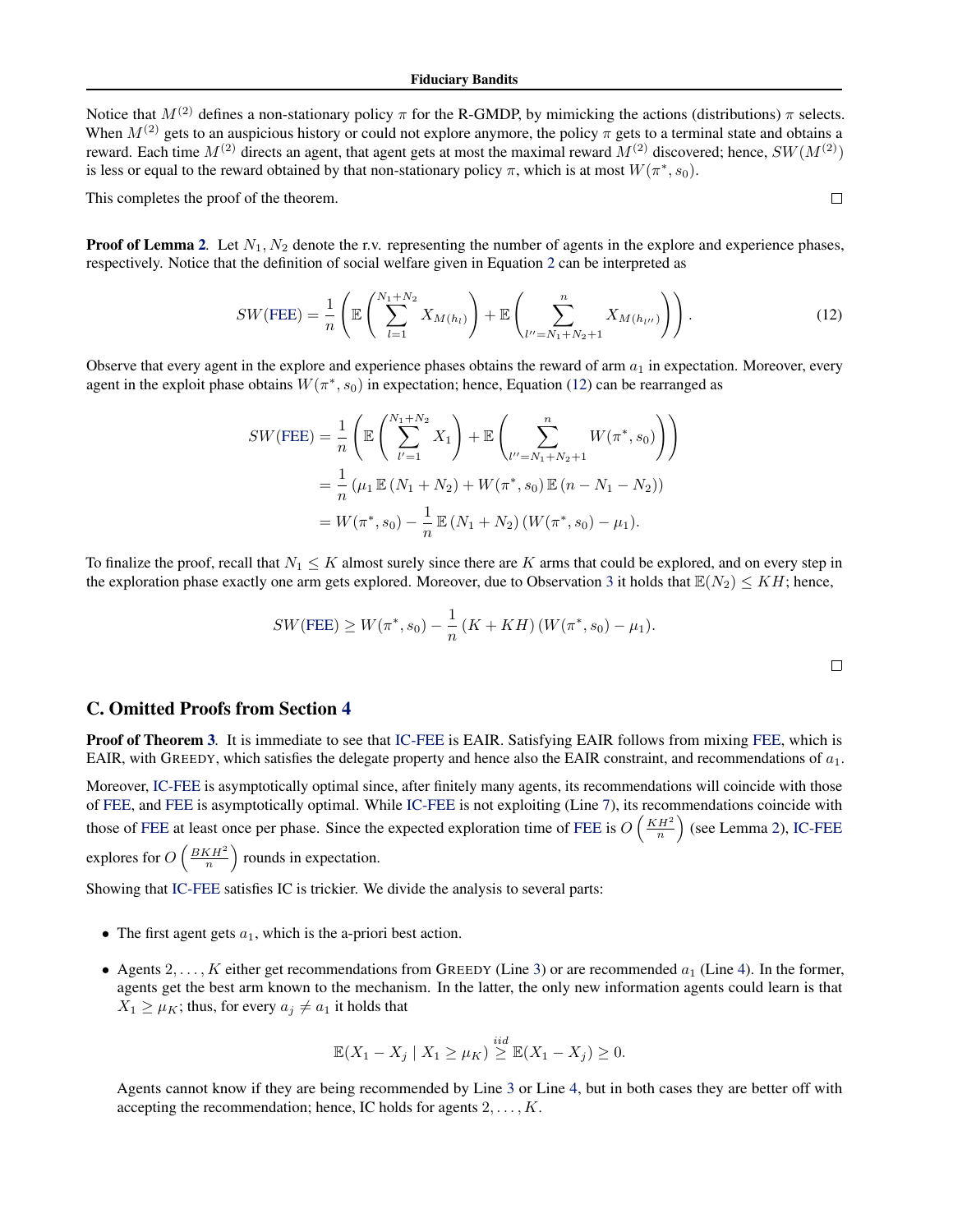<span id="page-18-0"></span>• Agents  $K + 1, \ldots, n$ , and the recommended arm is  $a_1$ . This case might be trivial at first glance, but it is not as innocent. [IC-FEE](#page-7-0) can recommend  $a_1$  via Lines [8](#page-6-0) and [12.](#page-6-0) In both cases, we know that  $a_1$  is the best among all the explored arms. Nevertheless, there could still be unexplored arms with an expected value greater than  $R_1$ . One such scenario is when  $R_1$  revealed by the first agent yielded  $\mu_2 \le R_1 \le \mu_3$ . In this case, [IC-FEE](#page-7-0) recommends agent  $K + 1$ , assuming that she was not selected to be the exploring agent, arm  $a_1$ . Nevertheless, according to [IC-FEE'](#page-7-0)s information at that point, arm  $a_2$  is the best arm. Recommending  $a_2$  greedily might disallow the mechanism to explore more arms using the mixture [FEE](#page-6-0) employs, which leads to sub-optimal social welfare.

Nevertheless, we will show that IC holds in this case as well. Fix an agent  $l$  and some phase  $k$ , and assume [IC-FEE](#page-7-0) recommended agent l arm  $a_1$ . Let  $E_O^l$  denote the event indicating that  $O \subseteq A$  arms where observed just before agent l arrives, and  $X_1 \ge X_i$  for every  $a_i \in O$ . Clearly, agent l does not know whether  $E_O^l$  occurs or not, but she can compute the occurrence probability. We have that

$$
\mathbb{E}(X_1 - X_j|M=a_1) = \mathbb{E}(X_1 - X_j|X_1 > \mu_2)\Pr(X_1 > \mu_2) + \sum_{O \subseteq A} \mathbb{E}(X_1 - X_j|X_1 \le \mu_2, E_O^l)\Pr(X_1 \le \mu_2, E_O^l).
$$
(13)

In addition,

$$
\mathbb{E}(X_1 - X_j \mid X_1 \le \mu_2, E_O^l) \ge \mathbb{E}(X_1 - X_j \mid X_1 \le \mu_2).
$$

This inequality follows immediately if  $a_j \in O$ . Otherwise, if  $a_j \notin O$ , due to the i.i.d. assumption, $X_1 - X_j$  could only increase conditioning on  $E_O^l$ ; hence,

Eq.(13) 
$$
\geq \mathbb{E}(X_1 - X_j | X_1 > \mu_2) \Pr(X_1 > \mu_2) + \mathbb{E}(X_1 - X_j | X_1 \leq \mu_2) \Pr(X_1 \leq \mu_2)
$$
.  
=  $\mathbb{E}(X_1 - X_j | M = a_1) \geq 0$ .

We conclude that agents  $K + 1, \ldots, n$  follow [IC-FEE](#page-7-0) when it recommends  $a_1$ .

• Agents  $K + 1, \ldots, n$ , and the recommended arm is  $a_i \neq a_1$ . Fix an agent l and some phase k, and assume [IC-FEE](#page-7-0) recommended agent l arm  $a_i \neq a_1$ . We need to show that for every  $a_j$ , it holds that  $\mathbb{E}[X_i - X_j | M = a_i] \geq 0$ . Due to Assumption [1,](#page-6-0) there exists  $\xi > 0, \gamma > 0$  such that

$$
\forall i \in [K]: \qquad \Pr(\forall i' \in [K] \setminus \{i\} : \mu_i - X_{i'} > \xi) > \gamma.
$$

In words, Assumption [1](#page-6-0) guarantees that with positive probability  $\gamma$ , all arms but i have a reward that is less than  $\mu_i$  by at least  $\xi$ . Denote this event by  $1_{a_i}$ . If  $1_{a_i}$  occurs, we are guaranteed that arm  $a_i$  will be explored in Line [3.](#page-6-0) Moreover, denote by  $\mathbb{1}_{l,exp}$  the event that agent l is the agent selected by [IC-FEE](#page-7-0) to explore in Line [10.](#page-6-0) We have that

$$
\mathbb{E}[X_i - X_j | M = a_i] = \mathbb{E}[X_i - X_j | M = a_i, \mathbb{1}_{l, exp}] \Pr(\mathbb{1}_{l, exp}) + \mathbb{E}[X_i - X_j | M = a_i, \overline{\mathbb{1}_{l, exp}}] \Pr(\overline{\mathbb{1}_{l, exp}})
$$
\n
$$
\geq \frac{-H}{B} + \mathbb{E}[X_i - X_j | M = a_i, \overline{\mathbb{1}_{l, exp}}, \mathbb{1}_{a_i}] \Pr(\overline{\mathbb{1}_{l, exp}}, \mathbb{1}_{a_i}) + \underbrace{\mathbb{E}[X_i - X_j | M = a_i, \overline{\mathbb{1}_{l, exp}}, \overline{\mathbb{1}_{a_i}}]}_{\geq 0} \Pr(\overline{\mathbb{1}_{l, exp}}, \overline{\mathbb{1}_{a_i}})
$$
\n
$$
\geq \frac{-H}{B} + \frac{\xi \gamma(B-1)}{B},
$$
\n(14)

and the latter is non-negative if  $B \ge \frac{H}{\xi \gamma} + 1$ .

Overall, we showed that every agent is better off by accepting [IC-FEE'](#page-7-0)s recommendation; hence, [IC-FEE](#page-7-0) is IC.  $\Box$ 

### D. Omitted Proofs and Claims from Section [5](#page-7-0)

#### D.1. Ex-Post Individual Rationality

Notice that EAIR mechanisms guarantee each agent the value of the default arm, but only in expectation. We now propose a more strict form of individual rationality, *ex-post* individual rationality (EPIR).

Definition 4 (*Ex-Post* Individual Rationality). *A mechanism* M *is ex-post individually rational (EPIR) if for every agent*  $l \in \{1,\ldots,n\}$ , every value  $R_1$  in the support of  $X_1$ , every history  $h=(h_1,\ldots,h_{l-1})\in (A\times\mathbb{R}_+)^{l-1}$ , and every arm  $a_r$ *such that*  $Pr(M(h) = r) > 0$ *, it holds that*  $\mathbb{E}(X_r | h) \ge R_1$ *.*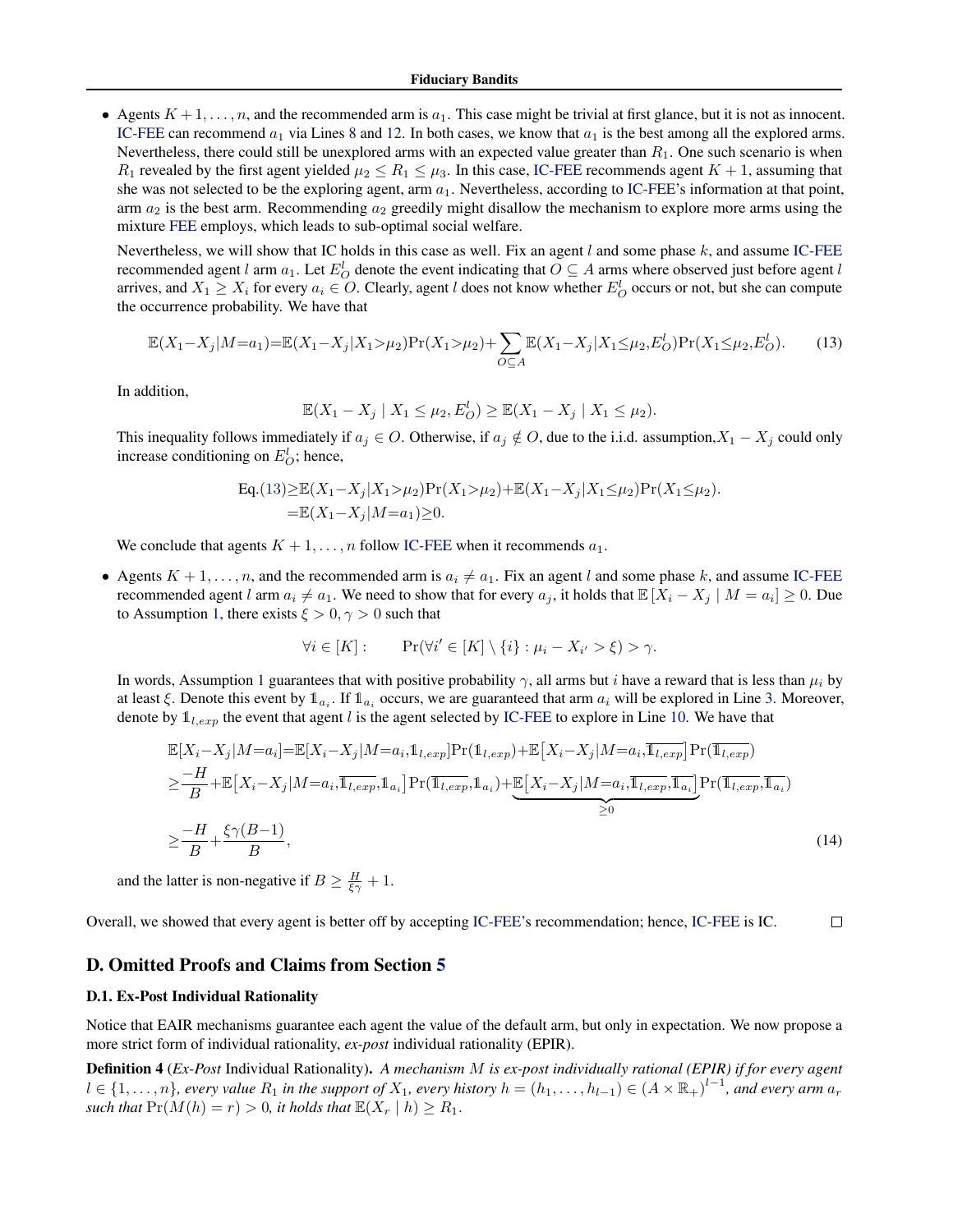| Algorithm 4 IC EPIR Explore & Exploit (IC-EP-FEE) |  |  |  |  |  |
|---------------------------------------------------|--|--|--|--|--|
|---------------------------------------------------|--|--|--|--|--|

- 1: Initialize an instance of  $M_{\text{EPIR}}$  and update it after every recommendation.
- 2: Recommend as GREEDY to agents  $1, 2, \ldots, K$ .
- 3: Split the remaining rounds into consecutive phases of B rounds each.

4: for phase  $k = 1, \ldots$  do

- 5: if  $M_{\text{EPIR}}$  exploits then
- 6: follow  $M_{\text{EPIR}}$
- 7: else
- 8: Pick an agent  $l(k)$  from the B agents in this phase uniformly at random.
- 9: Every agent in this phase is recommended as GREEDY, except agent  $l(k)$  who is recommended according to  $M_{\text{EPIR}}$ .

Satisfying EPIR means that the mechanism never recommends an arm that is *a priori* inferior to arm  $a_1$ . Noticeably, every EPIR mechanism is also EAIR, yet EPIR mechanisms are quite conservative, since they can only explore arms that yield expected rewards of at least the value  $R_1$  obtained for  $a_1$ .

An optimal EPIR mechanism is immediate in case of non-strategic agents; we denote by  $M_{\text{EPIR}}$  this intuitive mechanism. First, explore arm  $a_1$ , and observe  $R_1$ . Then, remove all arms  $a_r$  with  $\mu_r < R_1$ , and name the obtained set A'. Then, proceed with FULL-EXPLORATION on  $A' \cup \{a_1\}$ .

For the case of strategic agents,  $M_{\text{EPIR}}$  is not enough: agents might be reluctant to explore arms with a-priori low rewards. We propose IC-EP-FEE, which is an asymptotically optimal IC and EPIR mechanism. IC-EP-FEE relies on the same technique we use in Section [4](#page-6-0) and is outline in Algorithm 4.

**Theorem 4.** Let the phase length be  $B = \left[\frac{H}{\xi\gamma}\right] + 1$ . Under Assumption [1,](#page-6-0) IC-EP-FEE satisfies EPIR and IC. In addition,  $SW_n(\text{IC-FEE}) \ge \text{OPT}_{\text{EPIR}} - O\left(\frac{KH^3}{n\xi\gamma}\right).$  $SW_n(\text{IC-FEE}) \ge \text{OPT}_{\text{EPIR}} - O\left(\frac{KH^3}{n\xi\gamma}\right).$  $SW_n(\text{IC-FEE}) \ge \text{OPT}_{\text{EPIR}} - O\left(\frac{KH^3}{n\xi\gamma}\right).$ 

The proof of Theorem 4 is similar to that of Theorem [3,](#page-7-0) and is hence omitted.

#### D.2. Omitted Proofs from Subsection [5.1](#page-7-0)

**Proof of Proposition [2](#page-7-0).** Let  $X_1$  be such that  $Pr(X_1 = 1) = 1$ , and for every i such that  $2 \le i \le K$  let

$$
X_i = \begin{cases} 0 & \text{w.p. } 1 - \frac{1}{H} + \epsilon \\ H & \text{w.p. } \frac{1}{H} - \epsilon \end{cases}
$$

for a small positive constant  $\epsilon$ . Clearly,  $\mu_1 = 1$  while  $\mu_i < 1$  for  $2 \le i \le K$ ; hence, OPT<sub>EAIR</sub> = 1. On the other hand,

$$
OPT = \mathbb{E}(\max_{1 \le i \le K} X_i) = \Pr(\max_{2 \le i \le K} X_i = H)H + \Pr(\max_{2 \le i \le K} X_i = 0) \cdot 1
$$

$$
= \left(1 - (1 - \frac{1}{H} + \epsilon)^{K-1}\right)H + (1 - \frac{1}{H} + \epsilon)^{K-1}.
$$

Taking  $\epsilon$  to zero, we get that OPT is arbitrarily close to

$$
\left(1 - (1 - \frac{1}{H})^{K-1}\right)H + (1 - \frac{1}{H})^{K-1} = H\left(1 - (1 - \frac{1}{H})^{K}\right).
$$

Finally, we use the fact that  $e^{-x} \ge (1 - \frac{x}{n})^n$  whenever  $|x| \le n$ . By setting  $n = K$  and  $x = \frac{K}{H}$ , we conclude that  $e^{-\frac{K}{H}} \geq (1 - \frac{1}{H})^K$ ; therefore,

$$
\frac{\text{OPT}}{\text{OPT}_{\text{EAIR}}} \ge H\left(1 - e^{-\frac{K}{H}}\right).
$$

 $\Box$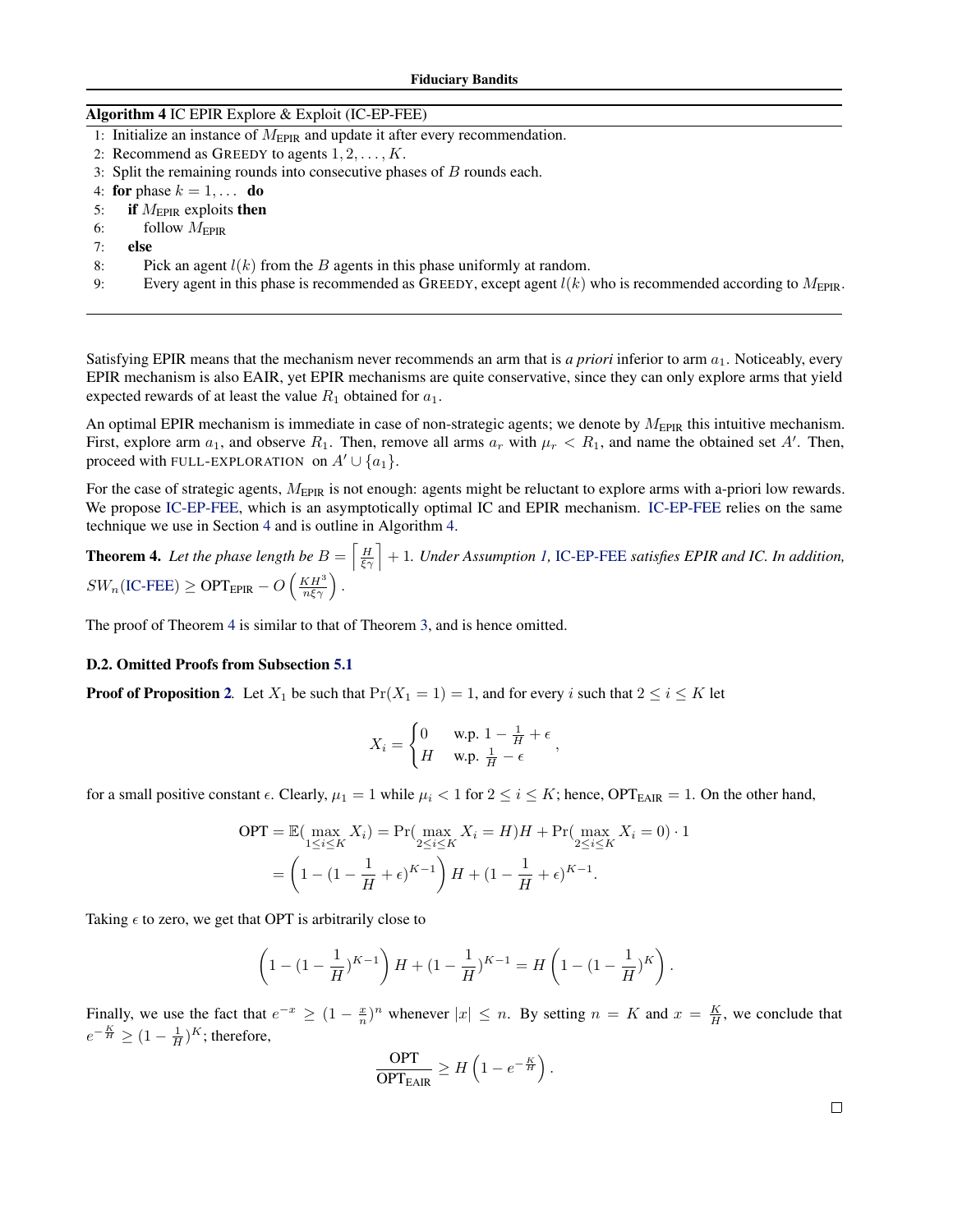<span id="page-20-0"></span>**Proof of Proposition [3](#page-8-0).** Let  $X_1, X_2, \ldots X_K$  such that

$$
X_1 = \begin{cases} 1 & \text{w.p. } 1 - \frac{1}{H-1} - \epsilon \\ H & \text{w.p. } \frac{1}{H-1} + \epsilon \end{cases}, \quad X_2 = \begin{cases} 2 & \text{w.p. } 1 \\, \quad \forall 3 \le i \le K \\ \end{cases}, \quad \forall 3 \le i \le K \\ \vdots \\ X_i = \begin{cases} 0 & \text{w.p. } 1 - \frac{1}{H} + \epsilon \\ H & \text{w.p. } \frac{1}{H} - \epsilon \end{cases}.
$$

It holds that

$$
\text{OPT}_{\text{EPIR}} = H\left(\frac{1}{H-1} + \epsilon\right) + 2\left(1 - \frac{1}{H-1} - \epsilon\right).
$$

On the other hand,

$$
\text{OPT}_{\text{EAR}} = H\left(\frac{1}{H-1} + \epsilon\right) + 2\left(1 - \frac{1}{H} + \epsilon\right)^{K-2} + H\left(1 - \left(1 - \frac{1}{H} + \epsilon\right)^{K-2}\right).
$$

Taking  $\epsilon$  to zero, we get

$$
\frac{\text{OPT}_{\text{EAIR}}}{\text{OPT}_{\text{EPIR}}} = \frac{H\left(\frac{1}{H-1}\right) + 2\left(1 - \frac{1}{H}\right)^{K-2} + H\left(1 - \left(1 - \frac{1}{H}\right)^{K-2}\right)}{3 - \frac{1}{H-1}}
$$
\n
$$
\geq \frac{(H+2)\left(1 - \left(1 - \frac{1}{H}\right)^{K-2}\right)}{3}
$$
\n
$$
\geq \frac{H+2}{3}\left(1 - e^{-\frac{K-2}{H}}\right).
$$

**Proof of Proposition [4](#page-8-0).** Let  $X_1, X_2, \ldots X_K$  such that

$$
X_1 = \begin{cases} 0 & \text{w.p. } \frac{1}{2} - \epsilon \\ 2 & \text{w.p. } \frac{1}{2} + \epsilon \end{cases}, \quad X_2 = \begin{cases} 1 & \text{w.p. } 1 \,, \quad \forall 3 \leq i \leq K : \quad X_i = \begin{cases} 0 & \text{w.p. } 1 - \frac{1}{H} + \epsilon \\ H & \text{w.p. } \frac{1}{H} - \epsilon \end{cases}.
$$

For  $\epsilon \to 0$ . It holds that OPT<sub>DEL</sub> =  $\frac{1}{2} \cdot 2 + \frac{1}{2} \cdot 1 = 1.5$ . On the other hand,

$$
OPT_{EPIR} = \frac{1}{2} \cdot 2 + \frac{1}{2} \cdot \left( 1\left(1 - \frac{1}{H}\right)^{K-2} + H \cdot \left(1 - \left(1 - \frac{1}{H}\right)^{K-2}\right) \right)
$$
  
 
$$
\leq 1 + \frac{H}{2} \left(1 - e^{-\frac{K-2}{H}}\right);
$$
  

$$
\xrightarrow[K-2]
$$

 $\Box$ 

 $\Box$ 

thus,  $\frac{\text{OPT}_{\text{EPIR}}}{\text{OPT}_{\text{DEL}}} \geq \frac{H}{3} \left( 1 - e^{-\frac{K-2}{H}} \right)$ .

**Proposition 7.** *Fix*  $K, H \in \mathbb{N}$ *. Let*  $X_i \sim Uni[H]^+$ *, and let*  $X_1 =$  $\int Uni[H]^{+}$  w.p.  $1 - \epsilon$  $H$  w.p.  $\epsilon$  for arbitrarily small  $\epsilon > 0$ . It *holds that*  $\frac{OPT}{OPT_{EAIR}} \leq \frac{8}{7} + O(\epsilon)$ *.* 

**Proof of Proposition** 7. Assume for simplicity that H is even. First, by simple probability tricks one can show that

$$
\text{OPT} = \mathbb{E}(\max_{1 \le i \le K} X_i) = (1 - \epsilon) \frac{K}{K+1} H + \epsilon H = \frac{K}{K+1} H + O(\epsilon).
$$

Second, since  $\mathbb{E}(X_1) > \mathbb{E}(X_i)$  for every  $i \in \{2, ..., K\}$ , any EAIR mechanism must explore  $X_1$  first. Notice that  $\max_{2 \leq i \leq K} \mu_i = \frac{H}{2}$ ; thus,

$$
\begin{split} \text{OPT}_{\text{EAIR}} &= \Pr(X_1 > \frac{H}{2}) \mathbb{E}(X_1 \mid X_1 > \frac{H}{2}) + \Pr(X_1 \le \frac{H}{2}) \mathbb{E}(\max_{1 \le i \le K} X_i \mid X_1 \le \frac{H}{2}) \\ &\ge \frac{1 - \epsilon}{2} \frac{3H}{4} + \epsilon H + \frac{1}{2} \mathbb{E}(\max_{2 \le i \le K} X_i) \\ &= \frac{3H}{8} + \frac{1}{2} \frac{K - 1}{K} H + O(\epsilon). \end{split}
$$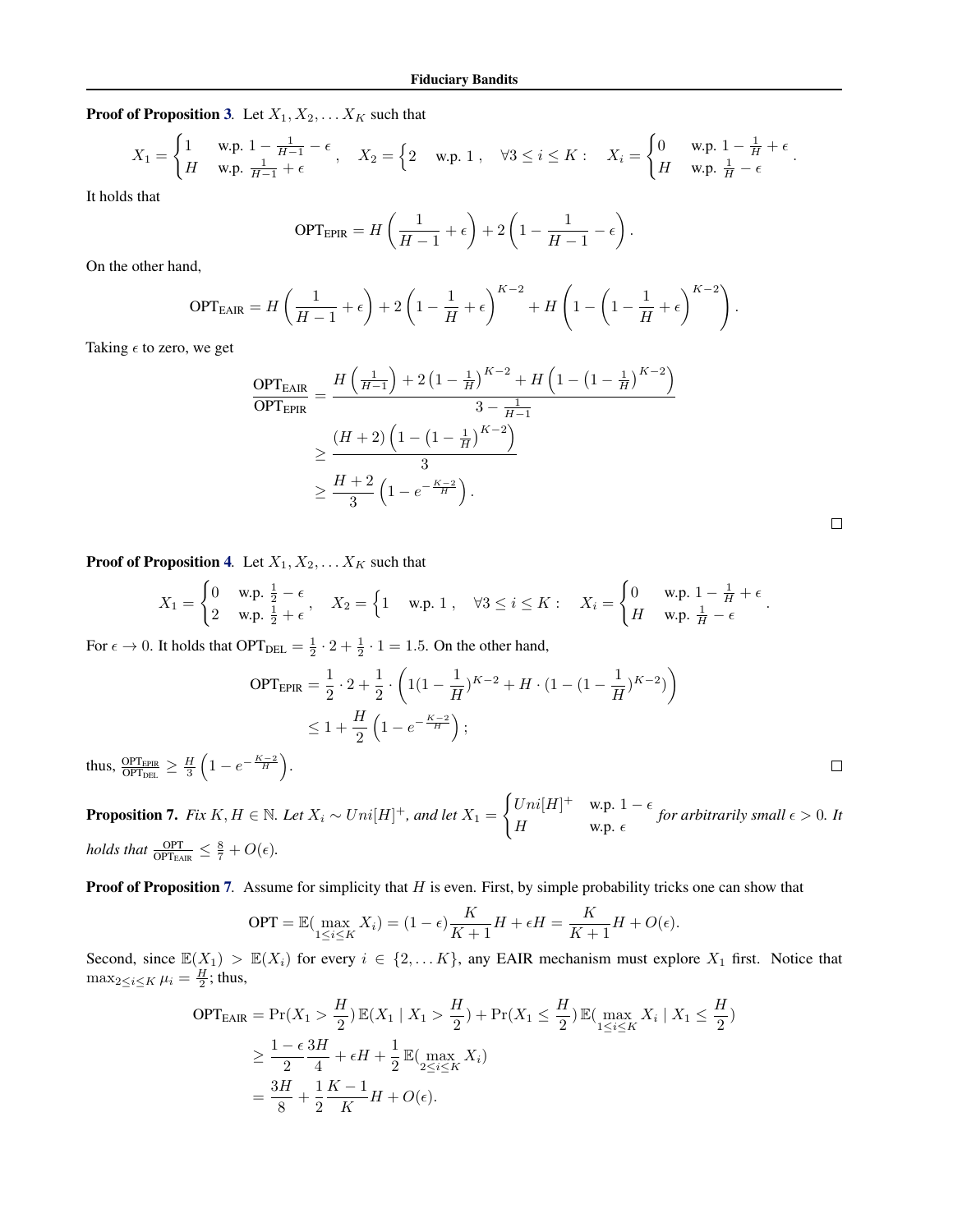<span id="page-21-0"></span>By taking  $\epsilon$  to zero and applying standard manipulations, we obtain

$$
\frac{\text{OPT}}{\text{OPT}_{\text{EAIR}}} \le \frac{K^2}{\frac{7}{8}K^2 + \frac{3}{8}K - \frac{1}{2}}.
$$

This term attains  $\frac{16}{15}$  for  $K = 2$  and is monotonically increasing for  $K \geq 3$ ; hence, the claim is proven by taking K to infinity.

#### E. Incentive Compatible Mechanism for Strategic Agents and Uniform Arrival

In this section, we consider strategic agents and uniform arrival. Formally, we assume that the  $n$  agents arrive in a random order,  $\sigma : \{1, \ldots, n\} \to \{1, \ldots, n\}$ , where  $\sigma$  is selected uniformly at random from the set of all permutations. We show that [FEE](#page-6-0) satisfies IC as is, assuming that there are sufficiently many agents. We introduce the following quantity  $\delta$ . Let  $\delta_i = \Pr(\forall i' \in [K] \setminus \{i\} : X_i > X_{i'}).$  In words,  $\delta_i$  is the probability that arm  $a_i$  is superior to all other arms. Clearly, if Assumption [1](#page-6-0) holds,  $\delta_i > 0$  for every arm  $i \in [K]$ . In addition, let  $\delta = \min_{i \in [K]} \delta_i$ . Lemma 4 implies that if there are  $poly(H, K, \frac{1}{\delta})$  agents, then [FEE](#page-6-0) is IC.

**Lemma 4.** *Under Assumption [1](#page-6-0) and uniform arrival, if*  $n \geq \frac{24H^2}{\delta} \max\left\{K, H \ln \frac{4H}{\delta}\right\}$ , then [FEE](#page-6-0) is IC.

**Proof of Lemma 4.** To prove the statement, we need to show that whenever an agent is recommended arm  $a_r$ , her best response is to select arm  $a_r$ . We focus on an arbitrary agent, and present the analysis from her point of view. In addition, if  $r = 1$ , either she is the first agent to arrive at the system or no better arm was discovered, resulting in  $a_1$  being a best response. Otherwise,  $r \neq 1$ . We define the following events: let  $E_{rec}^r$  be the event indicating that FEE recommends arm  $a_r$ to the agent;  $E_{open}^r$  indicates whether arm  $a_r$  was recommended to *some* agent; and  $E_{opt}^r$  indicates whether  $a_r$  is an optimal arm. All of these events are defined w.r.t. the distribution over histories and the agent arrival distribution. Due to the uniform arrival distribution, the probability of  $E_{rec}^r$  matches the proportion of agents who are recommended arm  $a_r$ . We proceed by analyzing the odds of being recommended  $a_r$ . Due to the definition of  $\epsilon$  and the way [FEE](#page-6-0) works when it observed a superior arm,

$$
\Pr\left(E_{opt}^r \mid E_{open}^r\right) \ge \delta, \quad \Pr\left(\overline{E_{opt}^r} \mid E_{open}^r\right) \le 1 - \delta. \tag{15}
$$

Next, we present a lemma that gives a large deviation bound on the number of agents needed for the experience phase.

**Lemma 5.** Let  $Q(\epsilon) = \max\{2KH, 2H^2 \ln \frac{1}{\epsilon}\}\$ . The experience phase terminates after  $Q(\epsilon)$  agents w.p. of at least  $1 - \epsilon$ .

The proof of Lemma 5 and other claims we use in this lemma appear just after the end of this proof. For simplicity, denote  $Q = Q(\epsilon)$ . Conditioning on  $E_{open}^r$ , arm  $a_r$  is either recommended exactly once (in case its reward is observed to be inferior to another arm during the execution), or several times. The latter can only happen if  $R_r > R_1$  and arm  $a_r$  is used by [FEE](#page-6-0) to explore other, unobserved arms. In this case, Lemma 5 implies that would not happen more than Q times, w.h.p. As a result,

$$
\Pr(E_{rec}^r \mid \overline{E_{opt}^r}, E_{open}^r) \le (1 - \epsilon) \frac{Q + 1}{n} + \epsilon \frac{n}{n} \le \frac{Q + 1 + \epsilon n}{n}.
$$
\n(16)

Moreover,

**Observation 1.** For every history h such that  $E_{opt}^r$ ,  $E_{open}^r$  occur, if [FEE](#page-6-0) already reached the exploit phase (Line [19\)](#page-6-0) under *h*, then  $Pr(FEE(h) = a_r) = 1$  $Pr(FEE(h) = a_r) = 1$  $Pr(FEE(h) = a_r) = 1$ .

Due to Observation 1, we also conclude that

$$
\Pr(E_{rec}^r \mid E_{opt}^r, E_{open}^r) \ge (1 - \epsilon) \frac{n - Q - K}{n}.
$$
\n(17)

We now analyze the ratio between the probability of arm  $a_r$  being optimal and the probability that it is not, given  $E_{rec}^r$ . We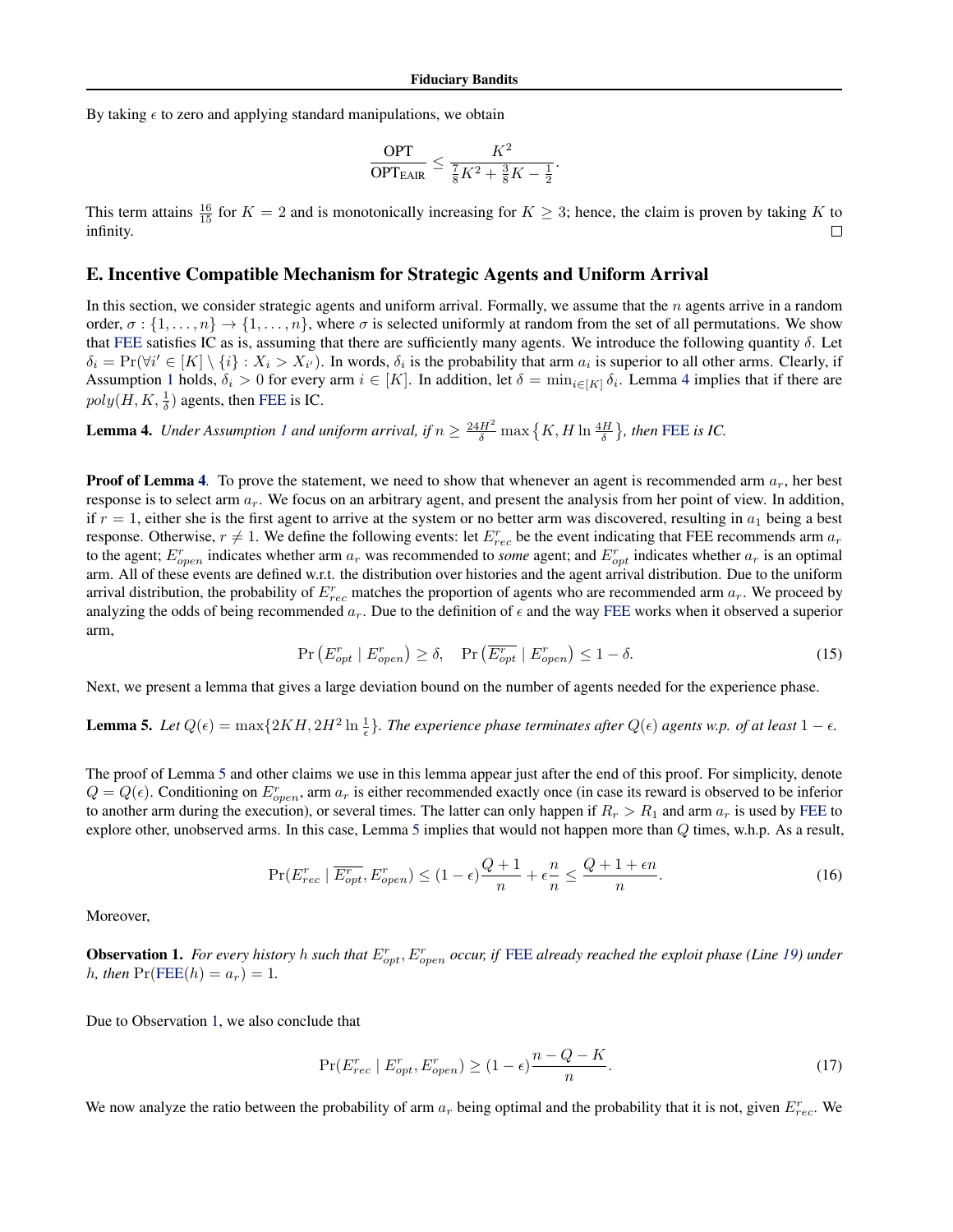<span id="page-22-0"></span>have

$$
\frac{\Pr(E_{opt}^r \mid E_{rec}^r, E_{open}^r)}{\Pr(E_{opt}^r \mid E_{rec}, E_{open}^r)} = \frac{\frac{\Pr(E_{rec}^r, E_{opt}^r, E_{open}^r)}{\Pr(E_{rec}^r, E_{open}^r)}}{\frac{\Pr(E_{rec}^r, E_{opt}^r, E_{open}^r)}{\Pr(E_{rec}, E_{open}^r)}}{\frac{\Pr(E_{rec}^r, E_{opt}^r, E_{open}^r)}{\Pr(E_{rec}, E_{opt}^r, E_{open}^r)}}\n= \frac{\Pr(E_{rec}^r, E_{opt}^r, E_{open}^r)}{\Pr(E_{rec}^r, E_{opt}^r, E_{open}^r)}\n= \frac{\Pr(E_{open}^r) \Pr(E_{opt}^r \mid E_{open}^r) \Pr(E_{rec}^r \mid E_{open}^r, E_{opt}^r)}{\Pr(E_{open}^r) \Pr(E_{opt}^r \mid E_{open}^r) \Pr(E_{rec}^r \mid E_{open}^r, E_{opt}^r)}.
$$
\n(18)

Applying the bounds from Equations [\(15\)](#page-21-0),[\(16\)](#page-21-0) and [\(17\)](#page-21-0) to Equation (18), we get

$$
\frac{\Pr(E_{opt}^r \mid E_{rec}^r, E_{open}^r)}{\Pr(\overline{E_{opt}^r} \mid E_{rec}^r, E_{open}^r)} \ge \frac{\delta(1 - \epsilon) \frac{n - Q - K}{n}}{(1 - \delta) \frac{Q + 1 + \epsilon n}{n}}
$$

and by rearranging we obtain

$$
\Pr(E_{opt}^r \mid E_{rec}^r, E_{open}^r) \ge \Pr(\overline{E_{opt}^r} \mid E_{rec}^r, E_{open}^r) \frac{\delta(1 - \epsilon)(n - Q - K)}{(1 - \delta)(Q + 1 + \epsilon n)}.
$$
\n(19)

,

Next, we bound the expected difference between the reward of arm  $a_r$  and that of an arbitrary arm  $a_i$ , with  $i \neq r$ . We have

$$
\mathbb{E}(X_r - X_i \mid E_{rec}^r) = \mathbb{E}(X_r - X_i \mid E_{rec}^r, E_{open}^r)
$$
\n
$$
= \mathbb{E}(X_r - X_i \mid E_{rec}^r, E_{open}^r, E_{opt}^r) \Pr(E_{opt}^r \mid E_{rec}^r, E_{open}^r)
$$
\n
$$
+ \mathbb{E}(X_r - X_i \mid E_{rec}^r, E_{open}^r, \overline{E_{opt}^r}) \Pr(\overline{E_{opt}^r} \mid E_{rec}^r, E_{open}^r)
$$
\n
$$
\geq 1 \cdot \Pr(E_{opt}^r \mid E_{rec}^r, E_{open}^r) - H \cdot \Pr(\overline{E_{opt}^r} \mid E_{rec}^r, E_{open}^r).
$$
\n(20)

By plugging in the bound obtained in Equation (19) to Equation (20) we get

$$
\mathbb{E}(X_r - X_i \mid E_{rec}^r) \ge \Pr(\overline{E_{opt}^r} \mid E_{rec}^r, E_{open}^r) \left(\frac{\delta(1 - \epsilon)(n - Q - K)}{(1 - \delta)(Q + 1 + \epsilon n)} - H\right). \tag{21}
$$

Ultimately, since

**Observation 2.** Let  $\epsilon = \frac{\delta}{4H}$  and  $Q = \max\{2KH, 2H^2 \ln \frac{4H}{\delta}\}\$ . If  $n \ge \frac{6HQ}{\delta}$ , it holds that

$$
\frac{\delta(1-\epsilon)(n-Q-K)}{(1-\delta)(Q+1+\epsilon n)} \geq H.
$$

The proof is completed by combining Observation 2 with Equation (21) to show that  $\mathbb{E}(X_r - X_i \mid E_{rec}^r) \ge 0$  for every arm  $a_i$ .

 $\Box$ 

**Proof of Lemma [5](#page-21-0).** Let Z denote the number of agents receiving recommendations in the experience phase (Lines [16](#page-6-0) and [18\)](#page-6-0). The proof is based on two observations: first, we show that  $Z$  is first-order stochastically dominated by an easy-to-analyze random variable. Then, we use a concentration bound to complete the proof.

**Observation 3.** *For every*  $z \in \mathbb{N}$ *,* 

$$
\Pr\left(\text{NBin}(K, \frac{1}{H}) \geq z\right)) \geq \Pr(Z \geq z).
$$

Moreover, using Hoeffding's inequality we have

**Claim 2.** Let  $\epsilon > 0$ , K, H  $\in \mathbb{N}$ , and let  $Q = \max\{2KH, 2H^2 \ln \frac{1}{\epsilon}\}\$ . It holds that

$$
\Pr\left(\text{NBin}(K, \frac{1}{H}) \ge Q\right) \le \epsilon.
$$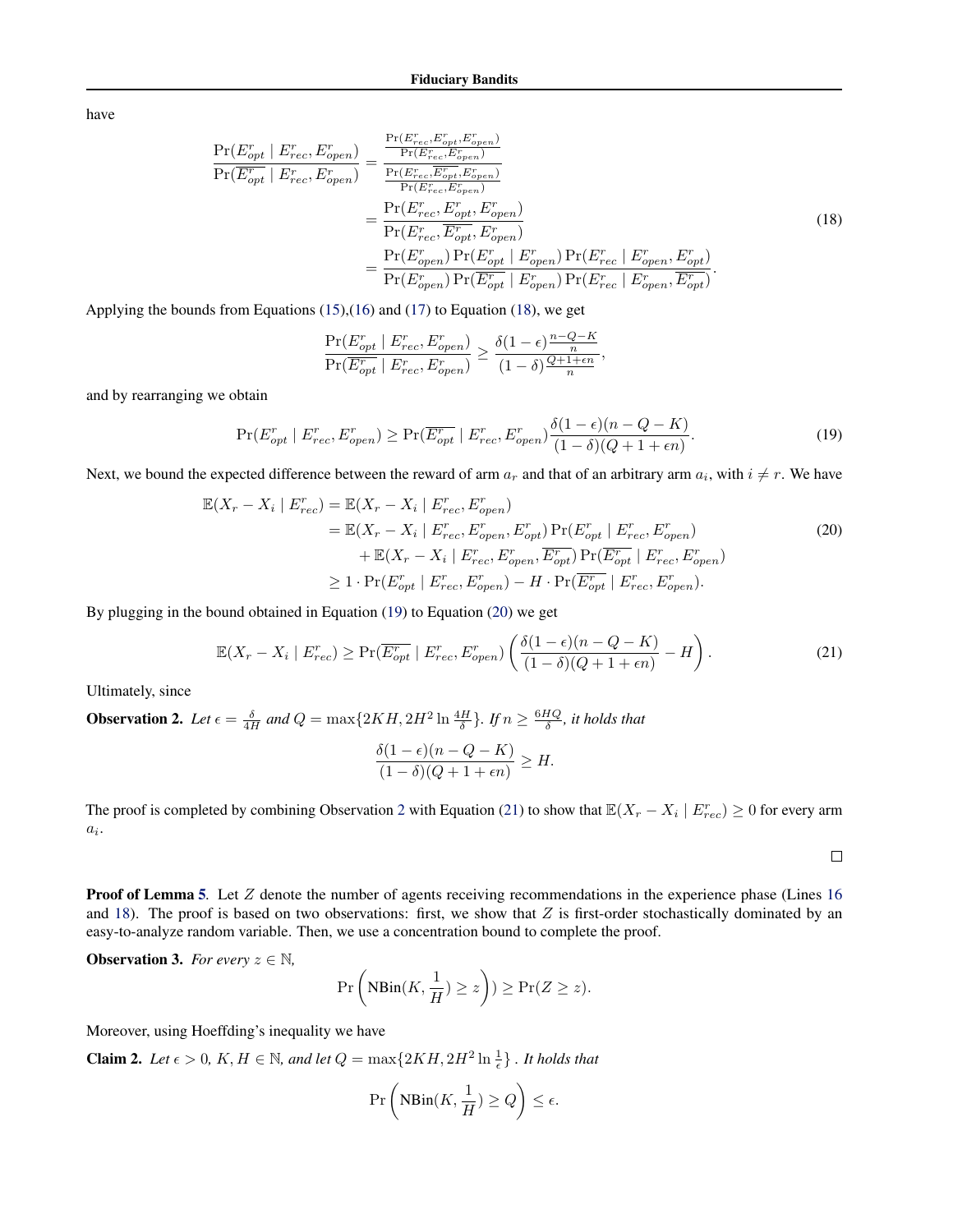By combining Observation [3](#page-22-0) and Claim [2,](#page-22-0) we get

$$
\Pr(Z \ge Q) \le \Pr(\text{NBin}(K, \frac{1}{H}) \ge Q) \le \epsilon
$$

This completes the proof of this lemma.

**Proof of Observation [1](#page-21-0).** To see why Observation 1 holds, recall that if  $E_{open}^r$  occurs, then [FEE](#page-6-0) revealed  $R_r$ . Moreover, reaching Line [19](#page-6-0) suggests that the experience phase is over; therefore, the rewards of all arms are revealed. Finally, since  $E_{opt}^r$  holds, [FEE](#page-6-0) will pick it with probability 1.  $\Box$ 

**Proof of Observation [2](#page-22-0).** First, notice that  $\epsilon < \frac{1}{2}$  and  $Q > K$ ; thus,

$$
\frac{\delta(1-\epsilon)(n-Q-K)}{(1-\delta)(Q+1+\epsilon n)} \ge \frac{\frac{\delta}{2}(n-2Q)}{(2Q+\epsilon n)}.\tag{22}
$$

It suffices to show that the right-hand side of Equation  $(22)$  is greater or equal to  $H$ . Now,

$$
\frac{\delta}{2}(n-2Q) \ge H \Leftrightarrow \frac{\delta}{2}(n-2Q) \ge H(2Q + \epsilon n) \Leftrightarrow \frac{\delta n}{2} - \delta Q \ge 2HQ + \epsilon Hn
$$
  

$$
\Leftrightarrow \frac{\delta n}{2} - \epsilon Hn \ge 2HQ + \delta Q \Leftrightarrow n\left(\frac{\delta}{2} - \epsilon H\right) \ge 2HQ + \delta Q \Leftrightarrow n \ge \frac{Q(2H + \delta)}{\left(\frac{\delta}{2} - \epsilon H\right)}.
$$
(23)

Inserting the values of  $\epsilon$  and  $Q$ , we argue that the statement holds as long as

$$
n \ge \frac{\max\{2KH, 2H^2 \ln \frac{4H}{\delta}\}(2H+\delta)}{\left(\frac{\delta}{2} - \frac{\delta}{4H}H\right)} = \frac{4\max\{2KH, 2H^2 \ln \frac{4H}{\delta}\}(2H+\delta)}{\delta}.
$$
 (24)

To conclude the proof, recall that  $n \geq \frac{12HQ}{\delta}$ ; hence

$$
n \ge \frac{12H \max\{2KH, 2H^2 \ln \frac{4H}{\delta}\}}{\delta} \ge \frac{4 \max\{2KH, 2H^2 \ln \frac{4H}{\delta}\}(2H + \delta)}{\delta};
$$

thus, Equation (24) holds.

Proof of Claim [2](#page-22-0)*.* First, observe that

$$
\Pr\left(\text{NBin}(K, \frac{1}{H}) \ge Q\right) = \Pr\left(\text{Bin}(Q, \frac{1}{H}) \le K\right). \tag{25}
$$

Next, notice that  $k \leq \frac{Q}{2H}$ ; thus,

$$
\text{Eq.}(25) \le \Pr\left(\text{Bin}(Q, \frac{1}{H}) \le \frac{Q}{2H}\right). \tag{26}
$$

By using the multiplicative version of the Chernoff Bound, we get that

$$
\text{Eq.}(26) \le e^{-\frac{Q}{2H^2}}.\tag{27}
$$

Recall that  $Q \geq 2H^2 \ln \frac{1}{\epsilon}$ ; therefore,

$$
e^{-\frac{Q}{2H^2}} \leq e^{-\frac{2H^2 \ln\frac{1}{\epsilon}}{2H^2}} = \epsilon.
$$

 $\Box$ 

 $\Box$ 

**Proof of Observation [3](#page-22-0).** The exploration phase of [FEE](#page-6-0) is based on  $\pi^*$ . Once  $\pi^*$  reaches a terminal state, there are two options:

 $\Box$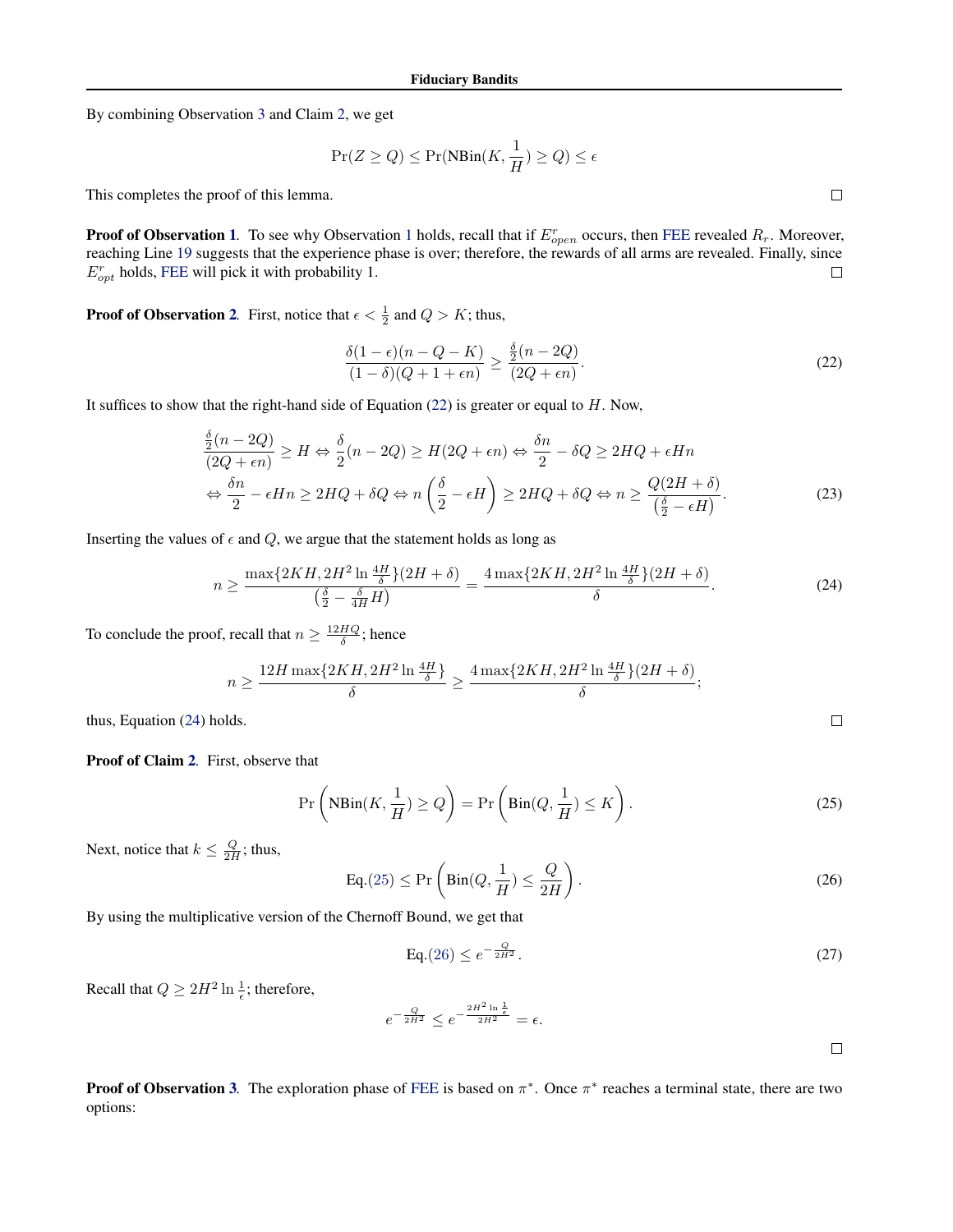- <span id="page-24-0"></span>• The terminate state exhibits  $\beta = R_1$ . In this case, the statement of the If sentence in Line [7](#page-6-0) is false, and there is no need for experience. Consequently,  $Z = 0$  w.p. 1 and the statement holds.
- The terminate state exhibits  $\beta > R_1$ . In this case, [FEE](#page-6-0) enters the While loop in Line [8.](#page-6-0) In each iteration of the While loop, either the size of U decreases by 1 (Lines [12](#page-6-0) and [16\)](#page-6-0), or stays the same (Line [18\)](#page-6-0). The statement in Line [18](#page-6-0) will only execute if the arm  $a_i$  selected in Line [10](#page-6-0) satisfies  $\mu_i < R_1$ , otherwise the If condition in Line [15](#page-6-0) would execute; hence, the probability of executing Line [18](#page-6-0) is bounded by

$$
\Pr\left( Uni(0,1) \ge \frac{R_{\tilde{i}} - R_1}{R_{\tilde{i}} - \mu_i} \right) \le \Pr\left( Uni(0,1) \ge \frac{1}{H} \right) = 1 - \frac{1}{H}
$$

This applies for every iteration of the While loop. Recall that there are at most  $K - 2$  arms needed to be explored, and hence the statement holds.

 $\Box$ 

.

#### E.1. The Full Exploration Mechanism

Proposition 8. *Under Assumption [1](#page-6-0) and uniform arrival,* FULL-EXPLORATION *is IC and asymptotically optimal.*

**Proof of Proposition 8.** Asymptotic optimality is straightforward. The proof of being IC goes along the lines of Theorem [4](#page-21-0) and hence omitted.  $\Box$ 

### F. Elaborated Example of [FEE](#page-6-0)

In this section, we provide an elaborated example of the way [FEE](#page-6-0) operates. Consider  $K = 4$  arms,  $H = 40$  and  $X_1 \sim Uni\{0, \ldots 40\}, X_2 \sim Uni\{0, \ldots 30\}, X_3 \sim Uni\{0, \ldots 20\}, X_4 \sim Uni\{0, \ldots 10\}$ ; thus  $\mu_1 = 20, \mu_2 = 15,$  $\mu_3 = 10$ , and  $\mu_4 = 5$ . As always,  $a_1$  is the default arm. Let us assume for the sake of this example that  $X =$  $(X_1, X_2, X_3, X_4) = (6, 3, 7, 2)$  $(X_1, X_2, X_3, X_4) = (6, 3, 7, 2)$  $(X_1, X_2, X_3, X_4) = (6, 3, 7, 2)$ , but these values are not known to the algorithm. We illustrate  $\pi^*$  in Figure 1, obtained from a simple Python program.

Nodes with a square frame are associated with states of the GMDP. The leaves are terminal states, and the intermediate nodes are non-terminal. Blue circled nodes are auxiliary, and separate between values the newly observed arm can take. The outgoing edges from each non-terminal white node are the transition probabilities. For instance, in  $v_1$ , the outgoing edges are  $p_{2,4}(2)$  and  $p_{2,4}(4)$ , hinting that the action taken in  $v_1$  is  $p_{2,4}$ .

The colored leaves represent terminal states. Green leaves are terminal states where the policy revealed an arm with a value greater than  $R_1$ , i.e.,  $\beta > R_1$  (see Line [7](#page-6-0) in [FEE\)](#page-6-0). Yellow leaves are terminal states in which  $\pi^*$  reveals all the rewards, but those are less or equal to  $R_1$ . And the red node,  $v_3$  refers to the terminal state in which  $a_2$ ,  $a_3$  were explored and  $R_2$ ,  $R_3$ were less or equal to  $R_1$ , and  $a_4$  was not explored. Notice that  $v_5$  and  $v_{11}$  are associated with the same state, and since  $\pi^*$  is stationary, their sub-trees are identical. Per our assumption on X, the GMDP will reach one of the leaves in  $\{v_4, v_7, v_{13}\}$ , depending on the coin flips. To illustrate, we assume that  $\pi^*$  reached  $v_4$  and explain the trajectory.

The root of the tree,  $v_0$ , denotes the initial state  $s_0$ . Due to the construction of the optimal policy  $\pi^*$ , it will always explore  $a_1$  in the first round (level 0 of the tree in Figure [1\)](#page-25-0); thus, [FEE](#page-6-0) recommends the first agent  $a_1$ , and observes that  $R_1 = 6$ (recall we assume the rewards are according to X). The GMDP then transitions to  $v_1$ . At  $v_1$ ,  $\pi^*$  picks  $p_{2,4}$ . [FEE](#page-6-0) then draw coins (Line [4\)](#page-6-0), which realized with  $a_2$  (since we assume the leaf  $v_4$  was realized eventually), and selects  $a_2$  for the second agent. The value of  $R_2 = 3$  is then observed, and the GMDP moves  $v_2$ .  $\pi^*$  picks  $p_{3,4}$ , [FEE](#page-6-0) draw coins (Line [4\)](#page-6-0), which realized with  $a_3$ , and selects  $a_2$  for the second agent. The value of  $R_3 = 7$  is realized, and the GMDP reaches  $v_4$ , which is a terminal state. [FEE](#page-6-0) exists the while loop in Line [3.](#page-6-0) [FEE](#page-6-0) then enters the if statement of Line [7,](#page-6-0) since it observe that  $\beta = R_3 > R_1$ . At this point, the set of unobserved arms U is  $\{a_4\}$ , and so [FEE](#page-6-0) enters the while loop in Line [8.](#page-6-0) In Line [9,](#page-6-0) it sets  $a_{\tilde{r}} = a_3$ , following by setting  $a_i = a_4$  in the subsequent line. Since there is a positive probability that  $X_4 > R_3$ , [FEE](#page-6-0) skips the if block in Line [11.](#page-6-0)

Then, in Line [14,](#page-6-0) [FEE](#page-6-0) draws  $Y \sim Uni[0, 1]$ . Since  $\mu_4 = 5 \le 6 = R_1$ , the second condition of the if block in Line [15](#page-6-0) does not hold; hence, the only way to enter the if block in Line [15](#page-6-0) is by having  $Y \leq \frac{R_3 - R_1}{R_3 - \mu_4} = \frac{7 - 6}{7 - 5} = 0.5$ . If  $Y > 0.5$ , [FEE](#page-6-0) moves to Line [18,](#page-6-0) recommends  $a_3$  to the fourth agent, and starts another iteration of the while loop in Line [8.](#page-6-0) With